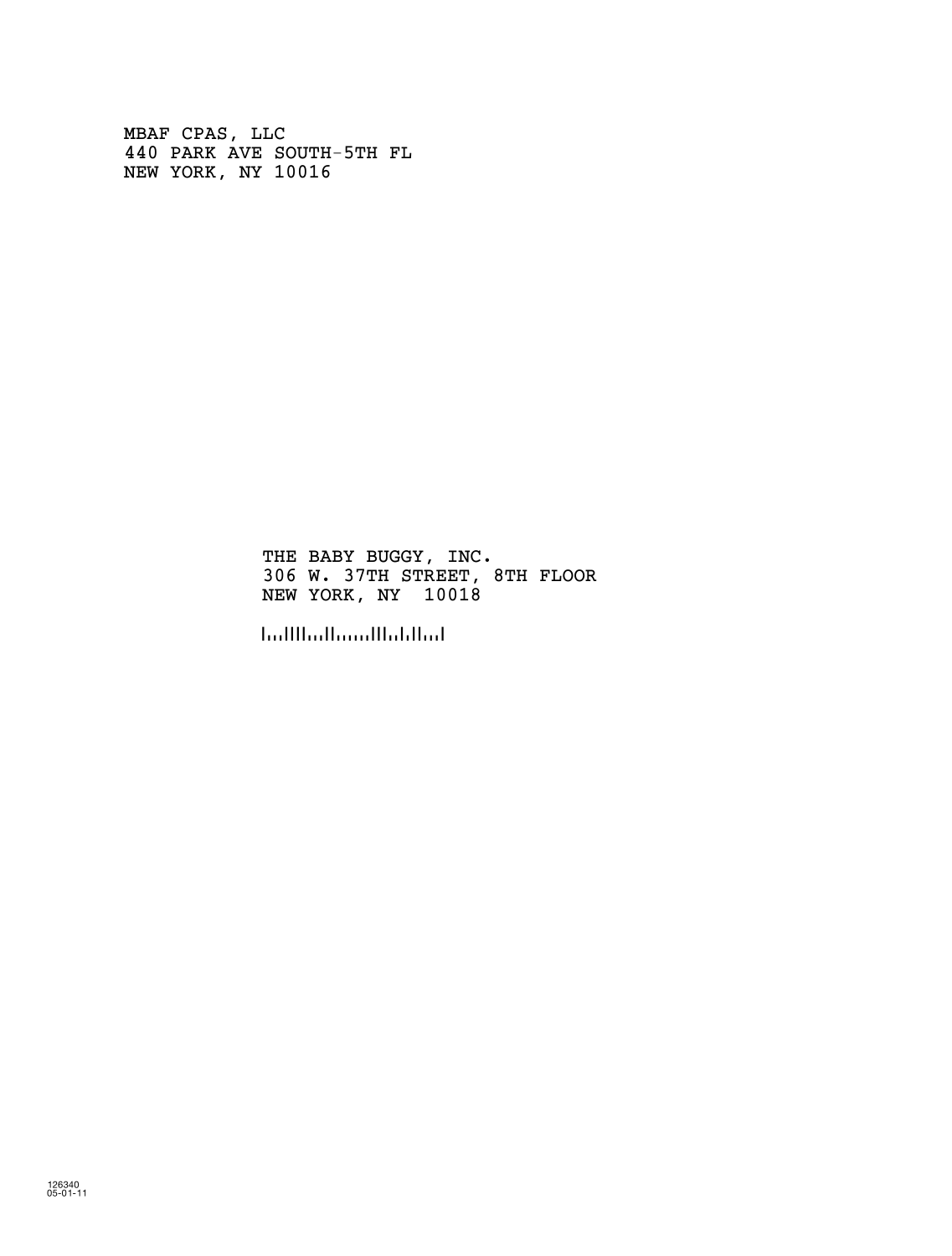|                                                        |                                                                                                                                                                                                                                | <b>IRS e-file Signature Authorization</b>                                                                                                                                                                                                                                                                                                                                                                                                                                                                                                                                                                                                                                                                                                                                                                                                                                                                                                                                                                                                                                                                                                                                                                                                                                                                                                                                                                                                                                                                                                                                                                                                                                                                                                                                                                                                                                                                 |                                       | OMB No. 1545-1878                                                                                                     |
|--------------------------------------------------------|--------------------------------------------------------------------------------------------------------------------------------------------------------------------------------------------------------------------------------|-----------------------------------------------------------------------------------------------------------------------------------------------------------------------------------------------------------------------------------------------------------------------------------------------------------------------------------------------------------------------------------------------------------------------------------------------------------------------------------------------------------------------------------------------------------------------------------------------------------------------------------------------------------------------------------------------------------------------------------------------------------------------------------------------------------------------------------------------------------------------------------------------------------------------------------------------------------------------------------------------------------------------------------------------------------------------------------------------------------------------------------------------------------------------------------------------------------------------------------------------------------------------------------------------------------------------------------------------------------------------------------------------------------------------------------------------------------------------------------------------------------------------------------------------------------------------------------------------------------------------------------------------------------------------------------------------------------------------------------------------------------------------------------------------------------------------------------------------------------------------------------------------------------|---------------------------------------|-----------------------------------------------------------------------------------------------------------------------|
| Form 8879-EO                                           |                                                                                                                                                                                                                                | for an Exempt Organization                                                                                                                                                                                                                                                                                                                                                                                                                                                                                                                                                                                                                                                                                                                                                                                                                                                                                                                                                                                                                                                                                                                                                                                                                                                                                                                                                                                                                                                                                                                                                                                                                                                                                                                                                                                                                                                                                |                                       |                                                                                                                       |
|                                                        | For calendar year 2011, or fiscal year beginning                                                                                                                                                                               | , 2011, and ending                                                                                                                                                                                                                                                                                                                                                                                                                                                                                                                                                                                                                                                                                                                                                                                                                                                                                                                                                                                                                                                                                                                                                                                                                                                                                                                                                                                                                                                                                                                                                                                                                                                                                                                                                                                                                                                                                        | ,20                                   | 2011                                                                                                                  |
| Department of the Treasury<br>Internal Revenue Service |                                                                                                                                                                                                                                | Do not send to the IRS. Keep for your records.<br>$\blacktriangleright$ See instructions.                                                                                                                                                                                                                                                                                                                                                                                                                                                                                                                                                                                                                                                                                                                                                                                                                                                                                                                                                                                                                                                                                                                                                                                                                                                                                                                                                                                                                                                                                                                                                                                                                                                                                                                                                                                                                 |                                       |                                                                                                                       |
| Name of exempt organization                            |                                                                                                                                                                                                                                |                                                                                                                                                                                                                                                                                                                                                                                                                                                                                                                                                                                                                                                                                                                                                                                                                                                                                                                                                                                                                                                                                                                                                                                                                                                                                                                                                                                                                                                                                                                                                                                                                                                                                                                                                                                                                                                                                                           |                                       | <b>Employer identification number</b>                                                                                 |
|                                                        |                                                                                                                                                                                                                                |                                                                                                                                                                                                                                                                                                                                                                                                                                                                                                                                                                                                                                                                                                                                                                                                                                                                                                                                                                                                                                                                                                                                                                                                                                                                                                                                                                                                                                                                                                                                                                                                                                                                                                                                                                                                                                                                                                           |                                       |                                                                                                                       |
| THE BABY BUGGY, INC.                                   |                                                                                                                                                                                                                                |                                                                                                                                                                                                                                                                                                                                                                                                                                                                                                                                                                                                                                                                                                                                                                                                                                                                                                                                                                                                                                                                                                                                                                                                                                                                                                                                                                                                                                                                                                                                                                                                                                                                                                                                                                                                                                                                                                           |                                       | 31-1777082                                                                                                            |
| Name and title of officer                              |                                                                                                                                                                                                                                |                                                                                                                                                                                                                                                                                                                                                                                                                                                                                                                                                                                                                                                                                                                                                                                                                                                                                                                                                                                                                                                                                                                                                                                                                                                                                                                                                                                                                                                                                                                                                                                                                                                                                                                                                                                                                                                                                                           |                                       |                                                                                                                       |
| KATHERINE SNIDER<br>EXECUTIVE DIRECTOR                 |                                                                                                                                                                                                                                |                                                                                                                                                                                                                                                                                                                                                                                                                                                                                                                                                                                                                                                                                                                                                                                                                                                                                                                                                                                                                                                                                                                                                                                                                                                                                                                                                                                                                                                                                                                                                                                                                                                                                                                                                                                                                                                                                                           |                                       |                                                                                                                       |
| Part I                                                 | Type of Return and Return Information (Whole Dollars Only)                                                                                                                                                                     |                                                                                                                                                                                                                                                                                                                                                                                                                                                                                                                                                                                                                                                                                                                                                                                                                                                                                                                                                                                                                                                                                                                                                                                                                                                                                                                                                                                                                                                                                                                                                                                                                                                                                                                                                                                                                                                                                                           |                                       |                                                                                                                       |
|                                                        |                                                                                                                                                                                                                                | Check the box for the return for which you are using this Form 8879-EO and enter the applicable amount, if any, from the return. If you check the box<br>on line 1a, 2a, 3a, 4a, or 5a, below, and the amount on that line for the return being filed with this form was blank, then leave line 1b, 2b, 3b, 4b, or 5b,<br>whichever is applicable, blank (do not enter -0-). But, if you entered -0- on the return, then enter -0- on the applicable line below. Do not complete more                                                                                                                                                                                                                                                                                                                                                                                                                                                                                                                                                                                                                                                                                                                                                                                                                                                                                                                                                                                                                                                                                                                                                                                                                                                                                                                                                                                                                     |                                       |                                                                                                                       |
| than 1 line in Part I.                                 |                                                                                                                                                                                                                                |                                                                                                                                                                                                                                                                                                                                                                                                                                                                                                                                                                                                                                                                                                                                                                                                                                                                                                                                                                                                                                                                                                                                                                                                                                                                                                                                                                                                                                                                                                                                                                                                                                                                                                                                                                                                                                                                                                           |                                       |                                                                                                                       |
| 1a Form 990 check here                                 | $\blacktriangleright$ $\mathbf{X}$                                                                                                                                                                                             |                                                                                                                                                                                                                                                                                                                                                                                                                                                                                                                                                                                                                                                                                                                                                                                                                                                                                                                                                                                                                                                                                                                                                                                                                                                                                                                                                                                                                                                                                                                                                                                                                                                                                                                                                                                                                                                                                                           |                                       | 4510734                                                                                                               |
| 2a Form 990-EZ check here                              |                                                                                                                                                                                                                                |                                                                                                                                                                                                                                                                                                                                                                                                                                                                                                                                                                                                                                                                                                                                                                                                                                                                                                                                                                                                                                                                                                                                                                                                                                                                                                                                                                                                                                                                                                                                                                                                                                                                                                                                                                                                                                                                                                           |                                       |                                                                                                                       |
| 3a Form 1120-POL check here                            |                                                                                                                                                                                                                                |                                                                                                                                                                                                                                                                                                                                                                                                                                                                                                                                                                                                                                                                                                                                                                                                                                                                                                                                                                                                                                                                                                                                                                                                                                                                                                                                                                                                                                                                                                                                                                                                                                                                                                                                                                                                                                                                                                           |                                       |                                                                                                                       |
| 4a Form 990-PF check here<br>5a Form 8868 check here   |                                                                                                                                                                                                                                | b Tax based on investment income (Form 990-PF, Part VI, line 5)  4b _____________________                                                                                                                                                                                                                                                                                                                                                                                                                                                                                                                                                                                                                                                                                                                                                                                                                                                                                                                                                                                                                                                                                                                                                                                                                                                                                                                                                                                                                                                                                                                                                                                                                                                                                                                                                                                                                 |                                       |                                                                                                                       |
|                                                        |                                                                                                                                                                                                                                |                                                                                                                                                                                                                                                                                                                                                                                                                                                                                                                                                                                                                                                                                                                                                                                                                                                                                                                                                                                                                                                                                                                                                                                                                                                                                                                                                                                                                                                                                                                                                                                                                                                                                                                                                                                                                                                                                                           |                                       |                                                                                                                       |
| Part II                                                | Declaration and Signature Authorization of Officer                                                                                                                                                                             |                                                                                                                                                                                                                                                                                                                                                                                                                                                                                                                                                                                                                                                                                                                                                                                                                                                                                                                                                                                                                                                                                                                                                                                                                                                                                                                                                                                                                                                                                                                                                                                                                                                                                                                                                                                                                                                                                                           |                                       |                                                                                                                       |
| Officer's PIN: check one box only                      | organization's consent to electronic funds withdrawal.<br>$X$   authorize MBAF CPAS, LLC<br>enter my PIN on the return's disclosure consent screen.<br>program, I will enter my PIN on the return's disclosure consent screen. | intermediate service provider, transmitter, or electronic return originator (ERO) to send the organization's return to the IRS and to receive from the IRS<br>(a) an acknowledgement of receipt or reason for rejection of the transmission, (b) the reason for any delay in processing the return or refund, and (c)<br>the date of any refund. If applicable, I authorize the U.S. Treasury and its designated Financial Agent to initiate an electronic funds withdrawal (direct<br>debit) entry to the financial institution account indicated in the tax preparation software for payment of the organization's federal taxes owed on this<br>return, and the financial institution to debit the entry to this account. To revoke a payment, I must contact the U.S. Treasury Financial Agent at<br>1-888-353-4537 no later than 2 business days prior to the payment (settlement) date. I also authorize the financial institutions involved in the<br>processing of the electronic payment of taxes to receive confidential information necessary to answer inquiries and resolve issues related to the<br>payment. I have selected a personal identification number (PIN) as my signature for the organization's electronic return and, if applicable, the<br><b>ERO</b> firm name<br>as my signature on the organization's tax year 2011 electronically filed return. If I have indicated within this return that a copy of the return<br>is being filed with a state agency(ies) regulating charities as part of the IRS Fed/State program, I also authorize the aforementioned ERO to<br>As an officer of the organization, I will enter my PIN as my signature on the organization's tax year 2011 electronically filed return. If I have<br>indicated within this return that a copy of the return is being filed with a state agency(ies) regulating charities as part of the IRS Fed/State | to enter my PIN                       | 10018<br>Enter five numbers, but<br>do not enter all zeros                                                            |
| Officer's signature $\blacktriangleright$              |                                                                                                                                                                                                                                | <u> 1989 - Johann Barbara, martxa alemaniar arg</u>                                                                                                                                                                                                                                                                                                                                                                                                                                                                                                                                                                                                                                                                                                                                                                                                                                                                                                                                                                                                                                                                                                                                                                                                                                                                                                                                                                                                                                                                                                                                                                                                                                                                                                                                                                                                                                                       | Date $\blacktriangleright$            | <u> 1989 - Johann Barbara, martin amerikan basar perangan pada sebagai personal perangan perangan perangan perang</u> |
| <b>Part III</b>                                        | <b>Certification and Authentication</b>                                                                                                                                                                                        |                                                                                                                                                                                                                                                                                                                                                                                                                                                                                                                                                                                                                                                                                                                                                                                                                                                                                                                                                                                                                                                                                                                                                                                                                                                                                                                                                                                                                                                                                                                                                                                                                                                                                                                                                                                                                                                                                                           |                                       |                                                                                                                       |
|                                                        | <b>ERO's EFIN/PIN.</b> Enter your six-digit electronic filing identification                                                                                                                                                   |                                                                                                                                                                                                                                                                                                                                                                                                                                                                                                                                                                                                                                                                                                                                                                                                                                                                                                                                                                                                                                                                                                                                                                                                                                                                                                                                                                                                                                                                                                                                                                                                                                                                                                                                                                                                                                                                                                           |                                       |                                                                                                                       |
|                                                        | number (EFIN) followed by your five-digit self-selected PIN.                                                                                                                                                                   |                                                                                                                                                                                                                                                                                                                                                                                                                                                                                                                                                                                                                                                                                                                                                                                                                                                                                                                                                                                                                                                                                                                                                                                                                                                                                                                                                                                                                                                                                                                                                                                                                                                                                                                                                                                                                                                                                                           | 13428976664<br>do not enter all zeros |                                                                                                                       |
| e-file Providers for Business Returns.                 |                                                                                                                                                                                                                                | I certify that the above numeric entry is my PIN, which is my signature on the 2011 electronically filed return for the organization indicated above. I<br>confirm that I am submitting this return in accordance with the requirements of Pub. 4163, Modernized e-File (MeF) Information for Authorized IRS                                                                                                                                                                                                                                                                                                                                                                                                                                                                                                                                                                                                                                                                                                                                                                                                                                                                                                                                                                                                                                                                                                                                                                                                                                                                                                                                                                                                                                                                                                                                                                                              |                                       |                                                                                                                       |
| ERO's signature $\blacktriangleright$                  |                                                                                                                                                                                                                                |                                                                                                                                                                                                                                                                                                                                                                                                                                                                                                                                                                                                                                                                                                                                                                                                                                                                                                                                                                                                                                                                                                                                                                                                                                                                                                                                                                                                                                                                                                                                                                                                                                                                                                                                                                                                                                                                                                           | Date $\blacktriangleright$            |                                                                                                                       |
|                                                        |                                                                                                                                                                                                                                | <b>ERO Must Retain This Form - See Instructions</b>                                                                                                                                                                                                                                                                                                                                                                                                                                                                                                                                                                                                                                                                                                                                                                                                                                                                                                                                                                                                                                                                                                                                                                                                                                                                                                                                                                                                                                                                                                                                                                                                                                                                                                                                                                                                                                                       |                                       |                                                                                                                       |
|                                                        |                                                                                                                                                                                                                                | Do Not Submit This Form To the IRS Unless Requested To Do So                                                                                                                                                                                                                                                                                                                                                                                                                                                                                                                                                                                                                                                                                                                                                                                                                                                                                                                                                                                                                                                                                                                                                                                                                                                                                                                                                                                                                                                                                                                                                                                                                                                                                                                                                                                                                                              |                                       |                                                                                                                       |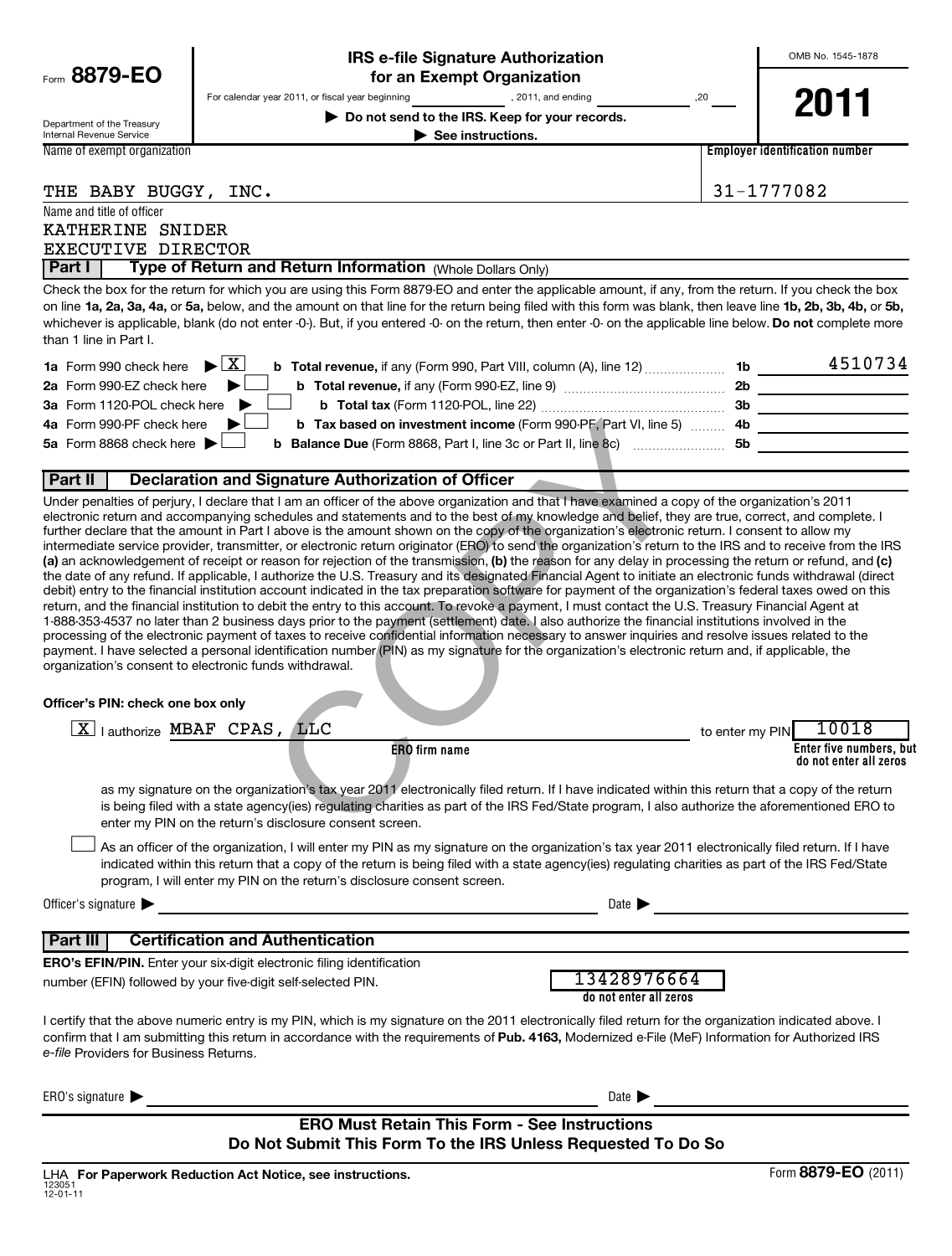| Form 990                   |
|----------------------------|
| Department of the Treasury |
| Internal Revenue Service   |

**Under section 501(c), 527, or 4947(a)(1) of the Internal Revenue Code (except black lung benefit trust or private foundation) Construction Construction Construction Construction 990** Return of Organization Exempt From Income Tax <br>Under section 501(c), 527, or 4947(a)(1) of the Internal Revenue Code (except black lung **2011** 

| The organization may have to use a copy of this return to satisfy state reporting requirements.



|                                    |                               | A For the 2011 calendar year, or tax year beginning                                                                                         | and ending |                                                                                      |                                                           |
|------------------------------------|-------------------------------|---------------------------------------------------------------------------------------------------------------------------------------------|------------|--------------------------------------------------------------------------------------|-----------------------------------------------------------|
|                                    | <b>B</b> Check if applicable: | C Name of organization                                                                                                                      |            | D Employer identification number                                                     |                                                           |
|                                    | Address<br>change             | THE BABY BUGGY, INC.                                                                                                                        |            |                                                                                      |                                                           |
|                                    | Name<br>change                | Doing Business As                                                                                                                           |            |                                                                                      | 31-1777082                                                |
|                                    | Initial<br>return             | Number and street (or P.O. box if mail is not delivered to street address)                                                                  | Room/suite | E Telephone number                                                                   |                                                           |
|                                    | Termin-<br>ated               | 306 W. 37TH STREET, 8TH FLOOR                                                                                                               |            | (212)                                                                                | 736-1777                                                  |
|                                    | Amended<br>return             | City or town, state or country, and $ZIP + 4$                                                                                               |            | G Gross receipts \$                                                                  | 4,875,690.                                                |
|                                    | Applica-<br>Ition<br>pending  | NEW YORK, NY<br>10018                                                                                                                       |            | H(a) Is this a group return                                                          |                                                           |
|                                    |                               | F Name and address of principal officer: KATHERINE SNIDER<br>SAME AS C ABOVE                                                                |            | for affiliates?<br><b>H(b)</b> Are all affiliates included? $\Box$ <b>Yes</b> $\Box$ | $\log$ $\boxed{\text{X}}$ No<br>⊿ No                      |
|                                    |                               | Tax-exempt status: $X \overline{301(c)(3)}$<br>$\sqrt{\phantom{a}}$ (insert no.)<br>$\frac{1}{2}$ 501(c) (<br>4947(a)(1) or                 | 527        |                                                                                      | If "No," attach a list. (see instructions)                |
|                                    |                               | J Website: WWW.BABYBUGGY.ORG                                                                                                                |            | $H(c)$ Group exemption number $\blacktriangleright$                                  |                                                           |
|                                    |                               | <b>K</b> Form of organization: $X$ Corporation<br>Association<br>Other $\blacktriangleright$<br>Trust                                       |            |                                                                                      | L Year of formation: $2001$ M State of legal domicile: DE |
|                                    | Part II                       | Summary                                                                                                                                     |            |                                                                                      |                                                           |
|                                    | 1                             | Briefly describe the organization's mission or most significant activities: BABY BUGGY IS A NONPROFIT                                       |            |                                                                                      |                                                           |
|                                    |                               | DEDICATED TO PROVIDING POOR FAMILIES WITH ESSENTIAL GOODS & SERVICES                                                                        |            |                                                                                      |                                                           |
| <b>Activities &amp; Governance</b> | 2                             | Check this box $\blacktriangleright$ $\Box$ if the organization discontinued its operations or disposed of more than 25% of its net assets. |            |                                                                                      |                                                           |
|                                    | 3                             | Number of voting members of the governing body (Part VI, line 1a)                                                                           |            | 3                                                                                    | 17                                                        |
|                                    | 4                             |                                                                                                                                             |            | 4                                                                                    | 17                                                        |
|                                    | 5                             | Total number of individuals employed in calendar year 2011 (Part V, line 2a)                                                                |            | 5                                                                                    | 17                                                        |
|                                    |                               |                                                                                                                                             |            | 6                                                                                    | 4353                                                      |
|                                    |                               |                                                                                                                                             |            | 7a                                                                                   | 0.                                                        |
|                                    |                               | <b>b</b> Net unrelated business taxable income from Form 990-T, line 34 manufacture incomponent contained to Net and                        |            | 7b                                                                                   | $\overline{0}$ .                                          |
|                                    |                               |                                                                                                                                             |            | <b>Prior Year</b>                                                                    | <b>Current Year</b>                                       |
|                                    | 8                             |                                                                                                                                             |            | 3,199,440.                                                                           | 4,434,948.                                                |
| Revenue                            | 9                             |                                                                                                                                             |            | 0.                                                                                   | $\overline{0}$ .                                          |
|                                    | 10                            |                                                                                                                                             |            | 108,438.                                                                             | 75,786.                                                   |
|                                    | 11                            |                                                                                                                                             |            | 0.                                                                                   | $\overline{0}$ .                                          |
|                                    | 12                            | Total revenue - add lines 8 through 11 (must equal Part VIII, column (A), line 12)                                                          |            | 3,307,878.                                                                           | 4,510,734.                                                |
|                                    | 13                            | Grants and similar amounts paid (Part IX, column (A), lines 1-3)                                                                            |            | 2,192,242.<br>0.                                                                     | 2,335,528.<br>0.                                          |
|                                    | 14                            |                                                                                                                                             |            | 803,752.                                                                             | 865,739.                                                  |
|                                    | 15                            | Salaries, other compensation, employee benefits (Part IX, column (A), lines 5-10)                                                           |            | 0.                                                                                   | 40,000.                                                   |
| Expenses                           |                               | 254, 431.                                                                                                                                   |            |                                                                                      |                                                           |
|                                    |                               | <b>b</b> Total fundraising expenses (Part IX, column (D), line 25)                                                                          |            | 386, 335.                                                                            | 443,220.                                                  |
|                                    | 18                            |                                                                                                                                             |            | 3,382,329.                                                                           | 3,684,487.                                                |
|                                    | 19                            |                                                                                                                                             |            | $-74, 451.$                                                                          | 826, 247.                                                 |
|                                    |                               |                                                                                                                                             |            | <b>Beginning of Current Year</b>                                                     | <b>End of Year</b>                                        |
| <b>Assets or</b>                   | 20                            | Total assets (Part X, line 16)                                                                                                              |            | 3,111,400.                                                                           | 3,965,050.                                                |
|                                    |                               | 21 Total liabilities (Part X, line 26)                                                                                                      |            | 26, 315.                                                                             | 53,718.                                                   |
| Net As<br>Fund E                   |                               |                                                                                                                                             |            | 3,085,085.                                                                           | 3,911,332.                                                |
|                                    |                               | Part II   Signature Block                                                                                                                   |            |                                                                                      |                                                           |

Under penalties of perjury, I declare that I have examined this return, including accompanying schedules and statements, and to the best of my knowledge and belief, it is true, correct, and complete. Declaration of preparer (other than officer) is based on all information of which preparer has any knowledge.

| Sign<br>Here | Signature of officer<br>KATHERINE SNIDER, EXECUTIVE DIRECTOR                                                 |                      | Date                            |  |  |
|--------------|--------------------------------------------------------------------------------------------------------------|----------------------|---------------------------------|--|--|
|              | Type or print name and title                                                                                 |                      |                                 |  |  |
|              | Print/Type preparer's name                                                                                   | Preparer's signature | Date<br>PTIN<br>Check           |  |  |
| Paid         |                                                                                                              |                      | P00236664<br>self-emploved      |  |  |
| Preparer     | MBAF CPAS, LLC<br>Firm's name<br>$\mathbf{r}$                                                                |                      | 13-3842744<br>Firm's $EIN$      |  |  |
| Use Only     | 440 PARK AVE SOUTH-5TH FL<br>Firm's address $\blacksquare$                                                   |                      |                                 |  |  |
|              | NEW YORK, NY 10016                                                                                           |                      | $212 - 576 - 1400$<br>Phone no. |  |  |
|              | $\mathbf{X}$ Yes<br>No<br>May the IRS discuss this return with the preparer shown above? (see instructions)  |                      |                                 |  |  |
|              | Form 990 (2011)<br>LHA For Paperwork Reduction Act Notice, see the separate instructions.<br>132001 01-23-12 |                      |                                 |  |  |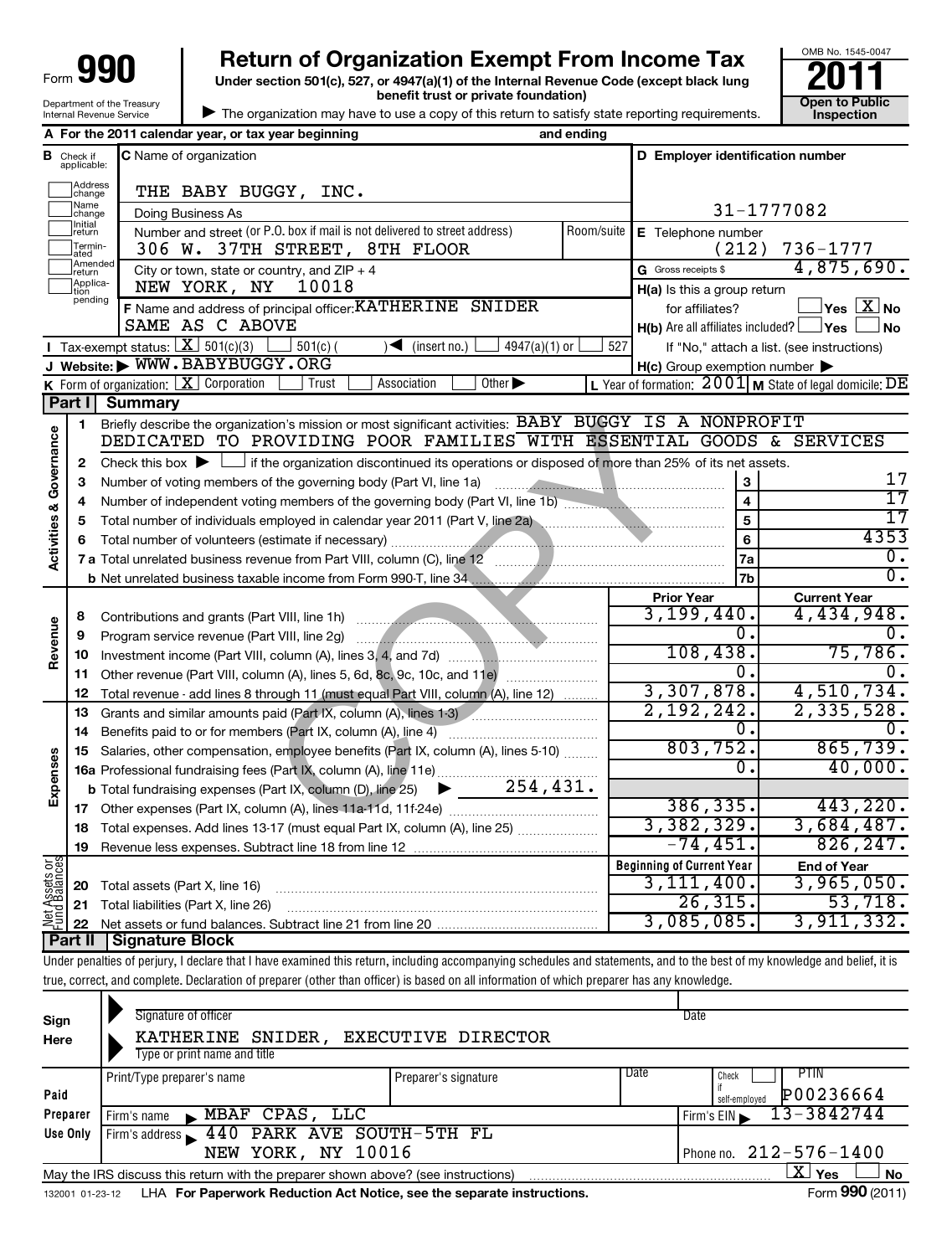|              | 31-1777082<br>THE BABY BUGGY, INC.<br>Form 990 (2011)                                                                                          | Page 2                                                                     |
|--------------|------------------------------------------------------------------------------------------------------------------------------------------------|----------------------------------------------------------------------------|
|              | Part III   Statement of Program Service Accomplishments                                                                                        |                                                                            |
|              |                                                                                                                                                | $\boxed{\textbf{X}}$                                                       |
| 1            | Briefly describe the organization's mission:                                                                                                   |                                                                            |
|              | FOUNDED IN 2001 BY JESSICA SEINFELD, BABY BUGGY IS A NON-PROFIT                                                                                |                                                                            |
|              | ORGANIZATION DEDICATED TO PROVIDING FAMILIES IN NEED ACROSS THE U.S.                                                                           |                                                                            |
|              | WITH GOODS AND SERVICES FOR THEIR CHILDREN 0-12.                                                                                               |                                                                            |
|              |                                                                                                                                                |                                                                            |
| $\mathbf{2}$ | Did the organization undertake any significant program services during the year which were not listed on                                       |                                                                            |
|              | the prior Form 990 or 990-EZ?                                                                                                                  | $ {\mathsf Y}{\mathsf e}{\mathsf s} \mathrel  \overline{{\mathsf X}}  $ No |
|              | If "Yes," describe these new services on Schedule O.                                                                                           |                                                                            |
| 3            | Did the organization cease conducting, or make significant changes in how it conducts, any program services?                                   | $Yes$ $\boxed{X}$ No                                                       |
|              | If "Yes," describe these changes on Schedule O.                                                                                                |                                                                            |
| 4            | Describe the organization's program service accomplishments for each of its three largest program services, as measured by expenses.           |                                                                            |
|              | Section 501(c)(3) and 501(c)(4) organizations and section 4947(a)(1) trusts are required to report the amount of grants and allocations to     |                                                                            |
|              | others, the total expenses, and revenue, if any, for each program service reported.                                                            |                                                                            |
| 4a           | $864, 145.$ (Revenue \$<br>$1,076,801$ $\ldots$ including grants of \$<br>) (Expenses \$<br>(Code:                                             |                                                                            |
|              | HEALTH: BABY BUGGY DONATES GOODS TO PROGRAMS OFFERED THROUGH OR IN                                                                             |                                                                            |
|              | AFFILIATION WITH THE MATERNAL HEALTH, SOCIAL WORK AND LABOR AND                                                                                |                                                                            |
|              | DELIVERY DEPARTMENTS IN HOSPITALS INCLUDING THE NICU AT NEW YORK                                                                               |                                                                            |
|              | PRESBYTERIAN HOSPITAL. SOCIAL WORKERS SCREEN CLIENTS BASED ON NEED AND                                                                         |                                                                            |
|              | PROVIDE ITEMS SUCH AS CRIBS AND CAR SEATS TO ENSURE THAT A MOM LIVING<br>IN POVERTY HAS THE TOOLS NECESSARY TO PROVIDE A SAFE ENVIRONMENT FOR  |                                                                            |
|              | HER BABY. BABY BUGGY ALSO DONATES TO THE NURSE-FAMILY PARTNERSHIP                                                                              |                                                                            |
|              | PROGRAM IN NEW YORK CITY, LOS ANGELES AND DALLAS.                                                                                              |                                                                            |
|              |                                                                                                                                                |                                                                            |
|              |                                                                                                                                                |                                                                            |
|              |                                                                                                                                                |                                                                            |
|              |                                                                                                                                                |                                                                            |
| 4b           | 649,070. including grants of \$<br>490, 461.<br>(Revenue \$<br>(Expenses \$<br>(Code:                                                          |                                                                            |
|              | EDUCATION: BABY BUGGY PROVIDES MONTHLY DONATIONS OF GOODS TO FAMILIES                                                                          |                                                                            |
|              | LIVING IN POVERTY WHO ARE ENROLLED IN EDUCATION PROGRAMS THAT SERVE THE                                                                        |                                                                            |
|              | ENTIRE FAMILY INCLUDING SELECT HEAD START SITES IN NEW YORK CITY,                                                                              |                                                                            |
|              | CHICAGO AND WASHINGTON, DC.<br>IN ADDITION TO DONATIONS OF GOODS LIKE                                                                          |                                                                            |
|              | DIAPERS, STROLLERS AND CLOTHING, BABY BUGGY HAS ALSO OFFERED FINANCIAL                                                                         |                                                                            |
|              | LITERACY/BUDGETING PROGRAMS AT MANY OF THESE SITES.                                                                                            |                                                                            |
|              |                                                                                                                                                |                                                                            |
|              |                                                                                                                                                |                                                                            |
|              |                                                                                                                                                |                                                                            |
|              |                                                                                                                                                |                                                                            |
|              |                                                                                                                                                |                                                                            |
|              |                                                                                                                                                |                                                                            |
| 4с           | $\overline{744}$ , $\overline{618}$ including grants of \$<br>513, 816. $ $ (Revenue \$<br>) (Expenses \$<br>(Code:                            |                                                                            |
|              | CRISIS INTERVENTION: GOODS ARE DONATED TO PARENTS WHO ARE AT RISK OF                                                                           |                                                                            |
|              | FALLING INTO CRISIS OR LOSING CUSTODY OF THEIR CHILDREN DUE TO LOSS OF                                                                         |                                                                            |
|              | WORK, HOMELESSNESS, ETC. DONATIONS ARE PAIRED WITH CASE MANAGEMENT,                                                                            |                                                                            |
|              | COUNSELING, ADVOCACY, JOB AND FINANCIAL LITERACY WORKSHOPS.<br>SOME OF<br>THE RECIPIENT SITES IN THIS PROGRAMS ARE THE HARLEM CHILDREN'S ZONE, |                                                                            |
|              | NEW YORK FOUNDLING NURSERY AND THE CHILD CENTER OF NEW YORK.                                                                                   |                                                                            |
|              |                                                                                                                                                |                                                                            |
|              |                                                                                                                                                |                                                                            |
|              |                                                                                                                                                |                                                                            |
|              |                                                                                                                                                |                                                                            |
|              |                                                                                                                                                |                                                                            |
|              |                                                                                                                                                |                                                                            |
| 4d           | Other program services (Describe in Schedule O.)                                                                                               |                                                                            |
|              | $615$ , 970. including grants of \$<br>$467, 106.$ (Revenue \$)<br>(Expenses \$                                                                |                                                                            |
|              | 3,086,459.<br>4e Total program service expenses                                                                                                |                                                                            |
| 100000       |                                                                                                                                                | Form 990 (2011)                                                            |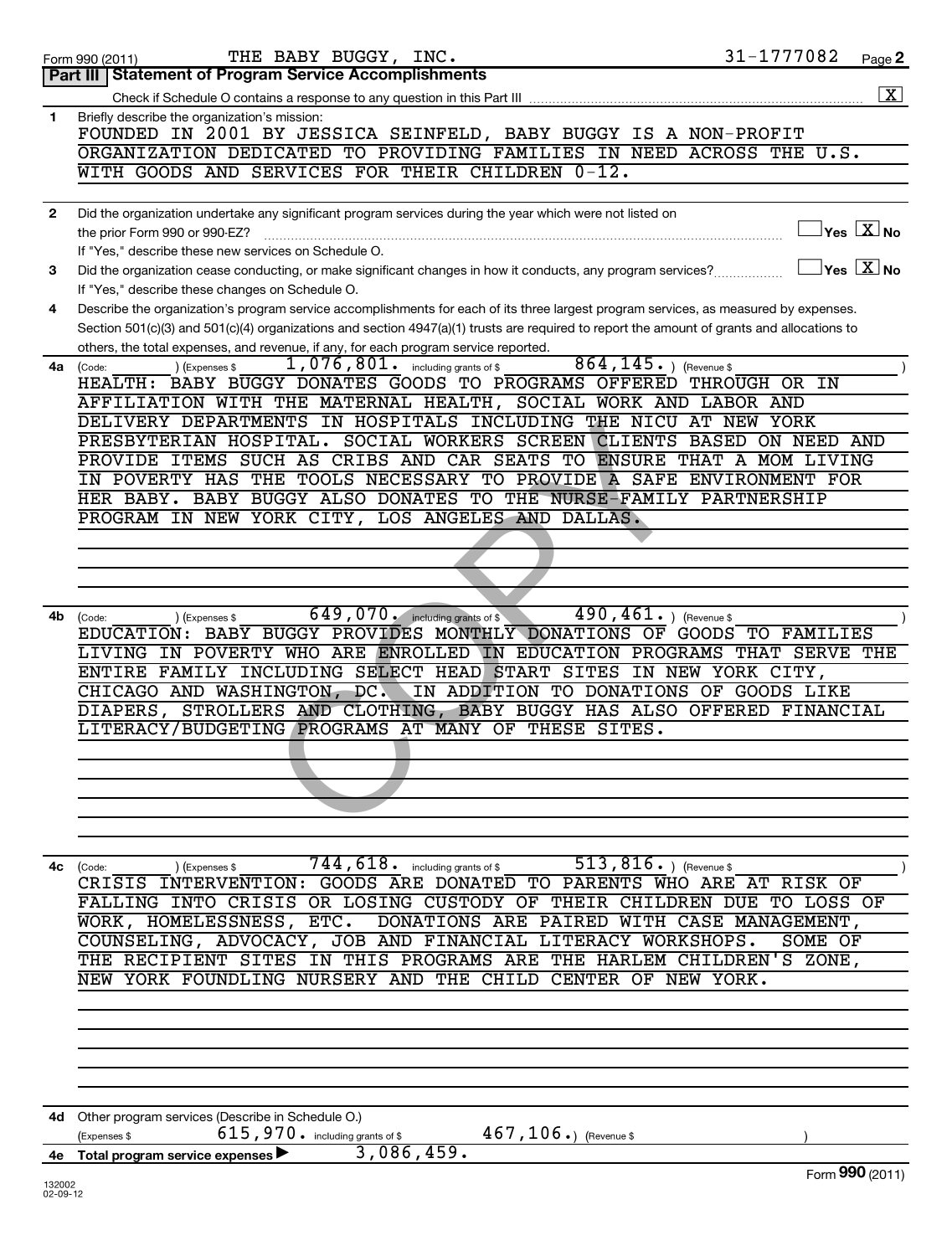**Part IV Checklist of Required Schedules**

Form 990 (2011) 'I'HE BABY BUGGY, I.NC. 3 J|\_ I//// U 8 Z Page THE BABY BUGGY, INC. 31-1777082

|    |                                                                                                                                                                                                                                      |                          | Yes                     | No                      |
|----|--------------------------------------------------------------------------------------------------------------------------------------------------------------------------------------------------------------------------------------|--------------------------|-------------------------|-------------------------|
| 1. | Is the organization described in section 501(c)(3) or 4947(a)(1) (other than a private foundation)?                                                                                                                                  |                          |                         |                         |
|    | If "Yes," complete Schedule A                                                                                                                                                                                                        | 1                        | x                       |                         |
| 2  |                                                                                                                                                                                                                                      | $\mathbf{2}$             | $\overline{\textbf{x}}$ |                         |
| 3  | Did the organization engage in direct or indirect political campaign activities on behalf of or in opposition to candidates for<br>public office? If "Yes," complete Schedule C, Part I                                              | З                        |                         | x.                      |
| 4  | Section 501(c)(3) organizations. Did the organization engage in lobbying activities, or have a section 501(h) election in effect                                                                                                     |                          |                         |                         |
|    |                                                                                                                                                                                                                                      | 4                        |                         | x.                      |
| 5  | Is the organization a section 501(c)(4), 501(c)(5), or 501(c)(6) organization that receives membership dues, assessments, or                                                                                                         |                          |                         |                         |
|    |                                                                                                                                                                                                                                      | 5                        |                         | x                       |
| 6  | Did the organization maintain any donor advised funds or any similar funds or accounts for which donors have the right to                                                                                                            |                          |                         |                         |
|    | provide advice on the distribution or investment of amounts in such funds or accounts? If "Yes," complete Schedule D, Part I                                                                                                         | 6                        |                         | x                       |
| 7  | Did the organization receive or hold a conservation easement, including easements to preserve open space,                                                                                                                            | $\overline{\phantom{a}}$ |                         | x.                      |
| 8  | the environment, historic land areas, or historic structures? If "Yes," complete Schedule D, Part II<br>Did the organization maintain collections of works of art, historical treasures, or other similar assets? If "Yes," complete |                          |                         |                         |
|    | Schedule D, Part III                                                                                                                                                                                                                 | 8                        |                         | x                       |
| 9  | Did the organization report an amount in Part X, line 21; serve as a custodian for amounts not listed in Part X; or provide                                                                                                          |                          |                         |                         |
|    | credit counseling, debt management, credit repair, or debt negotiation services? If "Yes," complete Schedule D, Part IV                                                                                                              | 9                        |                         | x                       |
| 10 | Did the organization, directly or through a related organization, hold assets in temporarily restricted endowments, permanent<br>endowments, or quasi-endowments? If "Yes," complete Schedule D, Part V                              | 10                       |                         | X.                      |
| 11 | If the organization's answer to any of the following questions is "Yes," then complete Schedule D, Parts VI, VIII, VIII, IX, or X                                                                                                    |                          |                         |                         |
|    | as applicable.                                                                                                                                                                                                                       |                          |                         |                         |
|    | a Did the organization report an amount for land, buildings, and equipment in Part X, line 10? If "Yes," complete Schedule D,                                                                                                        |                          |                         |                         |
|    | Part VI                                                                                                                                                                                                                              | 11a                      | X                       |                         |
|    | <b>b</b> Did the organization report an amount for investments - other securities in Part X, line 12 that is 5% or more of its total                                                                                                 |                          |                         |                         |
|    | assets reported in Part X, line 16? If "Yes," complete Schedule D, Part VII [100] [100] [100] [100] assets reported in Part X, line 16? If "Yes," complete Schedule D, Part VII                                                      | 11b                      |                         | x.                      |
|    | c Did the organization report an amount for investments - program related in Part X, line 13 that is 5% or more of its total                                                                                                         |                          |                         |                         |
|    |                                                                                                                                                                                                                                      | 11c                      |                         | x                       |
|    | d Did the organization report an amount for other assets in Part X, line 15 that is 5% or more of its total assets reported in                                                                                                       |                          |                         | x                       |
|    | Part X, line 16? If "Yes," complete Schedule D, Part IX<br><b>e</b> Did the organization report an amount for other liabilities in Part X, line 25? If "Yes," complete Schedule D, Part X                                            | 11d<br>11e               |                         | $\overline{\mathtt{x}}$ |
| f. | Did the organization's separate or consolidated financial statements for the tax year include a footnote that addresses                                                                                                              |                          |                         |                         |
|    | the organization's liability for uncertain tax positions under FIN 48 (ASC 740)? If "Yes," complete Schedule D, Part X                                                                                                               | 11f                      | х                       |                         |
|    | 12a Did the organization obtain separate, independent audited financial statements for the tax year? If "Yes," complete                                                                                                              |                          |                         |                         |
|    | Schedule D, Parts XI, XII, and XIII                                                                                                                                                                                                  | 12a                      | x                       |                         |
|    | <b>b</b> Was the organization included in consolidated, independent audited financial statements for the tax year?                                                                                                                   |                          |                         |                         |
|    | If "Yes," and if the organization answered "No" to line 12a, then completing Schedule D, Parts XI, XII, and XIII is optional                                                                                                         | <b>12b</b>               |                         | x                       |
|    |                                                                                                                                                                                                                                      | 13                       |                         | $\overline{\textbf{x}}$ |
|    |                                                                                                                                                                                                                                      | 14a                      |                         | $\overline{\mathtt{x}}$ |
|    | <b>b</b> Did the organization have aggregate revenues or expenses of more than \$10,000 from grantmaking, fundraising, business,                                                                                                     |                          |                         |                         |
|    | investment, and program service activities outside the United States, or aggregate foreign investments valued at \$100,000                                                                                                           |                          |                         |                         |
|    |                                                                                                                                                                                                                                      | 14b                      |                         | x.                      |
| 15 | Did the organization report on Part IX, column (A), line 3, more than \$5,000 of grants or assistance to any organization                                                                                                            |                          |                         | x                       |
|    | Did the organization report on Part IX, column (A), line 3, more than \$5,000 of aggregate grants or assistance to individuals                                                                                                       | 15                       |                         |                         |
| 16 |                                                                                                                                                                                                                                      | 16                       |                         | x                       |
| 17 | Did the organization report a total of more than \$15,000 of expenses for professional fundraising services on Part IX,                                                                                                              |                          |                         |                         |
|    |                                                                                                                                                                                                                                      | 17                       | x                       |                         |
| 18 | Did the organization report more than \$15,000 total of fundraising event gross income and contributions on Part VIII, lines                                                                                                         |                          |                         |                         |
|    |                                                                                                                                                                                                                                      | 18                       | x                       |                         |
| 19 | Did the organization report more than \$15,000 of gross income from gaming activities on Part VIII, line 9a? If "Yes,"                                                                                                               |                          |                         |                         |
|    |                                                                                                                                                                                                                                      | 19                       |                         | x                       |
|    | 20a Did the organization operate one or more hospital facilities? If "Yes," complete Schedule H                                                                                                                                      | <b>20a</b>               |                         | $\overline{\text{X}}$   |
|    |                                                                                                                                                                                                                                      | 20 <sub>b</sub>          |                         |                         |

Form (2011) **990**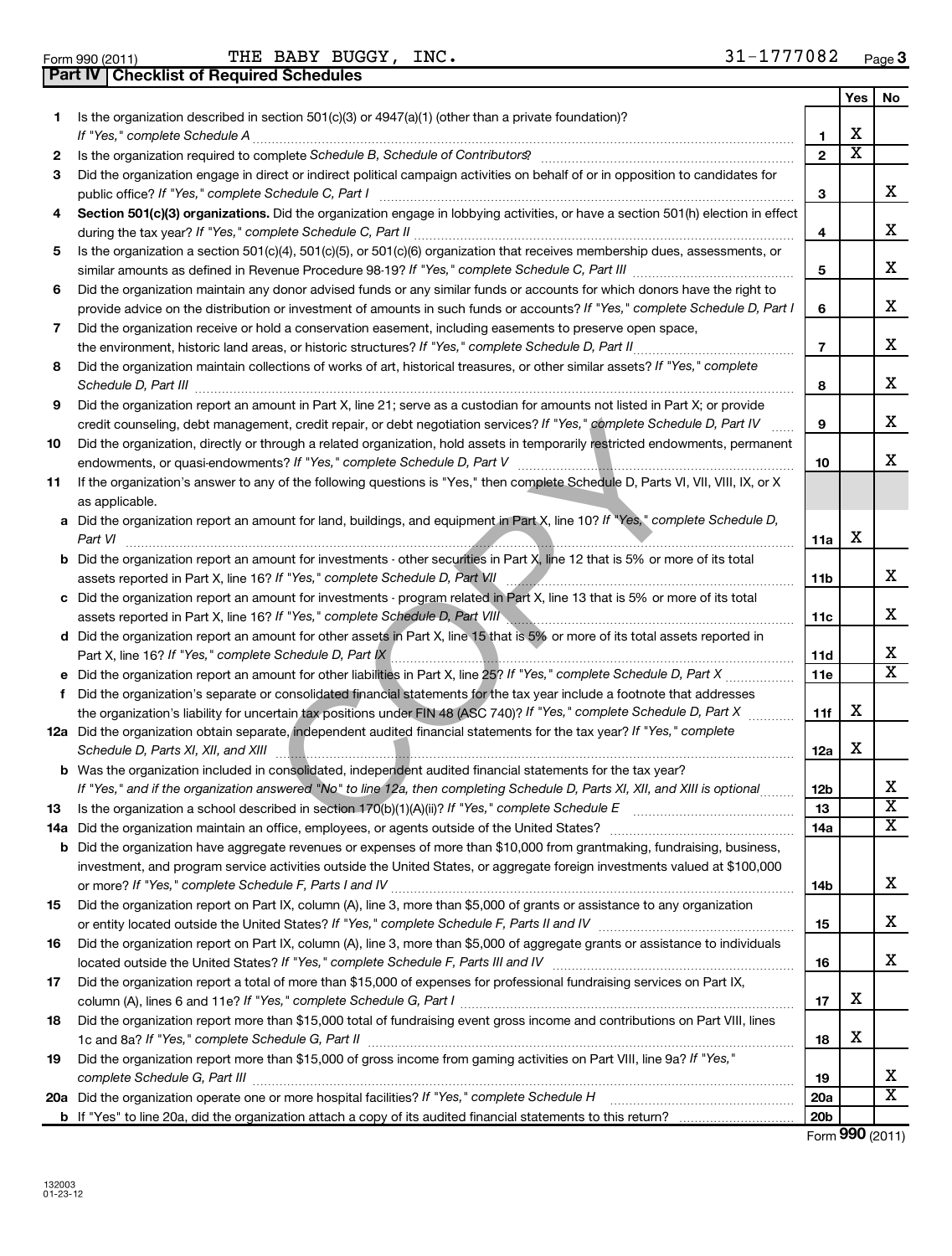**37**

|    | Part IV   Checklist of Required Schedules (continued)                                                                                                                                                                                                                                       |                 |            |    |
|----|---------------------------------------------------------------------------------------------------------------------------------------------------------------------------------------------------------------------------------------------------------------------------------------------|-----------------|------------|----|
|    |                                                                                                                                                                                                                                                                                             |                 | <b>Yes</b> | No |
| 21 | Did the organization report more than \$5,000 of grants and other assistance to any government or organization in the                                                                                                                                                                       | 21              | х          |    |
| 22 | Did the organization report more than \$5,000 of grants and other assistance to individuals in the United States on Part IX,<br>column (A), line 2? If "Yes," complete Schedule I, Parts I and III                                                                                          | 22              |            | x  |
| 23 | Did the organization answer "Yes" to Part VII, Section A, line 3, 4, or 5 about compensation of the organization's current<br>and former officers, directors, trustees, key employees, and highest compensated employees? If "Yes," complete                                                |                 |            |    |
|    |                                                                                                                                                                                                                                                                                             | 23              | X          |    |
|    | 24a Did the organization have a tax-exempt bond issue with an outstanding principal amount of more than \$100,000 as of the<br>last day of the year, that was issued after December 31, 2002? If "Yes," answer lines 24b through 24d and complete                                           |                 |            | x  |
|    | Schedule K. If "No", go to line 25                                                                                                                                                                                                                                                          | 24a             |            |    |
|    | b Did the organization invest any proceeds of tax-exempt bonds beyond a temporary period exception?                                                                                                                                                                                         | 24 <sub>b</sub> |            |    |
|    | c Did the organization maintain an escrow account other than a refunding escrow at any time during the year to defease                                                                                                                                                                      | 24c             |            |    |
|    |                                                                                                                                                                                                                                                                                             | 24d             |            |    |
|    | 25a Section 501(c)(3) and 501(c)(4) organizations. Did the organization engage in an excess benefit transaction with a                                                                                                                                                                      | 25a             |            |    |
|    | <b>b</b> Is the organization aware that it engaged in an excess benefit transaction with a disqualified person in a prior year, and<br>that the transaction has not been reported on any of the organization's prior Forms 990 or 990-EZ? If "Yes," complete<br>Schedule L, Part I          | 25 <sub>b</sub> |            |    |
| 26 | Was a loan to or by a current or former officer, director, trustee, key employee, highly compensated employee, or disqualified                                                                                                                                                              |                 |            |    |
|    |                                                                                                                                                                                                                                                                                             | 26              |            |    |
| 27 | Did the organization provide a grant or other assistance to an officer, director, trustee, key employee, substantial<br>contributor or employee thereof, a grant selection committee member, or to a 35% controlled entity or family member                                                 | 27              |            |    |
| 28 | Was the organization a party to a business transaction with one of the following parties (see Schedule L, Part IV<br>instructions for applicable filing thresholds, conditions, and exceptions):                                                                                            |                 |            |    |
|    | a A current or former officer, director, trustee, or key employee? If "Yes," complete Schedule L, Part IV                                                                                                                                                                                   | 28a             |            |    |
|    | <b>b</b> A family member of a current or former officer, director, trustee, or key employee? If "Yes," complete Schedule L, Part IV                                                                                                                                                         | 28 <sub>b</sub> |            |    |
|    | c An entity of which a current or former officer, director, trustee, or key employee (or a family member thereof) was an officer,                                                                                                                                                           | 28c             |            |    |
| 29 |                                                                                                                                                                                                                                                                                             | 29              | х          |    |
| 30 | Did the organization receive contributions of art, historical treasures, or other similar assets, or qualified conservation<br>contributions? If "Yes," complete Schedule M                                                                                                                 | 30              |            |    |
| 31 | Did the organization liquidate, terminate, or dissolve and cease operations?<br>If "Yes," complete Schedule N, Part I encourage and an account of the Schedule N, Part I and The Communication                                                                                              | 31              |            |    |
| 32 | Did the organization sell, exchange, dispose of, or transfer more than 25% of its net assets? If "Yes," complete<br>Schedule N, Part II                                                                                                                                                     | 32              |            |    |
| 33 | Did the organization own 100% of an entity disregarded as separate from the organization under Regulations<br>sections 301.7701-2 and 301.7701-3? If "Yes," complete Schedule R, Part I [111] [11] [11] [11] [11] sections 301.7701-2 and 301.7701-3? If "Yes," complete Schedule R, Part I | 33              |            |    |
| 34 | Was the organization related to any tax-exempt or taxable entity?                                                                                                                                                                                                                           | 34              |            |    |
|    |                                                                                                                                                                                                                                                                                             | 35a             |            |    |
|    | <b>b</b> Did the organization receive any payment from or engage in any transaction with a controlled entity within the meaning of                                                                                                                                                          | 35b             |            |    |
| 36 | Section 501(c)(3) organizations. Did the organization make any transfers to an exempt non-charitable related organization?                                                                                                                                                                  |                 |            | x  |
|    |                                                                                                                                                                                                                                                                                             | 36              |            |    |
|    |                                                                                                                                                                                                                                                                                             |                 |            | x  |

**38 Note.**  All Form 990 filers are required to complete Schedule O and that is treated as a partnership for federal income tax purposes? If "Yes," complete Schedule R, Part VI medi Did the organization complete Schedule O and provide explanations in Schedule O for Part VI, lines 11 and 19?

Did the organization conduct more than 5% of its activities through an entity that is not a related organization

Form (2011) **990** X

X

**37**

**38**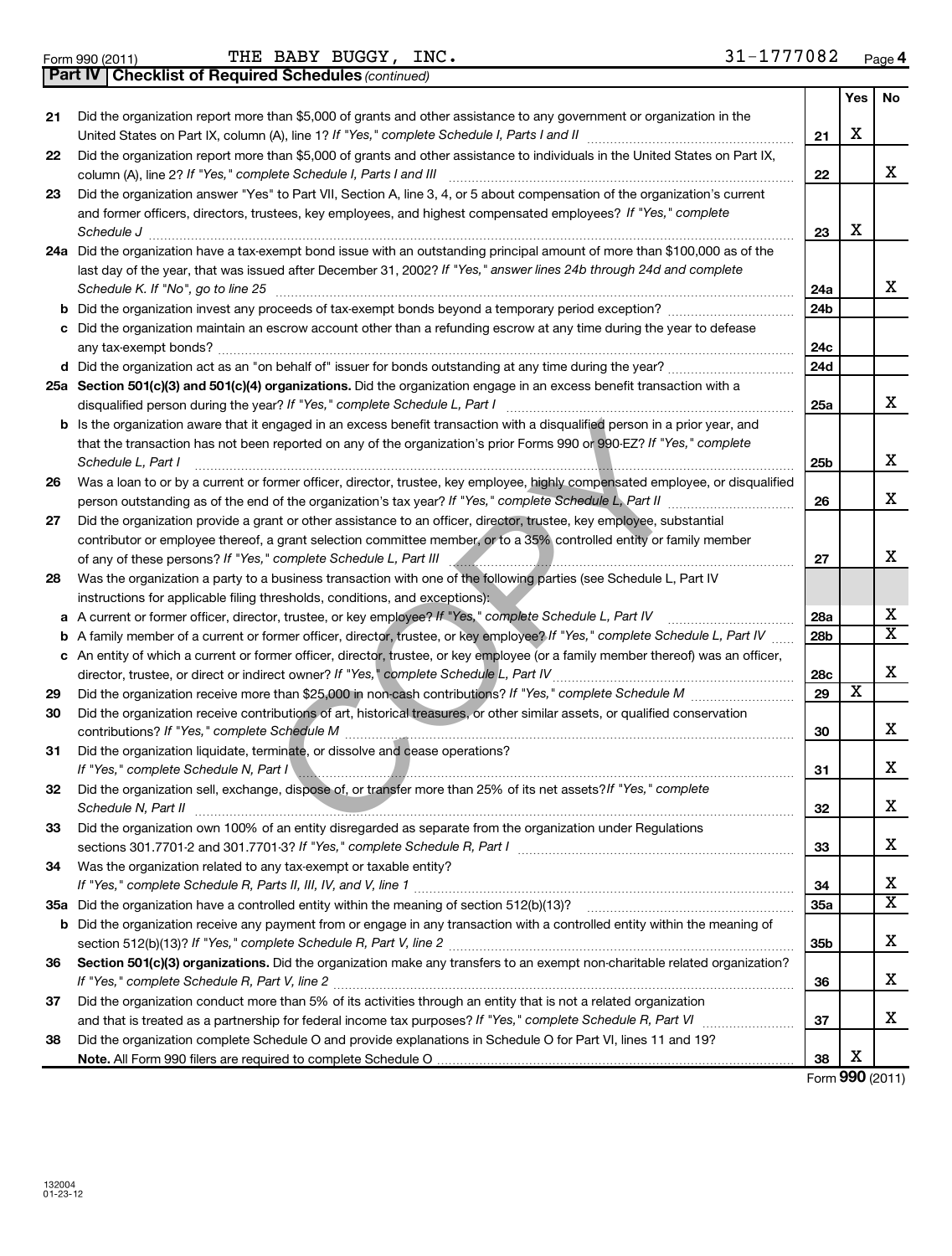|               | THE BABY BUGGY, INC.<br>Form 990 (2011)                                                                                                         | 31-1777082      |                |     | Page 5 |
|---------------|-------------------------------------------------------------------------------------------------------------------------------------------------|-----------------|----------------|-----|--------|
| <b>Part V</b> | <b>Statements Regarding Other IRS Filings and Tax Compliance</b>                                                                                |                 |                |     |        |
|               | Check if Schedule O contains a response to any question in this Part V                                                                          |                 |                |     |        |
|               |                                                                                                                                                 |                 |                | Yes | No     |
|               |                                                                                                                                                 | 14<br>1a        |                |     |        |
| b             | Enter the number of Forms W-2G included in line 1a. Enter -0- if not applicable                                                                 | 1b              |                |     |        |
| c             | Did the organization comply with backup withholding rules for reportable payments to vendors and reportable gaming                              |                 |                |     |        |
|               |                                                                                                                                                 |                 | 1c             | х   |        |
|               | 2a Enter the number of employees reported on Form W-3, Transmittal of Wage and Tax Statements,                                                  |                 |                |     |        |
|               | filed for the calendar year ending with or within the year covered by this return <i>[[[[[[[[[[[[[]]]]</i> ]]                                   | 17<br>2a        |                |     |        |
| b             |                                                                                                                                                 |                 | 2 <sub>b</sub> | х   |        |
|               | Note. If the sum of lines 1a and 2a is greater than 250, you may be required to e-file (see instructions)                                       |                 |                |     |        |
|               | 3a Did the organization have unrelated business gross income of \$1,000 or more during the year?                                                |                 | За             |     | x.     |
|               | <b>b</b> If "Yes," has it filed a Form 990-T for this year? If "No," provide an explanation in Schedule O                                       |                 | 3b             |     |        |
|               | 4a At any time during the calendar year, did the organization have an interest in, or a signature or other authority over, a                    |                 |                |     |        |
|               | financial account in a foreign country (such as a bank account, securities account, or other financial account)?                                |                 | 4a             |     | x      |
|               | <b>b</b> If "Yes," enter the name of the foreign country:                                                                                       |                 |                |     |        |
|               | See instructions for filing requirements for Form TD F 90-22.1, Report of Foreign Bank and Financial Accounts.                                  |                 |                |     |        |
|               |                                                                                                                                                 |                 | 5а             |     | х      |
| b             |                                                                                                                                                 |                 | 5b             |     | x      |
| c             |                                                                                                                                                 |                 | 5c             |     |        |
|               | 6a Does the organization have annual gross receipts that are normally greater than \$100,000, and did the organization solicit                  |                 |                |     |        |
|               |                                                                                                                                                 |                 | 6a             |     | x      |
|               | <b>b</b> If "Yes," did the organization include with every solicitation an express statement that such contributions or gifts                   |                 |                |     |        |
|               |                                                                                                                                                 |                 | 6b             |     |        |
| 7             | Organizations that may receive deductible contributions under section 170(c).                                                                   |                 |                |     |        |
| a             | Did the organization receive a payment in excess of \$75 made partly as a contribution and partly for goods and services provided to the payor? |                 | 7a             | х   |        |
| b             |                                                                                                                                                 |                 | 7b             | х   |        |
| с             | Did the organization sell, exchange, or otherwise dispose of tangible personal property for which it was required                               |                 |                |     |        |
|               | to file Form 8282?                                                                                                                              |                 | 7c             |     | x      |
|               | d If "Yes," indicate the number of Forms 8282 filed during the year manuscription and result of 7d                                              |                 |                |     |        |
| е             |                                                                                                                                                 |                 | 7е             |     |        |
| f.            |                                                                                                                                                 |                 | 7f             |     |        |
| a             | If the organization received a contribution of qualified intellectual property, did the organization file Form 8899 as required?                |                 | 7g             |     |        |
| h             | If the organization received a contribution of cars, boats, airplanes, or other vehicles, did the organization file a Form 1098-C?              |                 | 7h             |     |        |
| 8             | Sponsoring organizations maintaining donor advised funds and section $509(a)(3)$ supporting organizations. Did the supporting                   |                 |                |     |        |
|               | organization, or a donor advised fund maintained by a sponsoring organization, have excess business holdings at any time during the year?       |                 | 8              |     |        |
| 9             | Sponsoring organizations maintaining donor advised funds.                                                                                       |                 |                |     |        |
| а             |                                                                                                                                                 |                 | 9а             |     |        |
| b             |                                                                                                                                                 |                 | 9b             |     |        |
| 10            | Section 501(c)(7) organizations. Enter:                                                                                                         |                 |                |     |        |
| a             |                                                                                                                                                 | 10a             |                |     |        |
| b             | Gross receipts, included on Form 990, Part VIII, line 12, for public use of club facilities                                                     | 10 <sub>b</sub> |                |     |        |
| 11            | Section 501(c)(12) organizations. Enter:                                                                                                        |                 |                |     |        |
| а             |                                                                                                                                                 | 11a             |                |     |        |
| b             | Gross income from other sources (Do not net amounts due or paid to other sources against                                                        |                 |                |     |        |
|               |                                                                                                                                                 | 11 <sub>b</sub> |                |     |        |
|               | 12a Section 4947(a)(1) non-exempt charitable trusts. Is the organization filing Form 990 in lieu of Form 1041?                                  |                 | 12a            |     |        |
| b             | If "Yes," enter the amount of tax-exempt interest received or accrued during the year                                                           | 12b             |                |     |        |
| 13            | Section 501(c)(29) qualified nonprofit health insurance issuers.                                                                                |                 |                |     |        |
| а             |                                                                                                                                                 |                 | <b>13a</b>     |     |        |
|               | Note. See the instructions for additional information the organization must report on Schedule O.                                               |                 |                |     |        |
|               | <b>b</b> Enter the amount of reserves the organization is required to maintain by the states in which the                                       |                 |                |     |        |
|               |                                                                                                                                                 | 13 <sub>b</sub> |                |     |        |
|               |                                                                                                                                                 | 13с             |                |     |        |
| 14a           | Did the organization receive any payments for indoor tanning services during the tax year?                                                      |                 | <b>14a</b>     |     | х      |
|               |                                                                                                                                                 |                 | 14b            |     |        |

| Form 990 (2011) |  |
|-----------------|--|
|-----------------|--|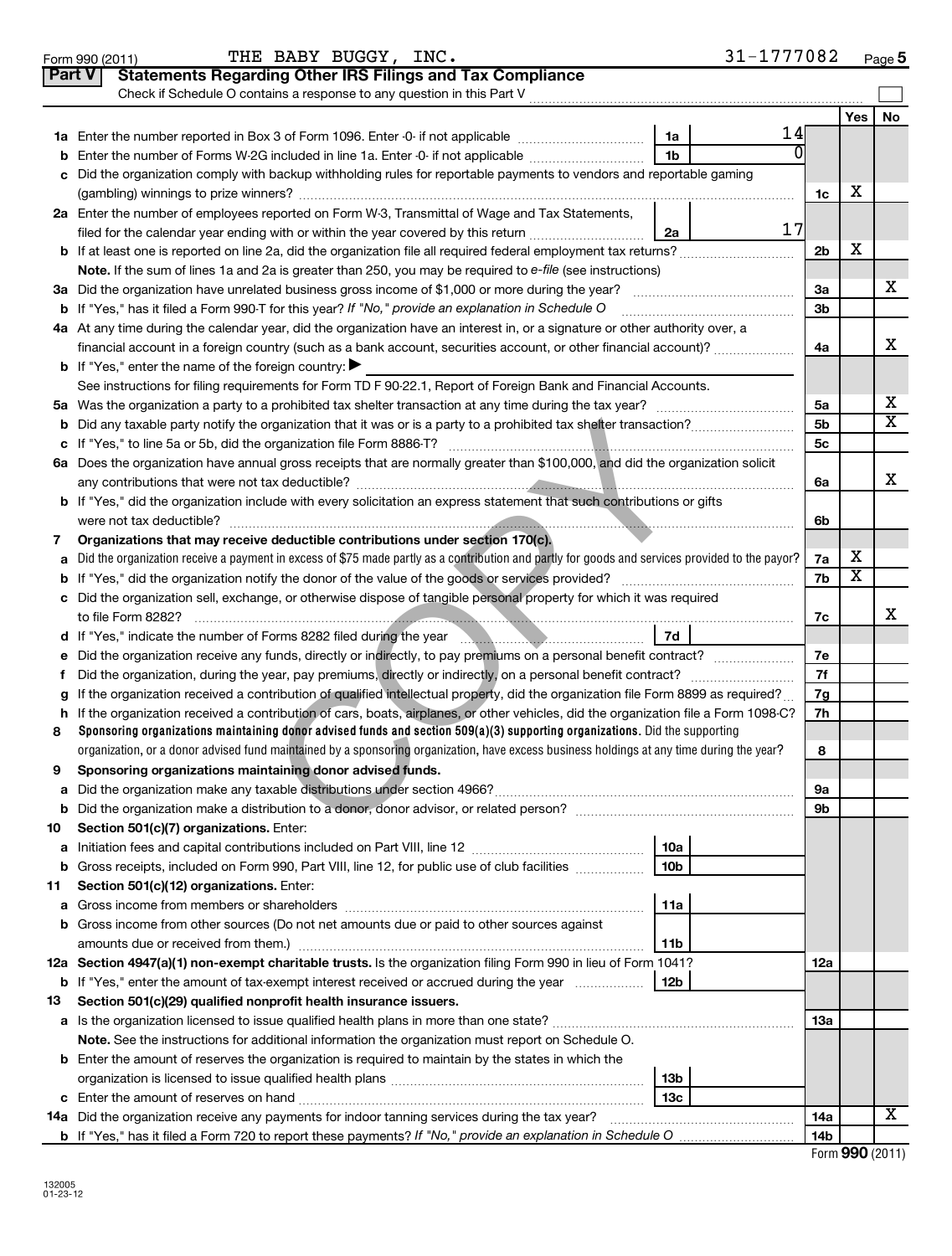| <u>Form 990 (2011)</u> |  |
|------------------------|--|
|------------------------|--|

| Form 990 (2011) | BUGGY,<br>INC.<br>BABY<br>THE | .777082<br>- -<br>Page |
|-----------------|-------------------------------|------------------------|
|-----------------|-------------------------------|------------------------|

**6**

| Part VI Governance, Management, and Disclosure For each "Yes" response to lines 2 through 7b below, and for a "No" response |  |
|-----------------------------------------------------------------------------------------------------------------------------|--|
| to line 8a, 8b, or 10b below, describe the circumstances, processes, or changes in Schedule O. See instructions.            |  |

| <b>Cootian A. Coverning Body and Monographs</b>                         |
|-------------------------------------------------------------------------|
| Check if Schedule O contains a response to any question in this Part VI |
|                                                                         |

|                    | <b>Section A. Governing Body and Management</b>                                                                                                                                             |    |    |                 |                         |                         |
|--------------------|---------------------------------------------------------------------------------------------------------------------------------------------------------------------------------------------|----|----|-----------------|-------------------------|-------------------------|
|                    |                                                                                                                                                                                             |    |    |                 | Yes                     | No                      |
|                    | 1a Enter the number of voting members of the governing body at the end of the tax year                                                                                                      | 1a | 17 |                 |                         |                         |
|                    | If there are material differences in voting rights among members of the governing body, or if the governing                                                                                 |    |    |                 |                         |                         |
|                    | body delegated broad authority to an executive committee or similar committee, explain in Schedule O.                                                                                       |    |    |                 |                         |                         |
| b                  | Enter the number of voting members included in line 1a, above, who are independent                                                                                                          | 1b | 17 |                 |                         |                         |
| 2                  | Did any officer, director, trustee, or key employee have a family relationship or a business relationship with any other                                                                    |    |    |                 |                         |                         |
|                    | officer, director, trustee, or key employee?                                                                                                                                                |    | .  | $\mathbf{2}$    | х                       |                         |
| 3                  | Did the organization delegate control over management duties customarily performed by or under the direct supervision                                                                       |    |    |                 |                         |                         |
|                    |                                                                                                                                                                                             |    |    | 3               |                         | x                       |
| 4                  | Did the organization make any significant changes to its governing documents since the prior Form 990 was filed?                                                                            |    |    | 4               |                         | $\overline{\mathbf{X}}$ |
| 5                  |                                                                                                                                                                                             |    |    | 5               |                         | $\overline{\mathtt{x}}$ |
| 6                  | Did the organization have members or stockholders?                                                                                                                                          |    |    | 6               | х                       |                         |
| 7а                 | Did the organization have members, stockholders, or other persons who had the power to elect or appoint one or                                                                              |    |    |                 |                         |                         |
|                    | more members of the governing body?                                                                                                                                                         |    |    | 7a              | х                       |                         |
|                    | <b>b</b> Are any governance decisions of the organization reserved to (or subject to approval by) members, stockholders, or                                                                 |    |    |                 |                         |                         |
|                    | persons other than the governing body?                                                                                                                                                      |    |    | 7b              | х                       |                         |
| 8                  | Did the organization contemporaneously document the meetings held or written actions undertaken during the year by the following:                                                           |    |    |                 |                         |                         |
| а                  |                                                                                                                                                                                             |    |    | 8а              | х                       |                         |
| b                  |                                                                                                                                                                                             |    |    | 8b              | х                       |                         |
| 9                  | Is there any officer, director, trustee, or key employee listed in Part VII, Section A, who cannot be reached at the                                                                        |    |    |                 |                         |                         |
|                    | organization's mailing address? If "Yes," provide the names and addresses in Schedule O                                                                                                     |    |    | 9               |                         | x                       |
|                    | Section B. Policies (This Section B requests information about policies not required by the Internal Revenue Code.)                                                                         |    |    |                 |                         |                         |
|                    |                                                                                                                                                                                             |    |    |                 | Yes                     | No<br>x                 |
|                    | 10a Did the organization have local chapters, branches, or affiliates?<br>10a Did the organization have local chapters, branches, or affiliates?                                            |    |    | 10a             |                         |                         |
|                    | <b>b</b> If "Yes," did the organization have written policies and procedures governing the activities of such chapters, affiliates,                                                         |    |    |                 |                         |                         |
|                    |                                                                                                                                                                                             |    |    | 10 <sub>b</sub> | X                       |                         |
|                    | 11a Has the organization provided a complete copy of this Form 990 to all members of its governing body before filing the form?                                                             |    |    | 11a             |                         |                         |
| b                  | Describe in Schedule O the process, if any, used by the organization to review this Form 990.<br>Did the organization have a written conflict of interest policy? If "No," go to line 13    |    |    | 12a             | х                       |                         |
| 12a<br>b           | Were officers, directors, or trustees, and key employees required to disclose annually interests that could give rise to conflicts?                                                         |    |    | <b>12b</b>      | X                       |                         |
|                    | Did the organization regularly and consistently monitor and enforce compliance with the policy? If "Yes," describe                                                                          |    |    |                 |                         |                         |
| с                  | in Schedule O how this was done                                                                                                                                                             |    |    | 12c             | х                       |                         |
| 13                 |                                                                                                                                                                                             |    |    | 13              | $\overline{\textbf{X}}$ |                         |
| 14                 |                                                                                                                                                                                             |    |    | 14              | X                       |                         |
| 15                 | Did the process for determining compensation of the following persons include a review and approval by independent                                                                          |    |    |                 |                         |                         |
|                    | persons, comparability data, and contemporaneous substantiation of the deliberation and decision?                                                                                           |    |    |                 |                         |                         |
|                    |                                                                                                                                                                                             |    |    | ioa             | X                       |                         |
|                    | <b>b</b> Other officers or key employees of the organization                                                                                                                                |    |    | 15b             | $\overline{\textbf{x}}$ |                         |
|                    | If "Yes" to line 15a or 15b, describe the process in Schedule O (see instructions).                                                                                                         |    |    |                 |                         |                         |
|                    | 16a Did the organization invest in, contribute assets to, or participate in a joint venture or similar arrangement with a                                                                   |    |    |                 |                         |                         |
|                    | taxable entity during the year?                                                                                                                                                             |    |    | 16a             |                         | X                       |
|                    | b If "Yes," did the organization follow a written policy or procedure requiring the organization to evaluate its participation                                                              |    |    |                 |                         |                         |
|                    | in joint venture arrangements under applicable federal tax law, and take steps to safequard the organization's                                                                              |    |    |                 |                         |                         |
|                    | exempt status with respect to such arrangements?                                                                                                                                            |    |    | 16b             |                         |                         |
|                    | <b>Section C. Disclosure</b>                                                                                                                                                                |    |    |                 |                         |                         |
| 17                 | List the states with which a copy of this Form 990 is required to be filed <b>&gt;AK, AL, AR, AZ, CA, CO, CT, DE, FL, GA, HI, IL</b>                                                        |    |    |                 |                         |                         |
| 18                 | Section 6104 requires an organization to make its Forms 1023 (or 1024 if applicable), 990, and 990-T (Section 501(c)(3)s only) available                                                    |    |    |                 |                         |                         |
|                    | for public inspection. Indicate how you made these available. Check all that apply.<br>$\lfloor x \rfloor$ Own website<br>$\lfloor \underline{X} \rfloor$ Upon request<br>Another's website |    |    |                 |                         |                         |
| 19                 | Describe in Schedule O whether (and if so, how), the organization made its governing documents, conflict of interest policy, and financial                                                  |    |    |                 |                         |                         |
|                    | statements available to the public during the tax year.                                                                                                                                     |    |    |                 |                         |                         |
| 20                 | State the name, physical address, and telephone number of the person who possesses the books and records of the organization:<br>KATHERINE SNIDER, EXECUTIVE DIRECTOR - 212-736-1777        |    |    |                 |                         |                         |
|                    | 306 W. 37TH STREET, 8TH FLOOR, NEW YORK, NY<br>10018                                                                                                                                        |    |    |                 |                         |                         |
| 132006<br>01-23-12 | SEE SCHEDULE O FOR FULL LIST OF STATES                                                                                                                                                      |    |    |                 |                         | Form 990 (2011)         |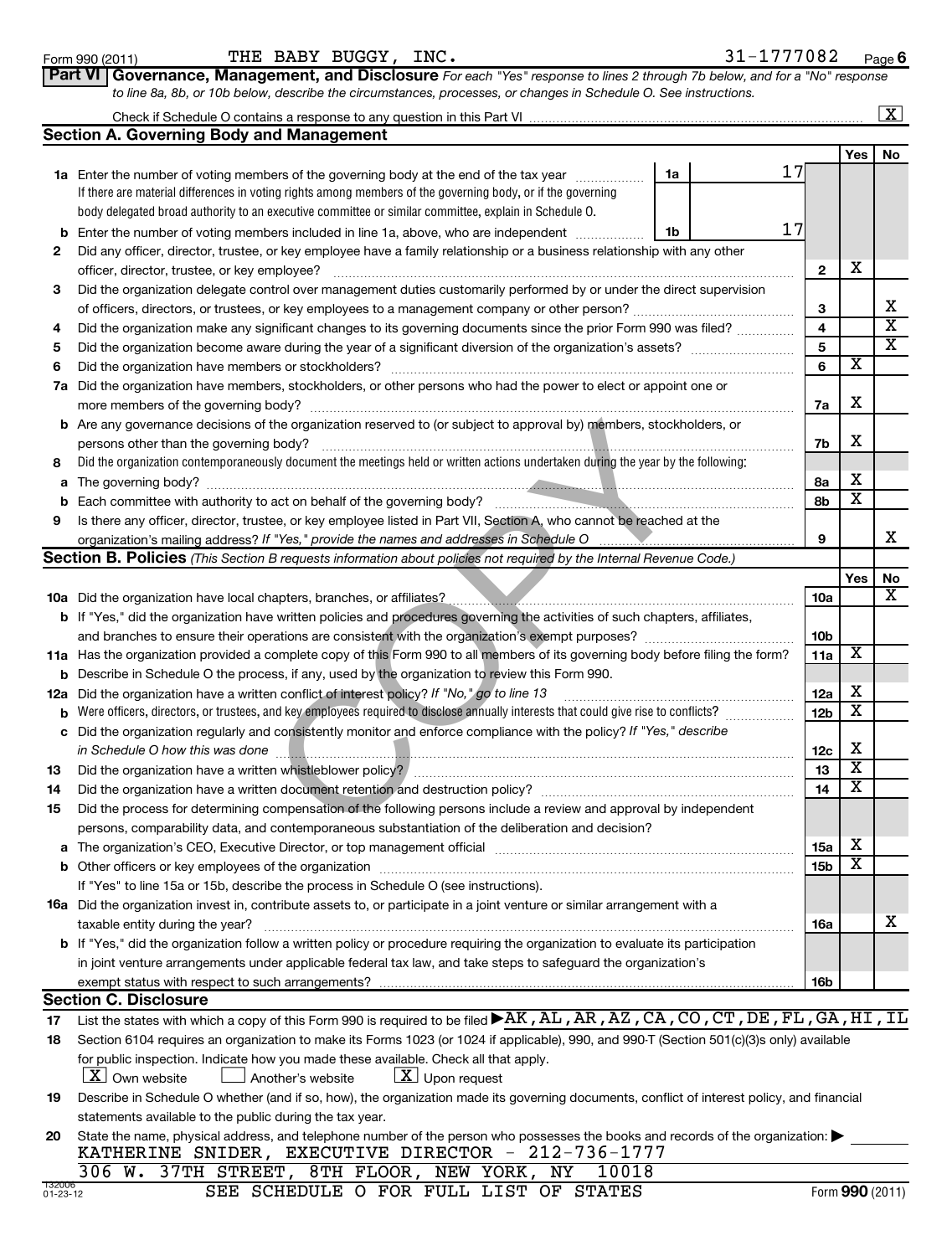| Part VII Compensation of Officers, Directors, Trustees, Key Employees, Highest Compensated                                                                 |  |
|------------------------------------------------------------------------------------------------------------------------------------------------------------|--|
| <b>Employees, and Independent Contractors</b>                                                                                                              |  |
| Check if Schedule O contains a response to any question in this Part VII                                                                                   |  |
| Section A. Officers, Directors, Trustees, Key Employees, and Highest Compensated Employees                                                                 |  |
| 1a Complete this table for all persons required to be listed. Report compensation for the calendar year ending with or within the organization's tax year. |  |

• List all of the organization's current officers, directors, trustees (whether individuals or organizations), regardless of amount of compensation. Enter -0- in columns (D), (E), and (F) if no compensation was paid.

**•** List all of the organization's **current** key employees, if any. See instructions for definition of "key employee."

 $\bullet$  List the organization's five  $\tt current$  highest compensated employees (other than an officer, director, trustee, or key employee) who received reportable compensation (Box 5 of Form W-2 and/or Box 7 of Form 1099-MISC) of more than \$100,000 from the organization and any related organizations .

 $\bullet$  List all of the organization's former officers, key employees, and highest compensated employees who received more than \$100,000 of reportable compensation from the organization and any related organizations.

**•** List all of the organization's former directors or trustees that received, in the capacity as a former director or trustee of the organization, more than \$10,000 of reportable compensation from the organization and any related organizations.

List persons in the following order: individual trustees or directors; institutional trustees; officers; key employees; highest compensated employees; and former such persons.

Check this box if neither the organization nor any related organization compensated any current officer, director, or trustee.  $\Box$ 

| (A)                             | (B)                          |                                |                        | (C)                                                              |              |                                 |        | (D)             | (E)             | (F)                          |
|---------------------------------|------------------------------|--------------------------------|------------------------|------------------------------------------------------------------|--------------|---------------------------------|--------|-----------------|-----------------|------------------------------|
| Name and Title                  | Average                      |                                |                        | Position<br>(do not check more than one                          |              |                                 |        | Reportable      | Reportable      | Estimated                    |
|                                 | hours per                    |                                |                        | box, unless person is both an<br>officer and a director/trustee) |              |                                 |        | compensation    | compensation    | amount of                    |
|                                 | week                         |                                |                        |                                                                  |              |                                 |        | from            | from related    | other                        |
|                                 | (describe                    |                                |                        |                                                                  |              |                                 |        | the             | organizations   | compensation                 |
|                                 | hours for                    |                                |                        |                                                                  |              |                                 |        | organization    | (W-2/1099-MISC) | from the                     |
|                                 | related                      |                                |                        |                                                                  |              |                                 |        | (W-2/1099-MISC) |                 | organization                 |
|                                 | organizations<br>in Schedule |                                |                        |                                                                  |              |                                 |        |                 |                 | and related<br>organizations |
|                                 | O)                           | Individual trustee or director | In stitutional trustee | Officer                                                          | Key employee | Highest compensated<br>employee | Former |                 |                 |                              |
| (1)<br>CLAUDIA FLEMING BITAR    |                              |                                |                        |                                                                  |              |                                 |        |                 |                 |                              |
| <b>DIRECTOR</b>                 | 2.00                         | $\mathbf X$                    |                        |                                                                  |              |                                 |        | $\mathbf 0$     | $\mathbf 0$ .   | $\mathbf 0$ .                |
| (2)<br>JENNIFER CARLSTON        |                              |                                |                        |                                                                  |              |                                 |        |                 |                 |                              |
| <b>DIRECTOR</b>                 | 2.00                         | $\mathbf X$                    |                        |                                                                  |              |                                 |        | $\mathbf 0$ .   | $\mathbf 0$     | $\mathbf 0$ .                |
| MINDY DEHNERT<br>(3)            |                              |                                |                        |                                                                  |              |                                 |        |                 |                 |                              |
| <b>DIRECTOR</b>                 | 2.00                         | $\mathbf X$                    |                        |                                                                  |              |                                 |        | $\mathbf 0$     | $\mathbf 0$     | $\mathbf 0$ .                |
| DANIELLE DEVINE<br>(4)          |                              |                                |                        |                                                                  |              |                                 |        |                 |                 |                              |
| <b>DIRECTOR</b>                 | 2.00                         | X                              |                        |                                                                  |              |                                 |        | $\mathbf 0$ .   | $\mathbf 0$     | $\mathbf 0$ .                |
| STACEY BENDET EISNER<br>(5)     |                              |                                |                        |                                                                  |              |                                 |        |                 |                 |                              |
| <b>DIRECTOR</b>                 | $2.00 \, \mathrm{X}$         |                                |                        |                                                                  |              |                                 |        | 0.              | $\mathbf 0$ .   | $\mathbf 0$ .                |
| (6)<br><b>JENNIFER FRANKLIN</b> |                              |                                |                        |                                                                  |              |                                 |        |                 |                 |                              |
| DIRECTOR, SECRETARY             | 2.00                         | $\mathbf X$                    |                        |                                                                  |              |                                 |        | $\mathbf 0$     | $\mathbf 0$     | $\mathbf 0$ .                |
| STEFANI GREENFIELD<br>(7)       |                              |                                |                        |                                                                  |              |                                 |        |                 |                 |                              |
| <b>DIRECTOR</b>                 | 2.00                         | $\mathbf X$                    |                        |                                                                  |              |                                 |        | $\mathbf 0$     | $\mathbf 0$     | $\mathbf 0$ .                |
| <b>JENNIFER JAMES</b><br>(8)    |                              |                                |                        |                                                                  |              |                                 |        |                 |                 |                              |
| <b>DIRECTOR</b>                 | 2.00                         | X                              |                        |                                                                  |              |                                 |        | $\mathbf 0$     | $\mathbf 0$     | $\mathbf 0$ .                |
| (9)<br><b>JENNIFER KOEN</b>     |                              |                                |                        |                                                                  |              |                                 |        |                 |                 |                              |
| <b>DIRECTOR</b>                 | 2.00                         | $\mathbf X$                    |                        |                                                                  |              |                                 |        | $\mathbf 0$     | $\mathbf 0$     | $\mathbf 0$ .                |
| (10) MICHELLE MYERS             |                              |                                |                        |                                                                  |              |                                 |        |                 |                 |                              |
| <b>DIRECTOR</b>                 | 2.00                         | $\mathbf X$                    |                        |                                                                  |              |                                 |        | $\mathbf 0$     | $\mathbf 0$     | $\mathbf 0$ .                |
| (11) MICHAEL NISSAN             |                              |                                |                        |                                                                  |              |                                 |        |                 |                 |                              |
| <b>DIRECTOR</b>                 | 2.00                         | $\mathbf X$                    |                        |                                                                  |              |                                 |        | $\mathbf 0$     | $\mathbf 0$     | $\mathbf 0$ .                |
| (12) ERICA REID                 |                              |                                |                        |                                                                  |              |                                 |        |                 |                 |                              |
| <b>DIRECTOR</b>                 | 2.00                         | X                              |                        |                                                                  |              |                                 |        | $\mathbf 0$     | $\mathbf 0$     | $\mathbf 0$ .                |
| (13) LISA SECCIA                |                              |                                |                        |                                                                  |              |                                 |        |                 |                 |                              |
| <b>DIRECTOR</b>                 | 2.00                         | $\mathbf X$                    |                        |                                                                  |              |                                 |        | $\mathbf 0$     | $\mathbf 0$     | $\mathbf 0$ .                |
| (14) JESSICA SEINFELD           |                              |                                |                        |                                                                  |              |                                 |        |                 |                 |                              |
| <b>BOARD PRESIDENT</b>          | 15.00                        | X                              |                        |                                                                  |              |                                 |        | 0               | $\mathbf 0$     | $\mathbf 0$ .                |
| (15) ARI SHALAM                 |                              |                                |                        |                                                                  |              |                                 |        |                 |                 |                              |
| <b>DIRECTOR</b>                 | 2.00                         | $\mathbf X$                    |                        |                                                                  |              |                                 |        | $\mathbf 0$     | $\mathbf 0$     | $\mathbf 0$ .                |
| (16) MICHAEL TIEDEMANN          |                              |                                |                        |                                                                  |              |                                 |        |                 |                 |                              |
| DIRECTOR TREASURER              | 2.00                         | $\mathbf X$                    |                        |                                                                  |              |                                 |        | $\mathbf 0$     | $\mathbf 0$     | $\mathbf 0$ .                |
| (17) CARLO BRONZINI VENDER      |                              |                                |                        |                                                                  |              |                                 |        |                 |                 |                              |
| <b>DIRECTOR</b>                 | 2.00                         | $\mathbf X$                    |                        |                                                                  |              |                                 |        | $\mathbf 0$ .   | 0.              | $\mathbf 0$ .                |

132007 01-23-12

Form (2011) **990**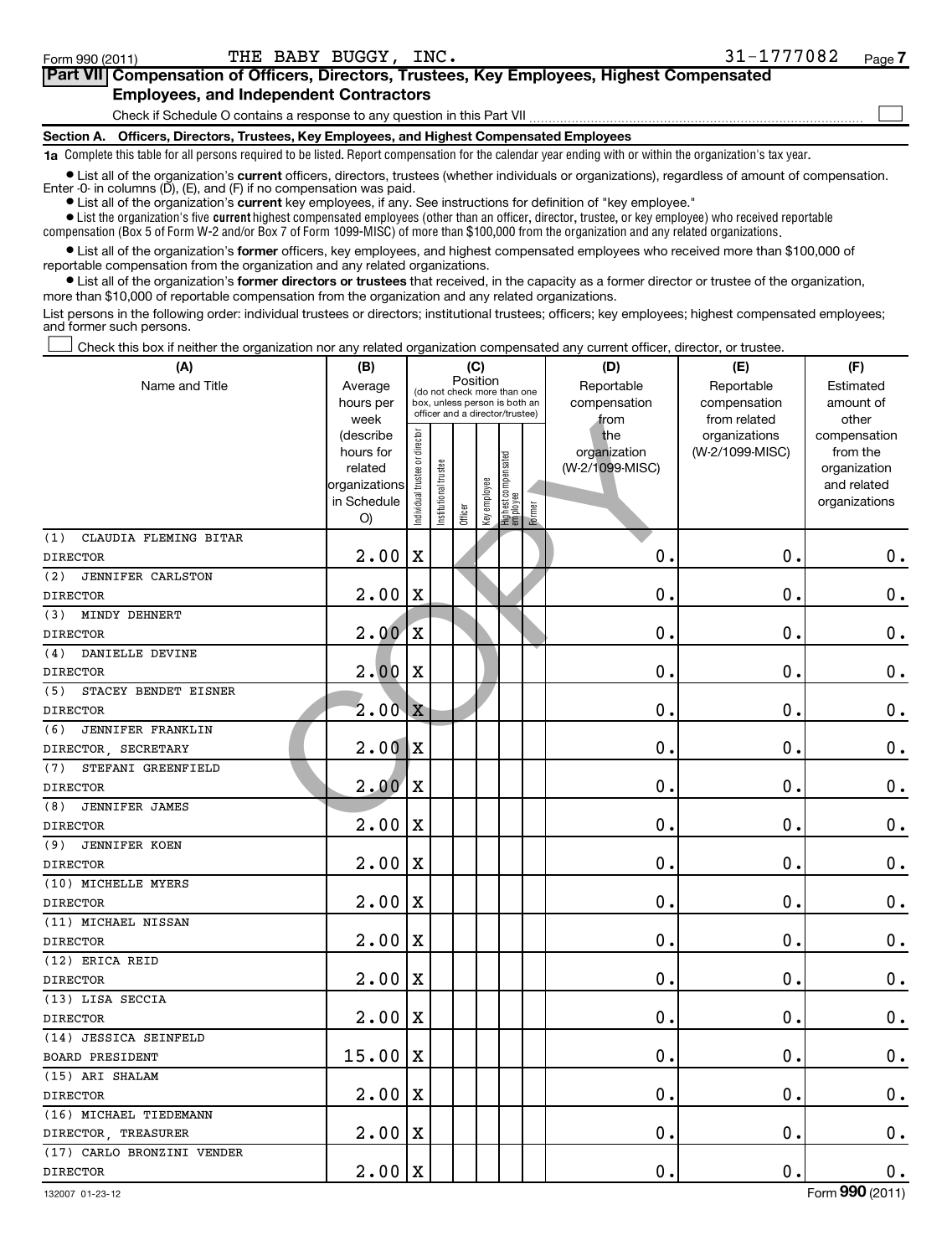| Part VII Section A. Officers, Directors, Trustees, Key Employees, and Highest Compensated Employees (continued)                                                                         |                   |                                         |                                                                  |         |              |                                             |                                |                                  |                  |     |                          |       |  |
|-----------------------------------------------------------------------------------------------------------------------------------------------------------------------------------------|-------------------|-----------------------------------------|------------------------------------------------------------------|---------|--------------|---------------------------------------------|--------------------------------|----------------------------------|------------------|-----|--------------------------|-------|--|
| (A)                                                                                                                                                                                     | (B)               |                                         |                                                                  | (C)     |              |                                             | (D)                            | (E)                              |                  | (F) |                          |       |  |
| Name and title                                                                                                                                                                          | Average           | Position<br>(do not check more than one |                                                                  |         |              |                                             | Reportable                     | Reportable                       |                  |     | Estimated                |       |  |
|                                                                                                                                                                                         | hours per         |                                         | box, unless person is both an<br>officer and a director/trustee) |         |              |                                             | compensation                   | compensation                     |                  |     | amount of                |       |  |
|                                                                                                                                                                                         | week<br>(describe |                                         |                                                                  |         |              |                                             | from                           | from related                     |                  |     | other                    |       |  |
|                                                                                                                                                                                         | hours for         |                                         |                                                                  |         |              |                                             | the<br>organization            | organizations<br>(W-2/1099-MISC) |                  |     | compensation<br>from the |       |  |
|                                                                                                                                                                                         | related           |                                         |                                                                  |         |              |                                             | (W-2/1099-MISC)                |                                  |                  |     | organization             |       |  |
|                                                                                                                                                                                         | organizations     |                                         |                                                                  |         |              |                                             |                                |                                  |                  |     | and related              |       |  |
|                                                                                                                                                                                         | in Schedule<br>O) | Individual trustee or director          | nstitutional trustee                                             | Officer | Key employee | Highest compensated<br> employee<br> Former |                                |                                  |                  |     | organizations            |       |  |
| (18) ALI WENTWORTH                                                                                                                                                                      |                   |                                         |                                                                  |         |              |                                             |                                |                                  |                  |     |                          |       |  |
| <b>DIRECTOR</b>                                                                                                                                                                         | 2.00              | X                                       |                                                                  |         |              |                                             | $\mathbf 0$                    |                                  | $\mathbf 0$ .    |     |                          | $0$ . |  |
| (19) ALI WING                                                                                                                                                                           |                   |                                         |                                                                  |         |              |                                             |                                |                                  |                  |     |                          |       |  |
| <b>DIRECTOR</b>                                                                                                                                                                         | 2.00              | ΙX                                      |                                                                  |         |              |                                             | $\mathbf 0$ .                  |                                  | $\mathbf 0$ .    |     |                          | 0.    |  |
| (20) STEPHANIE WINSTON WOLKOFF                                                                                                                                                          |                   |                                         |                                                                  |         |              |                                             |                                |                                  |                  |     |                          |       |  |
| <b>DIRECTOR</b>                                                                                                                                                                         | 2.00              | X                                       |                                                                  |         |              |                                             | $\mathbf 0$ .                  |                                  | $\mathbf 0$      |     |                          | 0.    |  |
| (21) KATHERINE E. SNIDER                                                                                                                                                                |                   |                                         |                                                                  |         |              |                                             |                                |                                  |                  |     |                          |       |  |
| EXECUTIVE DIRECTOR                                                                                                                                                                      | 40.00             |                                         |                                                                  | X       |              |                                             | 155,500.                       |                                  | 0.               |     | 21,100.                  |       |  |
| (22) LISA KUSSELL                                                                                                                                                                       |                   |                                         |                                                                  |         |              |                                             |                                |                                  |                  |     |                          |       |  |
| DIRECTOR OF CORPORATE SPONSHORSHIP                                                                                                                                                      | 40.00             |                                         |                                                                  | X       |              |                                             | 113,500.                       |                                  | 0.               |     | 10,386.                  |       |  |
|                                                                                                                                                                                         |                   |                                         |                                                                  |         |              |                                             |                                |                                  |                  |     |                          |       |  |
|                                                                                                                                                                                         |                   |                                         |                                                                  |         |              |                                             |                                |                                  |                  |     |                          |       |  |
|                                                                                                                                                                                         |                   |                                         |                                                                  |         |              |                                             |                                |                                  |                  |     |                          |       |  |
|                                                                                                                                                                                         |                   |                                         |                                                                  |         |              |                                             |                                |                                  |                  |     |                          |       |  |
|                                                                                                                                                                                         |                   |                                         |                                                                  |         |              |                                             |                                |                                  |                  |     |                          |       |  |
|                                                                                                                                                                                         |                   |                                         |                                                                  |         |              |                                             |                                |                                  |                  |     |                          |       |  |
|                                                                                                                                                                                         |                   |                                         |                                                                  |         |              |                                             |                                |                                  |                  |     |                          |       |  |
|                                                                                                                                                                                         |                   |                                         |                                                                  |         |              |                                             | 269,000.                       |                                  | $\overline{0}$ . |     | 31,486.                  |       |  |
| Total from continuation sheets to Part VII, Section A<br>c                                                                                                                              |                   |                                         |                                                                  |         |              |                                             | $\mathbf{0}$                   |                                  | σ.               |     |                          | 0.    |  |
|                                                                                                                                                                                         |                   |                                         |                                                                  |         |              |                                             | 269,000.                       |                                  | σ.               |     | 31,486.                  |       |  |
| Total number of individuals (including but not limited to those listed above) who received more than \$100,000 of reportable<br>$\mathbf{2}$                                            |                   |                                         |                                                                  |         |              |                                             |                                |                                  |                  |     |                          |       |  |
| compensation from the organization                                                                                                                                                      |                   |                                         |                                                                  |         |              |                                             |                                |                                  |                  |     |                          | 2     |  |
|                                                                                                                                                                                         |                   |                                         |                                                                  |         |              |                                             |                                |                                  |                  |     | Yes                      | No    |  |
| 3<br>Did the organization list any former officer, director, or trustee, key employee, or highest compensated employee on<br>line 1a? If "Yes," complete Schedule J for such individual |                   |                                         |                                                                  |         |              |                                             |                                |                                  |                  |     |                          | x     |  |
| For any individual listed on line 1a, is the sum of reportable compensation and other compensation from the organization<br>4                                                           |                   |                                         |                                                                  |         |              |                                             |                                |                                  |                  | 3   |                          |       |  |
| and related organizations greater than \$150,000? If "Yes," complete Schedule J for such individual                                                                                     |                   |                                         |                                                                  |         |              |                                             |                                |                                  |                  | 4   | х                        |       |  |
| Did any person listed on line 1a receive or accrue compensation from any unrelated organization or individual for services<br>5                                                         |                   |                                         |                                                                  |         |              |                                             |                                |                                  |                  |     |                          |       |  |
| rendered to the organization? If "Yes," complete Schedule J for such person                                                                                                             |                   |                                         |                                                                  |         |              |                                             |                                |                                  |                  | 5   |                          | x     |  |
| <b>Section B. Independent Contractors</b>                                                                                                                                               |                   |                                         |                                                                  |         |              |                                             |                                |                                  |                  |     |                          |       |  |
| Complete this table for your five highest compensated independent contractors that received more than \$100,000 of compensation from<br>1.                                              |                   |                                         |                                                                  |         |              |                                             |                                |                                  |                  |     |                          |       |  |
| the organization. Report compensation for the calendar year ending with or within the organization's tax year.                                                                          |                   |                                         |                                                                  |         |              |                                             |                                |                                  |                  |     |                          |       |  |
| (A)<br>Name and business address                                                                                                                                                        |                   |                                         | <b>NONE</b>                                                      |         |              |                                             | (B)<br>Description of services |                                  |                  |     | (C)<br>Compensation      |       |  |
|                                                                                                                                                                                         |                   |                                         |                                                                  |         |              |                                             |                                |                                  |                  |     |                          |       |  |
|                                                                                                                                                                                         |                   |                                         |                                                                  |         |              |                                             |                                |                                  |                  |     |                          |       |  |
|                                                                                                                                                                                         |                   |                                         |                                                                  |         |              |                                             |                                |                                  |                  |     |                          |       |  |
|                                                                                                                                                                                         |                   |                                         |                                                                  |         |              |                                             |                                |                                  |                  |     |                          |       |  |
|                                                                                                                                                                                         |                   |                                         |                                                                  |         |              |                                             |                                |                                  |                  |     |                          |       |  |
|                                                                                                                                                                                         |                   |                                         |                                                                  |         |              |                                             |                                |                                  |                  |     |                          |       |  |
|                                                                                                                                                                                         |                   |                                         |                                                                  |         |              |                                             |                                |                                  |                  |     |                          |       |  |
| Total number of independent contractors (including but not limited to those listed above) who received more than<br>2                                                                   |                   |                                         |                                                                  |         |              |                                             |                                |                                  |                  |     |                          |       |  |
| \$100,000 of compensation from the organization $\blacktriangleright$                                                                                                                   |                   |                                         |                                                                  |         |              | 0                                           |                                |                                  |                  |     |                          |       |  |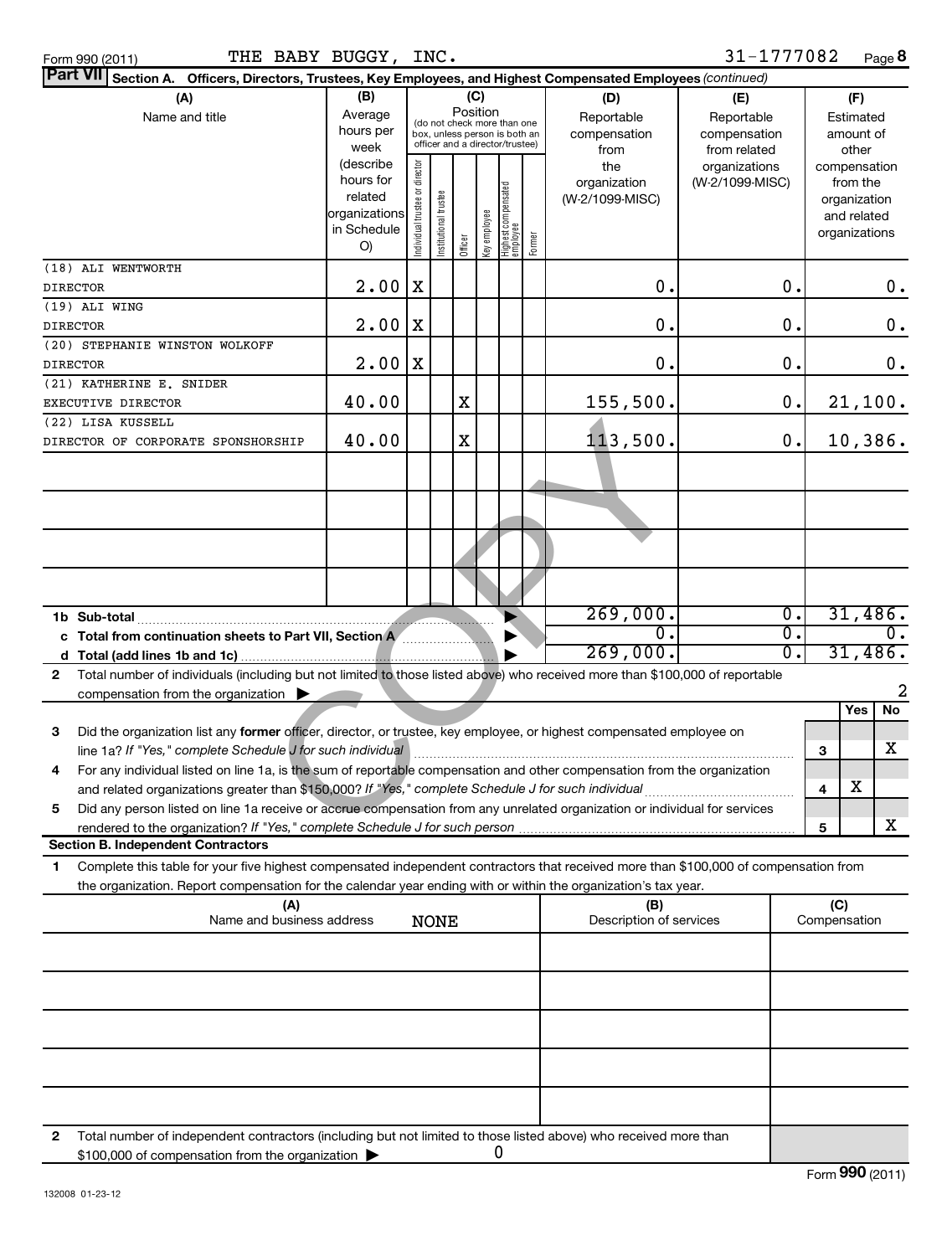| Form 990 (2011) |                                       | THE BAB |  |
|-----------------|---------------------------------------|---------|--|
|                 | <b>Part VIII Statement of Revenue</b> |         |  |

Form 990 (2011)  $\qquad \qquad \text{THE BABY BUGGY, INC.}$   $\qquad \qquad \qquad 31\text{--}1777082$  Page

31-1777082 Page 9

|                                                           |                   |                                                                                                                                                                                                                                                                                                                                                                                                                                  | (A)<br>Total revenue        | (B)<br>Related or<br>exempt function<br>revenue | (C)<br>Unrelated<br>business<br>revenue | (D)<br>Revenue<br>excluded from<br>tax under<br>sections 512,<br>513, or 514 |
|-----------------------------------------------------------|-------------------|----------------------------------------------------------------------------------------------------------------------------------------------------------------------------------------------------------------------------------------------------------------------------------------------------------------------------------------------------------------------------------------------------------------------------------|-----------------------------|-------------------------------------------------|-----------------------------------------|------------------------------------------------------------------------------|
| Contributions, Gifts, Grants<br>and Other Similar Amounts | f                 | 1a<br><b>1 a</b> Federated campaigns<br>.<br>1 <sub>b</sub><br><b>b</b> Membership dues<br>$1c$ [1,377,587.<br>c Fundraising events<br>1 <sub>d</sub><br>d Related organizations<br>.<br>e Government grants (contributions)<br>1e<br>All other contributions, gifts, grants, and<br>$\frac{1}{11}$ 3,057,361.<br>similar amounts not included above<br>2,410,097.<br><b>g</b> Noncash contributions included in lines 1a-1f: \$ | $\triangleright$ 4,434,948. |                                                 |                                         |                                                                              |
| Program Service<br>Revenue                                | 2a<br>b<br>с<br>d | <b>Business Code</b><br><u> 1989 - Johann Stein, mars an t-Amerikaansk kommunister (</u><br><u> 1980 - Johann Barn, mars ann an t-Alban ann an t-</u><br>f All other program service revenue                                                                                                                                                                                                                                     |                             |                                                 |                                         |                                                                              |
|                                                           | 3<br>4<br>5       | ▶<br>Investment income (including dividends, interest, and<br>▶<br>Income from investment of tax-exempt bond proceeds<br>▶                                                                                                                                                                                                                                                                                                       | 75,786.                     |                                                 |                                         | 75,786.                                                                      |
|                                                           |                   | (i) Real<br>(ii) Personal<br>6 a Gross rents<br><b>b</b> Less: rental expenses<br>c Rental income or (loss)<br><b>d</b> Net rental income or (loss)<br><b>7 a</b> Gross amount from sales of<br>(i) Securities<br>(ii) Other                                                                                                                                                                                                     |                             |                                                 |                                         |                                                                              |
|                                                           |                   | assets other than inventory<br><b>b</b> Less: cost or other basis<br>and sales expenses<br>▶                                                                                                                                                                                                                                                                                                                                     |                             |                                                 |                                         |                                                                              |
| ₾<br>Other Reven                                          |                   | 8 a Gross income from fundraising events (not<br>including $$1,377,587$ . of<br>contributions reported on line 1c). See<br>$a$ 364,956.<br>$b\overline{364,956}$                                                                                                                                                                                                                                                                 |                             |                                                 |                                         |                                                                              |
|                                                           |                   | c Net income or (loss) from fundraising events<br>9 a Gross income from gaming activities. See<br>b                                                                                                                                                                                                                                                                                                                              | Ο.                          |                                                 |                                         |                                                                              |
|                                                           |                   | c Net income or (loss) from gaming activities<br>10 a Gross sales of inventory, less returns                                                                                                                                                                                                                                                                                                                                     |                             |                                                 |                                         |                                                                              |
|                                                           | 11a<br>b          | c Net income or (loss) from sales of inventory<br>Miscellaneous Revenue<br><b>Business Code</b><br>the control of the control of the control of<br>the control of the control of the control of the control of the control of                                                                                                                                                                                                    |                             |                                                 |                                         |                                                                              |
|                                                           | с<br>12           |                                                                                                                                                                                                                                                                                                                                                                                                                                  |                             | $\overline{0}$ .                                | $\overline{0}$ .                        | 75,786.                                                                      |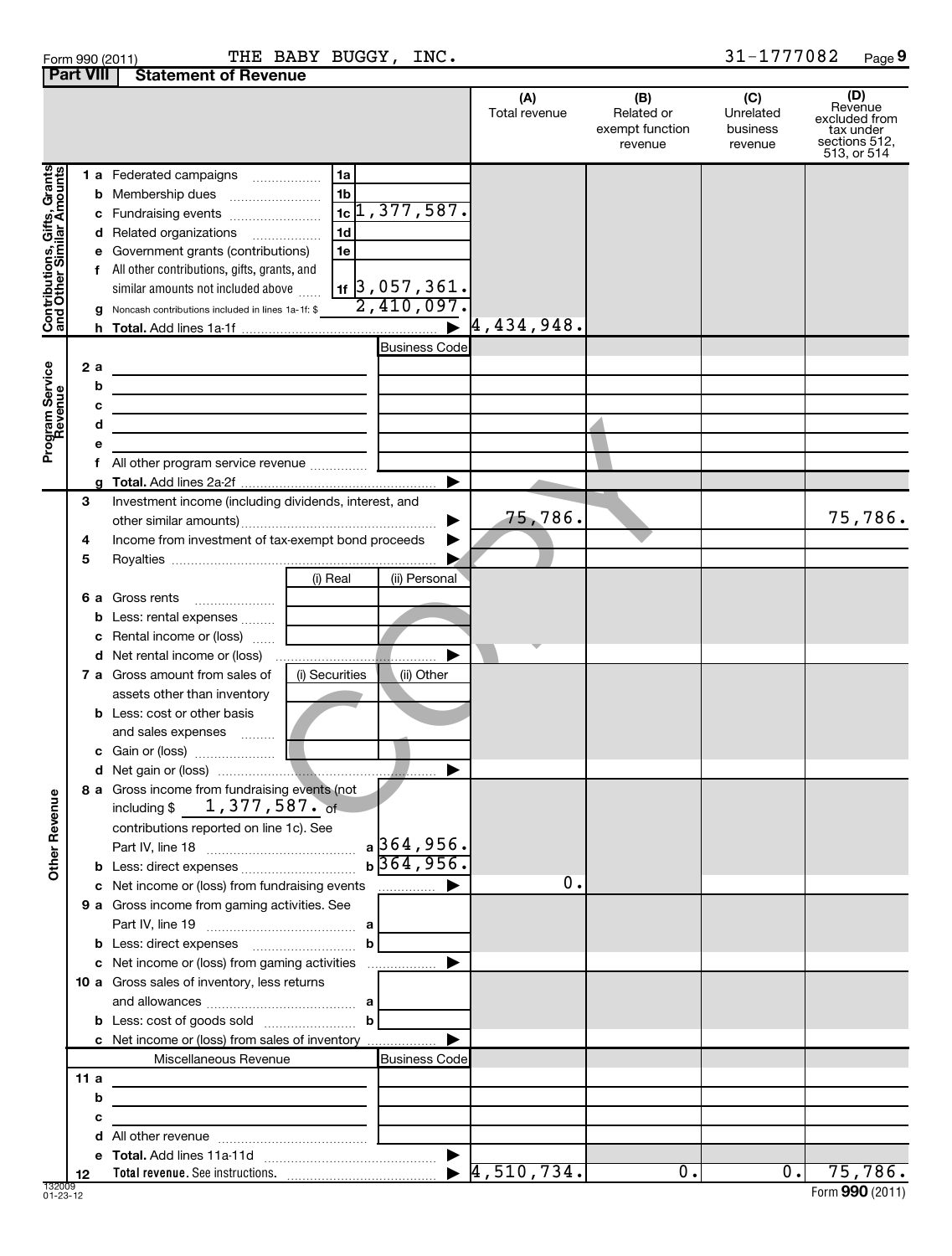# **Part IX Statement of Functional Expenses**

*Section 501(c)(3) and 501(c)(4) organizations must complete all columns. All other organizations must complete column (A) but are not required to complete columns (B), (C), and (D).*

|        | Check if Schedule O contains a response to any question in this Part IX [11] manufactured in the Schedule O contains a response to any question in this Part IX [11] manufactured in the Schedule O contains are set of the Sc |                |                                    |                                           |                                |  |  |  |  |  |  |
|--------|--------------------------------------------------------------------------------------------------------------------------------------------------------------------------------------------------------------------------------|----------------|------------------------------------|-------------------------------------------|--------------------------------|--|--|--|--|--|--|
|        | Do not include amounts reported on lines 6b,<br>7b, 8b, 9b, and 10b of Part VIII.                                                                                                                                              | Total expenses | (B)<br>Program service<br>expenses | (C)<br>Management and<br>general expenses | (D)<br>Fundraising<br>expenses |  |  |  |  |  |  |
| 1.     | Grants and other assistance to governments and                                                                                                                                                                                 |                |                                    |                                           |                                |  |  |  |  |  |  |
|        | organizations in the United States. See Part IV, line 21                                                                                                                                                                       | 2,335,528.     | 2,335,528.                         |                                           |                                |  |  |  |  |  |  |
| 2      | Grants and other assistance to individuals in                                                                                                                                                                                  |                |                                    |                                           |                                |  |  |  |  |  |  |
|        | the United States. See Part IV, line 22                                                                                                                                                                                        |                |                                    |                                           |                                |  |  |  |  |  |  |
| 3      | Grants and other assistance to governments,                                                                                                                                                                                    |                |                                    |                                           |                                |  |  |  |  |  |  |
|        | organizations, and individuals outside the                                                                                                                                                                                     |                |                                    |                                           |                                |  |  |  |  |  |  |
|        | United States. See Part IV, lines 15 and 16                                                                                                                                                                                    |                |                                    |                                           |                                |  |  |  |  |  |  |
| 4      | Benefits paid to or for members                                                                                                                                                                                                |                |                                    |                                           |                                |  |  |  |  |  |  |
| 5      | Compensation of current officers, directors,                                                                                                                                                                                   |                |                                    |                                           |                                |  |  |  |  |  |  |
|        | trustees, and key employees                                                                                                                                                                                                    | 269,000.       | 97,465.                            | 87,850.                                   | 83,685.                        |  |  |  |  |  |  |
| 6      | Compensation not included above, to disqualified                                                                                                                                                                               |                |                                    |                                           |                                |  |  |  |  |  |  |
|        | persons (as defined under section 4958(f)(1)) and                                                                                                                                                                              |                |                                    |                                           |                                |  |  |  |  |  |  |
|        | persons described in section 4958(c)(3)(B)                                                                                                                                                                                     | 444,849.       |                                    | 19,845.                                   |                                |  |  |  |  |  |  |
| 7      | Other salaries and wages                                                                                                                                                                                                       |                | 359,480.                           |                                           | 65,524.                        |  |  |  |  |  |  |
| 8      | Pension plan accruals and contributions (include                                                                                                                                                                               |                |                                    |                                           |                                |  |  |  |  |  |  |
|        | section 401(k) and section 403(b) employer contributions)                                                                                                                                                                      |                |                                    |                                           |                                |  |  |  |  |  |  |
| 9      |                                                                                                                                                                                                                                | 151,890.       | 97,227.                            | 22,915.                                   | 31,748.                        |  |  |  |  |  |  |
| 10     |                                                                                                                                                                                                                                |                |                                    |                                           |                                |  |  |  |  |  |  |
| 11     | Fees for services (non-employees):                                                                                                                                                                                             |                |                                    |                                           |                                |  |  |  |  |  |  |
| a      |                                                                                                                                                                                                                                |                |                                    |                                           |                                |  |  |  |  |  |  |
| b      |                                                                                                                                                                                                                                | 46,195.        |                                    | 46, 195.                                  |                                |  |  |  |  |  |  |
| c      |                                                                                                                                                                                                                                |                |                                    |                                           |                                |  |  |  |  |  |  |
| d<br>e | Professional fundraising services. See Part IV, line 17                                                                                                                                                                        | 40,000.        |                                    |                                           | 40,000.                        |  |  |  |  |  |  |
| f      | Investment management fees                                                                                                                                                                                                     |                |                                    |                                           |                                |  |  |  |  |  |  |
| g      |                                                                                                                                                                                                                                | 112, 294.      |                                    | 112, 294.                                 |                                |  |  |  |  |  |  |
| 12     |                                                                                                                                                                                                                                |                |                                    |                                           |                                |  |  |  |  |  |  |
| 13     |                                                                                                                                                                                                                                | 47, 186.       | 9,906.                             | 34,045.                                   | 3,235.                         |  |  |  |  |  |  |
| 14     |                                                                                                                                                                                                                                |                |                                    |                                           |                                |  |  |  |  |  |  |
| 15     |                                                                                                                                                                                                                                |                |                                    |                                           |                                |  |  |  |  |  |  |
| 16     |                                                                                                                                                                                                                                | 138,428.       | 123, 200.                          | 5,538.                                    | 9,690.                         |  |  |  |  |  |  |
| 17     |                                                                                                                                                                                                                                |                |                                    |                                           |                                |  |  |  |  |  |  |
| 18     | Payments of travel or entertainment expenses                                                                                                                                                                                   |                |                                    |                                           |                                |  |  |  |  |  |  |
|        | for any federal, state, or local public officials                                                                                                                                                                              |                |                                    |                                           |                                |  |  |  |  |  |  |
| 19     | Conferences, conventions, and meetings                                                                                                                                                                                         |                |                                    |                                           |                                |  |  |  |  |  |  |
| 20     | Interest                                                                                                                                                                                                                       |                |                                    |                                           |                                |  |  |  |  |  |  |
| 21     |                                                                                                                                                                                                                                |                |                                    |                                           |                                |  |  |  |  |  |  |
| 22     | Depreciation, depletion, and amortization                                                                                                                                                                                      | 1,201.         | 974.                               | 143.                                      | 84.                            |  |  |  |  |  |  |
| 23     | Insurance                                                                                                                                                                                                                      | 8,676.         | 5,554.                             | 1,309.                                    | 1,813.                         |  |  |  |  |  |  |
| 24     | Other expenses. Itemize expenses not covered<br>above. (List miscellaneous expenses in line 24e. If line<br>24e amount exceeds 10% of line 25, column (A)<br>amount, list line 24e expenses on Schedule O.)                    |                |                                    |                                           |                                |  |  |  |  |  |  |
| a      | BANK FEES AND RELATED<br>C                                                                                                                                                                                                     | $27,076$ .     | 17,332.                            | 4,085.                                    | 5,659.                         |  |  |  |  |  |  |
| b      | POSTAGE AND DELIVERY                                                                                                                                                                                                           | 24,468.        | 15,663.                            | 3,691.                                    | 5,114.                         |  |  |  |  |  |  |
| C      | <b>TELEPHONE</b>                                                                                                                                                                                                               | 13,439.        | 8,603.                             | 2,027.                                    | 2,809.                         |  |  |  |  |  |  |
| d      | REPAIR AND MAINTENANCE                                                                                                                                                                                                         | 12,453.        | 7,971.                             | 1,879.                                    | 2,603.                         |  |  |  |  |  |  |
|        | e All other expenses                                                                                                                                                                                                           | 11,804.        | 7,556.                             | 1,781.                                    | 2,467.                         |  |  |  |  |  |  |
| 25     | Total functional expenses. Add lines 1 through 24e                                                                                                                                                                             | 3,684,487.     | 3,086,459.                         | 343,597.                                  | 254, 431.                      |  |  |  |  |  |  |
| 26     | Joint costs. Complete this line only if the organization                                                                                                                                                                       |                |                                    |                                           |                                |  |  |  |  |  |  |
|        | reported in column (B) joint costs from a combined                                                                                                                                                                             |                |                                    |                                           |                                |  |  |  |  |  |  |
|        | educational campaign and fundraising solicitation.                                                                                                                                                                             |                |                                    |                                           |                                |  |  |  |  |  |  |
|        | Check here $\blacktriangleright$ $\boxed{\textbf{X}}$ if following SOP 98-2 (ASC 958-720)                                                                                                                                      |                |                                    |                                           |                                |  |  |  |  |  |  |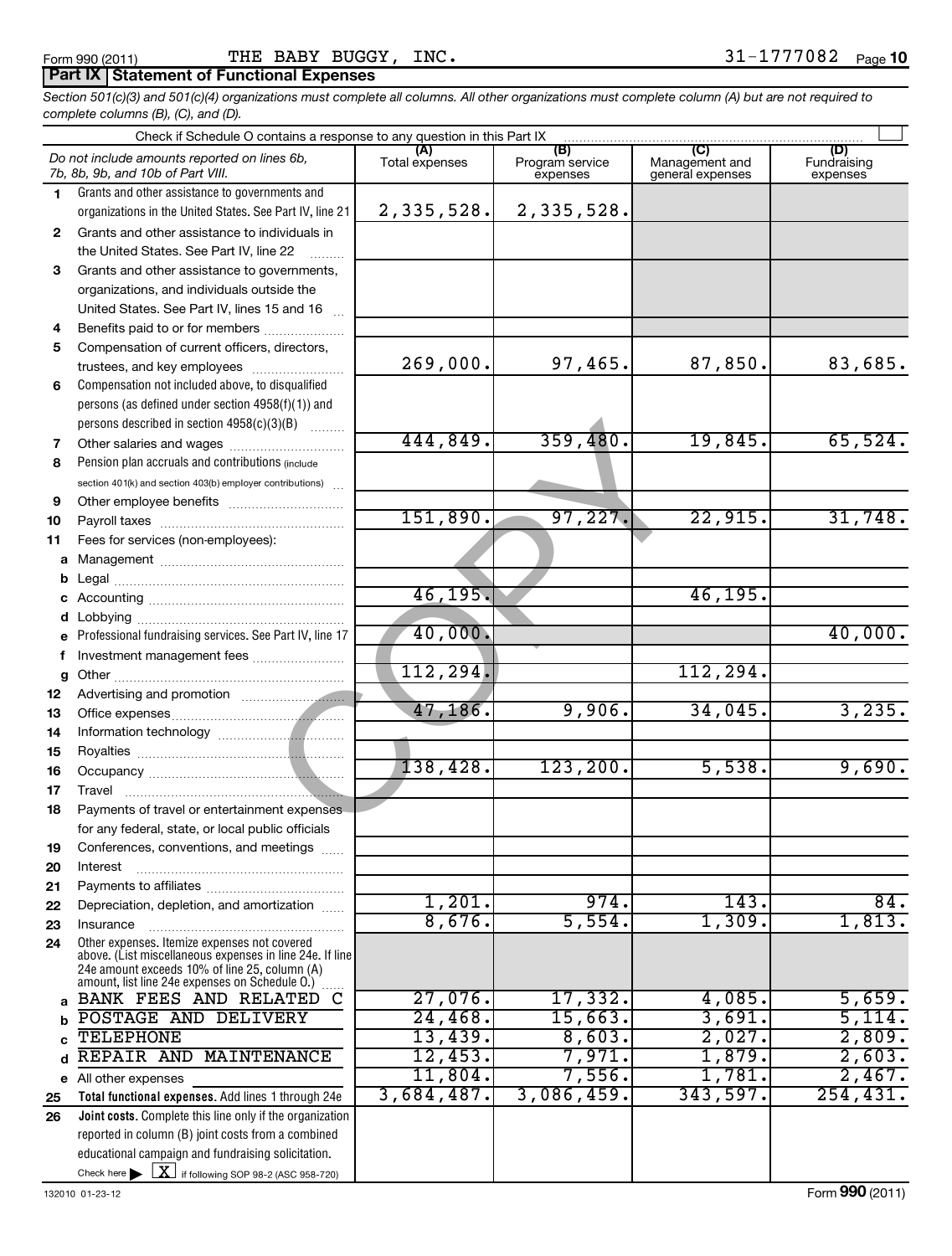| orm 990 (2011) |                        | THE |
|----------------|------------------------|-----|
|                | Part X   Balance Sheet |     |

### Form 990 (2011) 'I'HE BABY BUGGY, INC. 3l-l///U82 Page BABY BUGGY, INC.

31-1777082 Page 11

|                             |    |                                                                                                                                                                                                                                      |                  | (A)               |                | (B)          |
|-----------------------------|----|--------------------------------------------------------------------------------------------------------------------------------------------------------------------------------------------------------------------------------------|------------------|-------------------|----------------|--------------|
|                             |    |                                                                                                                                                                                                                                      |                  | Beginning of year |                | End of year  |
|                             | 1  |                                                                                                                                                                                                                                      |                  | 893,799.          | $\blacksquare$ | 1, 298, 754. |
|                             | 2  |                                                                                                                                                                                                                                      | 1,753,019.       | $\mathbf{2}$      | 1,645,469.     |              |
|                             | 3  |                                                                                                                                                                                                                                      | 112, 285.        | 3                 | 360, 741.      |              |
|                             | 4  |                                                                                                                                                                                                                                      |                  | 4                 |                |              |
|                             | 5  | Receivables from current and former officers, directors, trustees, key                                                                                                                                                               |                  |                   |                |              |
|                             |    | employees, and highest compensated employees. Complete Part II                                                                                                                                                                       |                  |                   |                |              |
|                             |    | of Schedule L                                                                                                                                                                                                                        |                  |                   | 5              |              |
|                             | 6  | Receivables from other disqualified persons (as defined under section                                                                                                                                                                |                  |                   |                |              |
|                             |    | 4958(f)(1)), persons described in section 4958(c)(3)(B), and contributing                                                                                                                                                            |                  |                   |                |              |
|                             |    | employers and sponsoring organizations of section 501(c)(9) voluntary                                                                                                                                                                |                  |                   |                |              |
|                             |    |                                                                                                                                                                                                                                      |                  |                   | 6              |              |
| Assets                      | 7  |                                                                                                                                                                                                                                      |                  |                   | 7              |              |
|                             | 8  |                                                                                                                                                                                                                                      |                  | 309,831.          | 8              | 638,785.     |
|                             | 9  |                                                                                                                                                                                                                                      |                  | 36,308.           | 9              | 19,441.      |
|                             |    | <b>10a</b> Land, buildings, and equipment: cost or other                                                                                                                                                                             |                  |                   |                |              |
|                             |    | basis. Complete Part VI of Schedule D    10a                                                                                                                                                                                         | 19,649.          |                   |                |              |
|                             |    |                                                                                                                                                                                                                                      | 17,789.          | 981.              | 10c            | 1,860.       |
|                             | 11 |                                                                                                                                                                                                                                      |                  |                   | 11             |              |
|                             | 12 |                                                                                                                                                                                                                                      |                  | 12                |                |              |
|                             | 13 |                                                                                                                                                                                                                                      |                  | 13                |                |              |
|                             | 14 |                                                                                                                                                                                                                                      |                  | 14                |                |              |
|                             | 15 |                                                                                                                                                                                                                                      | $\sqrt{5,177}$ . | 15                | 0.             |              |
|                             | 16 |                                                                                                                                                                                                                                      |                  | 3, 111, 400.      | 16             | 3,965,050.   |
|                             | 17 |                                                                                                                                                                                                                                      |                  | 26, 315.          | 17             | 53,718.      |
|                             | 18 |                                                                                                                                                                                                                                      |                  |                   | 18             |              |
|                             | 19 | Deferred revenue <b>contract and the contract of the contract of the contract of the contract of the contract of the contract of the contract of the contract of the contract of the contract of the contract of the contract of</b> |                  |                   | 19             |              |
|                             | 20 |                                                                                                                                                                                                                                      |                  |                   | 20             |              |
|                             | 21 | Escrow or custodial account liability. Complete Part IV of Schedule D                                                                                                                                                                |                  |                   | 21             |              |
| Liabilities                 | 22 | Payables to current and former officers, directors, trustees, key employees,                                                                                                                                                         |                  |                   |                |              |
|                             |    | highest compensated employees, and disqualified persons. Complete Part II                                                                                                                                                            |                  |                   |                |              |
|                             |    | of Schedule L                                                                                                                                                                                                                        |                  |                   | 22             |              |
|                             | 23 | Secured mortgages and notes payable to unrelated third parties                                                                                                                                                                       |                  |                   | 23             |              |
|                             | 24 |                                                                                                                                                                                                                                      |                  |                   | 24             |              |
|                             | 25 | Other liabilities (including federal income tax, payables to related third                                                                                                                                                           |                  |                   |                |              |
|                             |    | parties, and other liabilities not included on lines 17-24). Complete Part X of                                                                                                                                                      |                  |                   |                |              |
|                             |    |                                                                                                                                                                                                                                      |                  |                   | 25             |              |
|                             | 26 | Schedule D                                                                                                                                                                                                                           |                  | 26, 315.          | 26             | 53,718.      |
|                             |    | Organizations that follow SFAS 117, check here $\blacktriangleright \Box X$ and complete                                                                                                                                             |                  |                   |                |              |
|                             |    | lines 27 through 29, and lines 33 and 34.                                                                                                                                                                                            |                  |                   |                |              |
|                             | 27 |                                                                                                                                                                                                                                      |                  | 2,435,676.        | 27             | 3,469,382.   |
|                             | 28 |                                                                                                                                                                                                                                      |                  | 649,409.          | 28             | 441,950.     |
|                             | 29 | Permanently restricted net assets                                                                                                                                                                                                    |                  |                   | 29             |              |
|                             |    |                                                                                                                                                                                                                                      |                  |                   |                |              |
|                             |    | Organizations that do not follow SFAS 117, check here $\blacktriangleright \Box$ and                                                                                                                                                 |                  |                   |                |              |
|                             |    | complete lines 30 through 34.                                                                                                                                                                                                        |                  |                   |                |              |
|                             | 30 |                                                                                                                                                                                                                                      |                  |                   | 30             |              |
| Net Assets or Fund Balances | 31 | Paid-in or capital surplus, or land, building, or equipment fund                                                                                                                                                                     |                  |                   | 31             |              |
|                             | 32 | Retained earnings, endowment, accumulated income, or other funds                                                                                                                                                                     |                  | 3,085,085.        | 32             | 3,911,332.   |
|                             | 33 |                                                                                                                                                                                                                                      |                  | 3, 111, 400.      | 33             |              |
|                             | 34 |                                                                                                                                                                                                                                      |                  |                   | 34             | 3,965,050.   |

Form (2011) **990**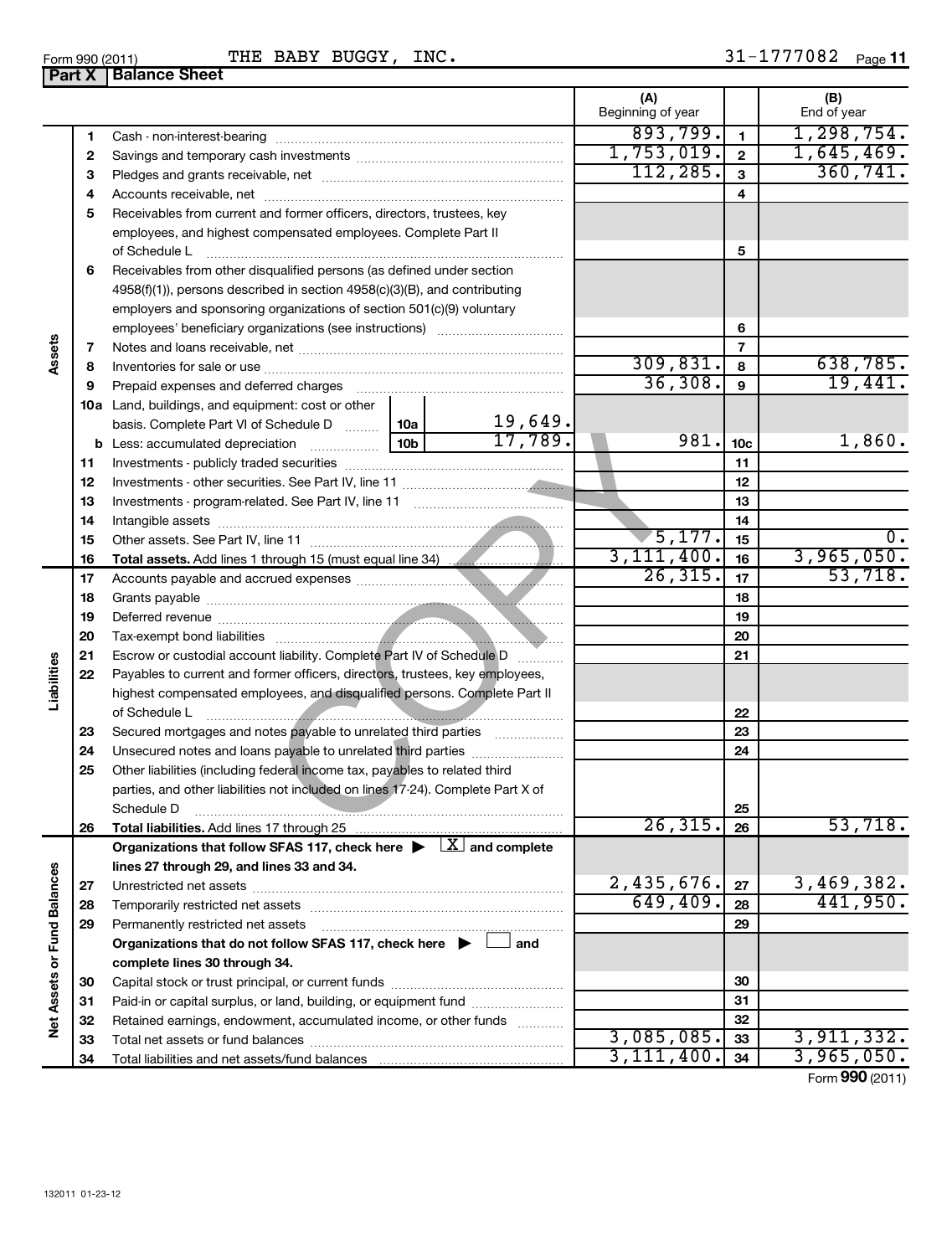|    | Form 990 (2011) | THE BABY BUGGY, INC.                                                                                                                                                                                                           |                         | 31-1777082     |                         | Page 12              |
|----|-----------------|--------------------------------------------------------------------------------------------------------------------------------------------------------------------------------------------------------------------------------|-------------------------|----------------|-------------------------|----------------------|
|    | <b>Part XI</b>  | <b>Reconciliation of Net Assets</b>                                                                                                                                                                                            |                         |                |                         |                      |
|    |                 |                                                                                                                                                                                                                                |                         |                |                         |                      |
|    |                 |                                                                                                                                                                                                                                |                         |                |                         |                      |
| 1. |                 |                                                                                                                                                                                                                                | $\mathbf 1$             | 4,510,734.     |                         |                      |
| 2  |                 |                                                                                                                                                                                                                                | $\mathfrak{p}$          |                |                         | 3,684,487.           |
| 3  |                 | Revenue less expenses. Subtract line 2 from line 1                                                                                                                                                                             | 3                       |                |                         | 826, 247.            |
| 4  |                 |                                                                                                                                                                                                                                | $\overline{\mathbf{4}}$ |                |                         | 3,085,085.           |
| 5  |                 | Other changes in net assets or fund balances (explain in Schedule O) manufactured controller than grow of the controller controller controller controller controller controller controller controller controller controller co | $\overline{5}$          |                |                         |                      |
| 6  |                 | Net assets or fund balances at end of year. Combine lines 3, 4, and 5 (must equal Part X, line 33, column (B))                                                                                                                 | 6                       |                |                         | 3,911,332.           |
|    |                 | <b>Part XII Financial Statements and Reporting</b>                                                                                                                                                                             |                         |                |                         |                      |
|    |                 |                                                                                                                                                                                                                                |                         |                |                         | $\boxed{\textbf{X}}$ |
|    |                 |                                                                                                                                                                                                                                |                         |                | <b>Yes</b>              | <b>No</b>            |
| 1  |                 | Accounting method used to prepare the Form 990: $\Box$ Cash $\Box X$ Accrual $\Box$ Other                                                                                                                                      |                         |                |                         |                      |
|    |                 | If the organization changed its method of accounting from a prior year or checked "Other," explain in Schedule O.                                                                                                              |                         |                |                         |                      |
| 2a |                 |                                                                                                                                                                                                                                |                         | 2a             |                         | х                    |
| b  |                 | Were the organization's financial statements audited by an independent accountant?                                                                                                                                             |                         | 2 <sub>b</sub> | $\overline{\textbf{x}}$ |                      |
| c  |                 | If "Yes" to line 2a or 2b, does the organization have a committee that assumes responsibility for oversight of the audit,                                                                                                      |                         |                |                         |                      |
|    |                 |                                                                                                                                                                                                                                |                         | 2c             | х                       |                      |
|    |                 | If the organization changed either its oversight process or selection process during the tax year, explain in Schedule O.                                                                                                      |                         |                |                         |                      |
|    |                 | d If "Yes" to line 2a or 2b, check a box below to indicate whether the financial statements for the year were issued on a                                                                                                      |                         |                |                         |                      |
|    |                 | separate basis, consolidated basis, or both:                                                                                                                                                                                   |                         |                |                         |                      |
|    |                 | $ \mathbf{X} $ Separate basis<br><b>Consolidated basis</b><br>Both consolidated and separate basis                                                                                                                             |                         |                |                         |                      |
|    |                 | 3a As a result of a federal award, was the organization required to undergo an audit or audits as set forth in the Single Audit                                                                                                |                         |                |                         |                      |
|    |                 |                                                                                                                                                                                                                                |                         | 3a             |                         | x                    |
|    |                 | b If "Yes," did the organization undergo the required audit or audits? If the organization did not undergo the required audit                                                                                                  |                         |                |                         |                      |
|    |                 |                                                                                                                                                                                                                                |                         | 3 <sub>b</sub> |                         |                      |
|    |                 |                                                                                                                                                                                                                                |                         |                |                         | Form 990 (2011)      |
|    |                 |                                                                                                                                                                                                                                |                         |                |                         |                      |
|    |                 |                                                                                                                                                                                                                                |                         |                |                         |                      |
|    |                 |                                                                                                                                                                                                                                |                         |                |                         |                      |
|    |                 |                                                                                                                                                                                                                                |                         |                |                         |                      |

 $\mathbf{C}$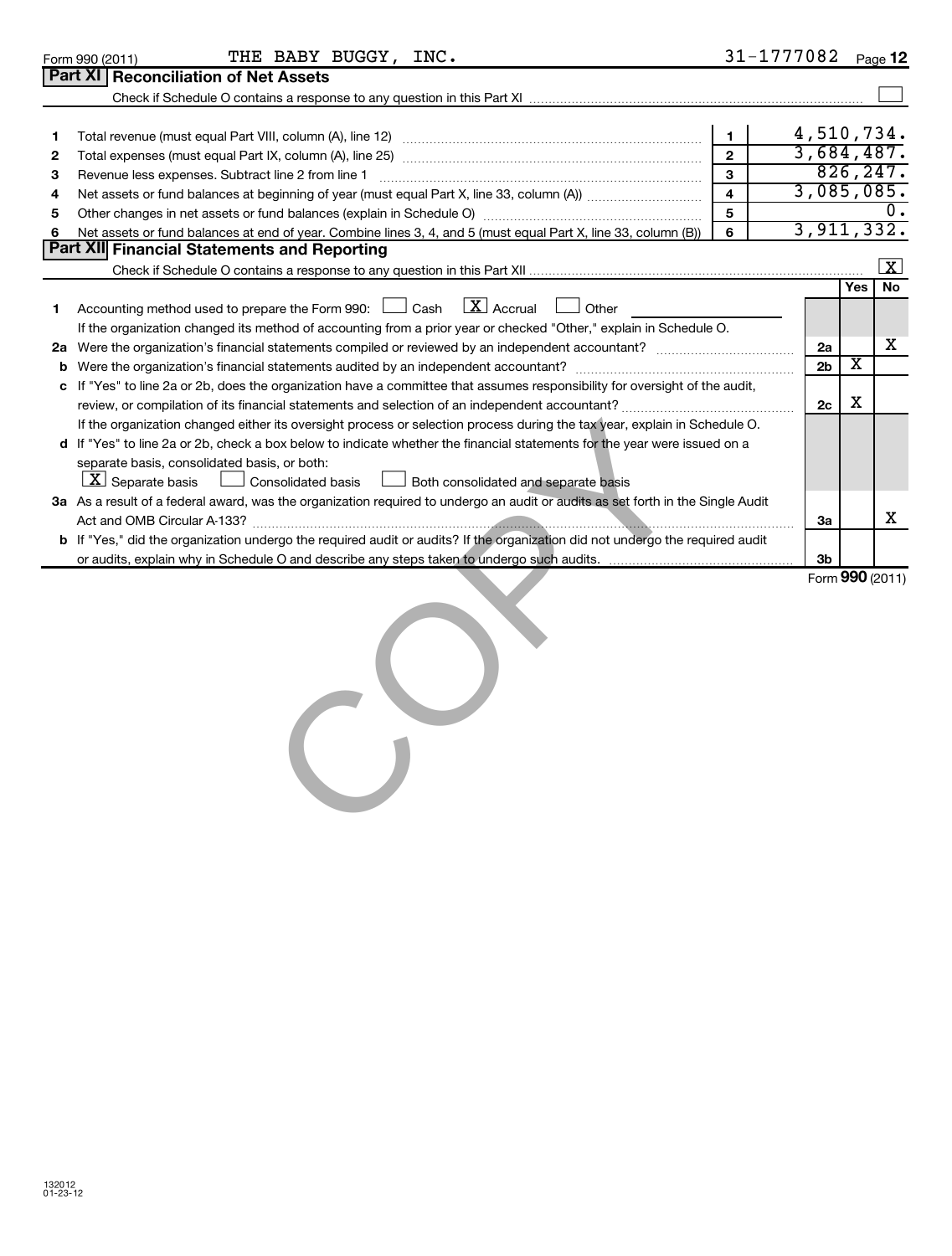| <b>SCHEDULE A</b>    |
|----------------------|
| (Form 990 or 990-EZ) |

# **Public Charity Status and Public Support**

**Complete if the organization is a section 501(c)(3) organization or a section**

**4947(a)(1) nonexempt charitable trust.**

|    |                                                                                                                                            | Department of the Treasury<br>Internal Revenue Service |                                               | 4947(a)(1) nonexempt charitable trust.<br>Attach to Form 990 or Form 990-EZ. See separate instructions.                                       |                                                   |    |                                                   |    |                                              |     | <b>Open to Public</b><br>Inspection   |           |
|----|--------------------------------------------------------------------------------------------------------------------------------------------|--------------------------------------------------------|-----------------------------------------------|-----------------------------------------------------------------------------------------------------------------------------------------------|---------------------------------------------------|----|---------------------------------------------------|----|----------------------------------------------|-----|---------------------------------------|-----------|
|    |                                                                                                                                            | Name of the organization                               |                                               |                                                                                                                                               |                                                   |    |                                                   |    |                                              |     | <b>Employer identification number</b> |           |
|    | Part I                                                                                                                                     |                                                        |                                               | THE BABY BUGGY, INC.<br>Reason for Public Charity Status (All organizations must complete this part.) See instructions.                       |                                                   |    |                                                   |    |                                              |     | 31-1777082                            |           |
|    |                                                                                                                                            |                                                        |                                               | The organization is not a private foundation because it is: (For lines 1 through 11, check only one box.)                                     |                                                   |    |                                                   |    |                                              |     |                                       |           |
| 1  |                                                                                                                                            |                                                        |                                               | A church, convention of churches, or association of churches described in section 170(b)(1)(A)(i).                                            |                                                   |    |                                                   |    |                                              |     |                                       |           |
| 2  |                                                                                                                                            |                                                        |                                               | A school described in section 170(b)(1)(A)(ii). (Attach Schedule E.)                                                                          |                                                   |    |                                                   |    |                                              |     |                                       |           |
| 3  |                                                                                                                                            |                                                        |                                               | A hospital or a cooperative hospital service organization described in section 170(b)(1)(A)(iii).                                             |                                                   |    |                                                   |    |                                              |     |                                       |           |
| 4  | A medical research organization operated in conjunction with a hospital described in section 170(b)(1)(A)(iii). Enter the hospital's name, |                                                        |                                               |                                                                                                                                               |                                                   |    |                                                   |    |                                              |     |                                       |           |
|    |                                                                                                                                            | city, and state:                                       |                                               |                                                                                                                                               |                                                   |    |                                                   |    |                                              |     |                                       |           |
| 5  |                                                                                                                                            |                                                        |                                               | An organization operated for the benefit of a college or university owned or operated by a governmental unit described in                     |                                                   |    |                                                   |    |                                              |     |                                       |           |
|    |                                                                                                                                            |                                                        | section 170(b)(1)(A)(iv). (Complete Part II.) |                                                                                                                                               |                                                   |    |                                                   |    |                                              |     |                                       |           |
| 6  | <u>x</u>                                                                                                                                   |                                                        |                                               | A federal, state, or local government or governmental unit described in section 170(b)(1)(A)(v).                                              |                                                   |    |                                                   |    |                                              |     |                                       |           |
| 7  |                                                                                                                                            |                                                        | section 170(b)(1)(A)(vi). (Complete Part II.) | An organization that normally receives a substantial part of its support from a governmental unit or from the general public described in     |                                                   |    |                                                   |    |                                              |     |                                       |           |
| 8  |                                                                                                                                            |                                                        |                                               | A community trust described in section 170(b)(1)(A)(vi). (Complete Part II.)                                                                  |                                                   |    |                                                   |    |                                              |     |                                       |           |
| 9  |                                                                                                                                            |                                                        |                                               | An organization that normally receives: (1) more than 33 1/3% of its support from contributions, membership fees, and gross receipts from     |                                                   |    |                                                   |    |                                              |     |                                       |           |
|    |                                                                                                                                            |                                                        |                                               | activities related to its exempt functions - subject to certain exceptions, and (2) no more than 33 1/3% of its support from gross investment |                                                   |    |                                                   |    |                                              |     |                                       |           |
|    |                                                                                                                                            |                                                        |                                               | income and unrelated business taxable income (less section 511 tax) from businesses acquired by the organization after June 30, 1975.         |                                                   |    |                                                   |    |                                              |     |                                       |           |
|    |                                                                                                                                            |                                                        | See section 509(a)(2). (Complete Part III.)   |                                                                                                                                               |                                                   |    |                                                   |    |                                              |     |                                       |           |
| 10 |                                                                                                                                            |                                                        |                                               | An organization organized and operated exclusively to test for public safety. See section 509(a)(4).                                          |                                                   |    |                                                   |    |                                              |     |                                       |           |
| 11 |                                                                                                                                            |                                                        |                                               | An organization organized and operated exclusively for the benefit of, to perform the functions of, or to carry out the purposes of one or    |                                                   |    |                                                   |    |                                              |     |                                       |           |
|    |                                                                                                                                            |                                                        |                                               | more publicly supported organizations described in section 509(a)(1) or section 509(a)(2). See section 509(a)(3). Check the box that          |                                                   |    |                                                   |    |                                              |     |                                       |           |
|    |                                                                                                                                            | Type I<br>a L                                          | b <sub>l</sub>                                | describes the type of supporting organization and complete lines 11e through 11h.<br>J Type II                                                | c l                                               |    | Type III - Functionally integrated                |    |                                              | d l | Type III - Other                      |           |
| e۱ |                                                                                                                                            |                                                        |                                               | By checking this box, I certify that the organization is not controlled directly or indirectly by one or more disqualified persons other than |                                                   |    |                                                   |    |                                              |     |                                       |           |
|    |                                                                                                                                            |                                                        |                                               | foundation managers and other than one or more publicly supported organizations described in section 509(a)(1) or section 509(a)(2).          |                                                   |    |                                                   |    |                                              |     |                                       |           |
| f  |                                                                                                                                            |                                                        |                                               | If the organization received a written determination from the IRS that it is a Type I, Type II, or Type III                                   |                                                   |    |                                                   |    |                                              |     |                                       |           |
|    |                                                                                                                                            |                                                        | supporting organization, check this box       |                                                                                                                                               |                                                   |    |                                                   |    |                                              |     |                                       |           |
| g  |                                                                                                                                            |                                                        |                                               | Since August 17, 2006, has the organization accepted any gift or contribution from any of the following persons?                              |                                                   |    |                                                   |    |                                              |     |                                       |           |
|    |                                                                                                                                            | (i)                                                    |                                               | A person who directly or indirectly controls, either alone or together with persons described in (ii) and (iii) below,                        |                                                   |    |                                                   |    |                                              |     |                                       | Yes<br>No |
|    |                                                                                                                                            |                                                        |                                               |                                                                                                                                               |                                                   |    |                                                   |    |                                              |     | 11g(i)                                |           |
|    |                                                                                                                                            |                                                        |                                               |                                                                                                                                               |                                                   |    |                                                   |    |                                              |     | 11g(ii)                               |           |
| h  |                                                                                                                                            |                                                        |                                               | Provide the following information about the supported organization(s).                                                                        |                                                   |    |                                                   |    |                                              |     | 11g(iii)                              |           |
|    |                                                                                                                                            |                                                        |                                               |                                                                                                                                               |                                                   |    |                                                   |    |                                              |     |                                       |           |
|    |                                                                                                                                            | (i) Name of supported                                  | (ii) EIN                                      | (iii) Type of                                                                                                                                 |                                                   |    | (iv) is the organization $(v)$ Did you notify the |    | $(vi)$ is the                                |     | (vii) Amount of                       |           |
|    |                                                                                                                                            | organization                                           |                                               | organization<br>(described on lines 1-9                                                                                                       | in col. (i) listed in your<br>governing document? |    | organization in col.<br>(i) of your support?      |    | organization in col.<br>(i) organized in the |     | support                               |           |
|    |                                                                                                                                            |                                                        |                                               | above or IRC section                                                                                                                          |                                                   |    |                                                   |    | U.S.?                                        |     |                                       |           |
|    |                                                                                                                                            |                                                        |                                               | (see instructions))                                                                                                                           | Yes                                               | No | Yes                                               | No | Yes                                          | No  |                                       |           |
|    |                                                                                                                                            |                                                        |                                               |                                                                                                                                               |                                                   |    |                                                   |    |                                              |     |                                       |           |
|    |                                                                                                                                            |                                                        |                                               |                                                                                                                                               |                                                   |    |                                                   |    |                                              |     |                                       |           |
|    |                                                                                                                                            |                                                        |                                               |                                                                                                                                               |                                                   |    |                                                   |    |                                              |     |                                       |           |
|    |                                                                                                                                            |                                                        |                                               |                                                                                                                                               |                                                   |    |                                                   |    |                                              |     |                                       |           |
|    |                                                                                                                                            |                                                        |                                               |                                                                                                                                               |                                                   |    |                                                   |    |                                              |     |                                       |           |

LHA **For Paperwork Reduction Act Notice, see the Instructions for Form 990 or 990-EZ.**

**Schedule A (Form 990 or 990-EZ) 2011**

OMB No. 1545-0047

**Open to Public**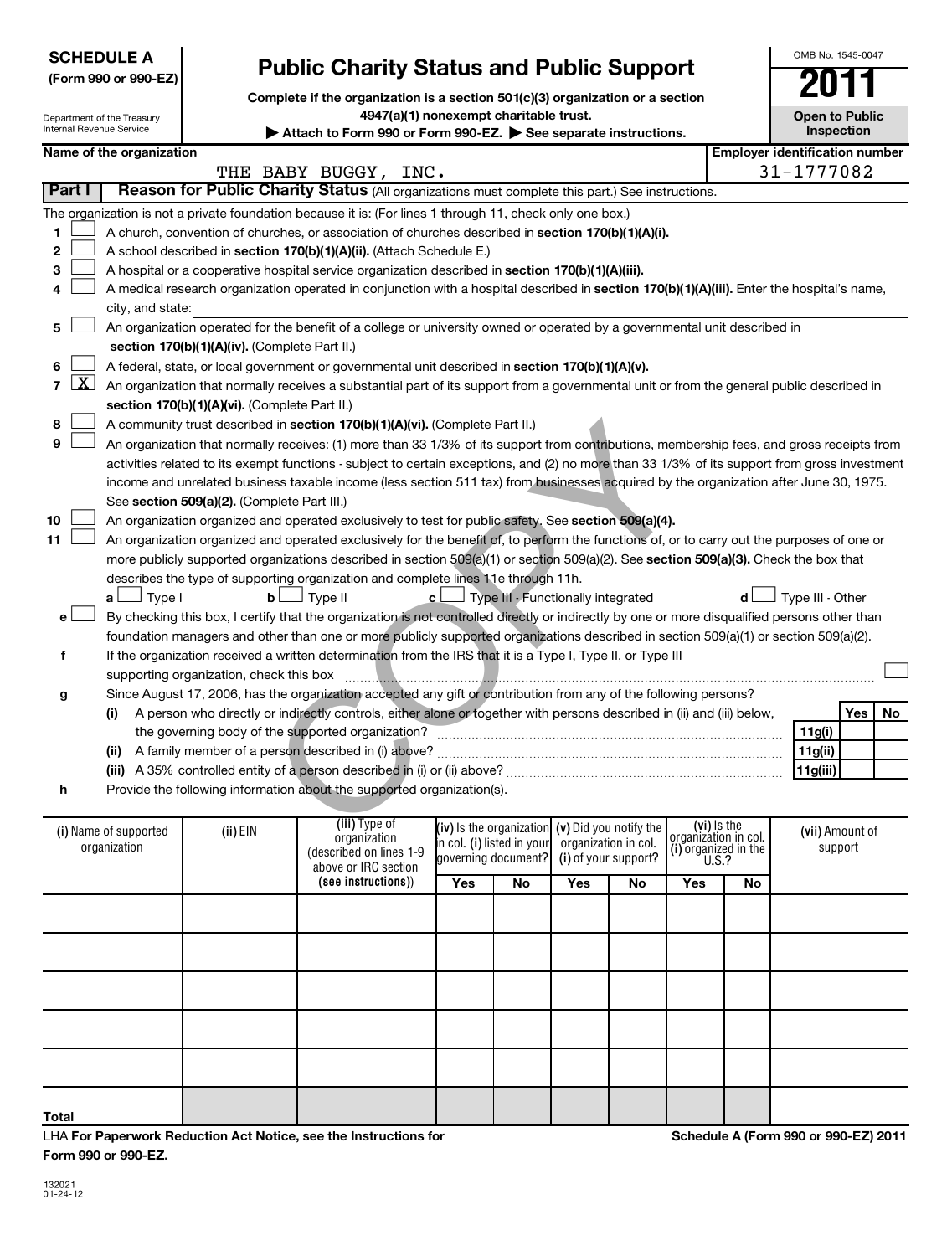## Schedule A (Form 990 or 990-EZ) 2011  $\texttt{THE}$  BABY BUGGY, INC.  $31\texttt{-}1777082$  Page

|  |  |  |  |  |  |  | 31-1777082 <sub>Page 2</sub> |
|--|--|--|--|--|--|--|------------------------------|
|--|--|--|--|--|--|--|------------------------------|

(Complete only if you checked the box on line 5, 7, or 8 of Part I or if the organization failed to qualify under Part III. If the organization fails to qualify under the tests listed below, please complete Part III.) **Part II Support Schedule for Organizations Described in Sections 170(b)(1)(A)(iv) and 170(b)(1)(A)(vi)** 

| <b>Section A. Public Support</b>                                                                                                                                                                                              |          |                   |            |            |          |                                          |
|-------------------------------------------------------------------------------------------------------------------------------------------------------------------------------------------------------------------------------|----------|-------------------|------------|------------|----------|------------------------------------------|
| Calendar year (or fiscal year beginning in)                                                                                                                                                                                   | (a) 2007 | (b) 2008          | $(c)$ 2009 | $(d)$ 2010 | (e) 2011 | (f) Total                                |
| 1 Gifts, grants, contributions, and                                                                                                                                                                                           |          |                   |            |            |          |                                          |
| membership fees received. (Do not                                                                                                                                                                                             |          |                   |            |            |          |                                          |
| include any "unusual grants.")                                                                                                                                                                                                | 3767520. | 5718837.          | 2757101.   | 3199440.   |          | 4394948.19837846.                        |
| 2 Tax revenues levied for the organ-                                                                                                                                                                                          |          |                   |            |            |          |                                          |
| ization's benefit and either paid to                                                                                                                                                                                          |          |                   |            |            |          |                                          |
| or expended on its behalf                                                                                                                                                                                                     |          |                   |            |            |          |                                          |
| 3 The value of services or facilities                                                                                                                                                                                         |          |                   |            |            |          |                                          |
| furnished by a governmental unit to                                                                                                                                                                                           |          |                   |            |            |          |                                          |
| the organization without charge                                                                                                                                                                                               |          |                   |            |            |          |                                          |
| 4 Total. Add lines 1 through 3                                                                                                                                                                                                | 3767520. | 5718837.          | 2757101.   | 3199440.   |          | 4394948.19837846.                        |
| 5 The portion of total contributions                                                                                                                                                                                          |          |                   |            |            |          |                                          |
| by each person (other than a                                                                                                                                                                                                  |          |                   |            |            |          |                                          |
| governmental unit or publicly                                                                                                                                                                                                 |          |                   |            |            |          |                                          |
| supported organization) included                                                                                                                                                                                              |          |                   |            |            |          |                                          |
| on line 1 that exceeds 2% of the                                                                                                                                                                                              |          |                   |            |            |          |                                          |
| amount shown on line 11,                                                                                                                                                                                                      |          |                   |            |            |          |                                          |
| column (f)                                                                                                                                                                                                                    |          |                   |            |            |          | 263,687.                                 |
| 6 Public support. Subtract line 5 from line 4.                                                                                                                                                                                |          |                   |            |            |          | 19574159.                                |
| <b>Section B. Total Support</b>                                                                                                                                                                                               |          |                   |            |            |          |                                          |
| Calendar year (or fiscal year beginning in)                                                                                                                                                                                   | (a) 2007 | (b) 2008          | $(c)$ 2009 | $(d)$ 2010 |          |                                          |
| <b>7</b> Amounts from line 4                                                                                                                                                                                                  | 3767520. | 5718837.          | 2757101    | 3199440    |          | (e) 2011 (f) Total<br>4394948.19837846.  |
| 8 Gross income from interest,                                                                                                                                                                                                 |          |                   |            |            |          |                                          |
| dividends, payments received on                                                                                                                                                                                               |          |                   |            |            |          |                                          |
| securities loans, rents, royalties                                                                                                                                                                                            |          |                   |            |            |          |                                          |
| and income from similar sources                                                                                                                                                                                               |          | 109,081. 149,097. | 81,838.    | 90,625.    | 75,786.  | 506, 427.                                |
| 9 Net income from unrelated business                                                                                                                                                                                          |          |                   |            |            |          |                                          |
| activities, whether or not the                                                                                                                                                                                                |          |                   |            |            |          |                                          |
| business is regularly carried on                                                                                                                                                                                              |          |                   |            |            |          |                                          |
| 10 Other income. Do not include gain                                                                                                                                                                                          |          |                   |            |            |          |                                          |
| or loss from the sale of capital                                                                                                                                                                                              |          |                   |            |            |          |                                          |
| assets (Explain in Part IV.)                                                                                                                                                                                                  |          |                   |            |            |          |                                          |
| 11 Total support. Add lines 7 through 10                                                                                                                                                                                      |          |                   |            |            |          | 20344273.                                |
| 12 Gross receipts from related activities, etc. (see instructions)                                                                                                                                                            |          |                   |            |            | 12       |                                          |
| 13 First five years. If the Form 990 is for the organization's first, second, third, fourth, or fifth tax year as a section 501(c)(3)                                                                                         |          |                   |            |            |          |                                          |
|                                                                                                                                                                                                                               |          |                   |            |            |          |                                          |
| Section C. Computation of Public Support Percentage                                                                                                                                                                           |          |                   |            |            |          |                                          |
|                                                                                                                                                                                                                               |          |                   |            |            | 14       | 96.21<br>%                               |
|                                                                                                                                                                                                                               |          |                   |            |            | 15       | 96.06<br>%                               |
| 16a 33 1/3% support test - 2011. If the organization did not check the box on line 13, and line 14 is 33 1/3% or more, check this box and                                                                                     |          |                   |            |            |          |                                          |
| stop here. The organization qualifies as a publicly supported organization manufaction manufacture or the organization manufacture or the organization manufacture or the state of the state of the state of the state of the |          |                   |            |            |          | $\blacktriangleright$ $\boxed{\text{X}}$ |
| b 33 1/3% support test - 2010. If the organization did not check a box on line 13 or 16a, and line 15 is 33 1/3% or more, check this box                                                                                      |          |                   |            |            |          |                                          |
|                                                                                                                                                                                                                               |          |                   |            |            |          |                                          |
| 17a 10% -facts-and-circumstances test - 2011. If the organization did not check a box on line 13, 16a, or 16b, and line 14 is 10% or more,                                                                                    |          |                   |            |            |          |                                          |
| and if the organization meets the "facts-and-circumstances" test, check this box and stop here. Explain in Part IV how the organization                                                                                       |          |                   |            |            |          |                                          |
| meets the "facts-and-circumstances" test. The organization qualifies as a publicly supported organization                                                                                                                     |          |                   |            |            |          |                                          |
| b 10% -facts-and-circumstances test - 2010. If the organization did not check a box on line 13, 16a, 16b, or 17a, and line 15 is 10% or                                                                                       |          |                   |            |            |          |                                          |
| more, and if the organization meets the "facts-and-circumstances" test, check this box and stop here. Explain in Part IV how the                                                                                              |          |                   |            |            |          |                                          |
| organization meets the "facts-and-circumstances" test. The organization qualifies as a publicly supported organization                                                                                                        |          |                   |            |            |          |                                          |
| 18 Private foundation. If the organization did not check a box on line 13, 16a, 16b, 17a, or 17b, check this box and see instructions                                                                                         |          |                   |            |            |          |                                          |
|                                                                                                                                                                                                                               |          |                   |            |            |          |                                          |

**Schedule A (Form 990 or 990-EZ) 2011**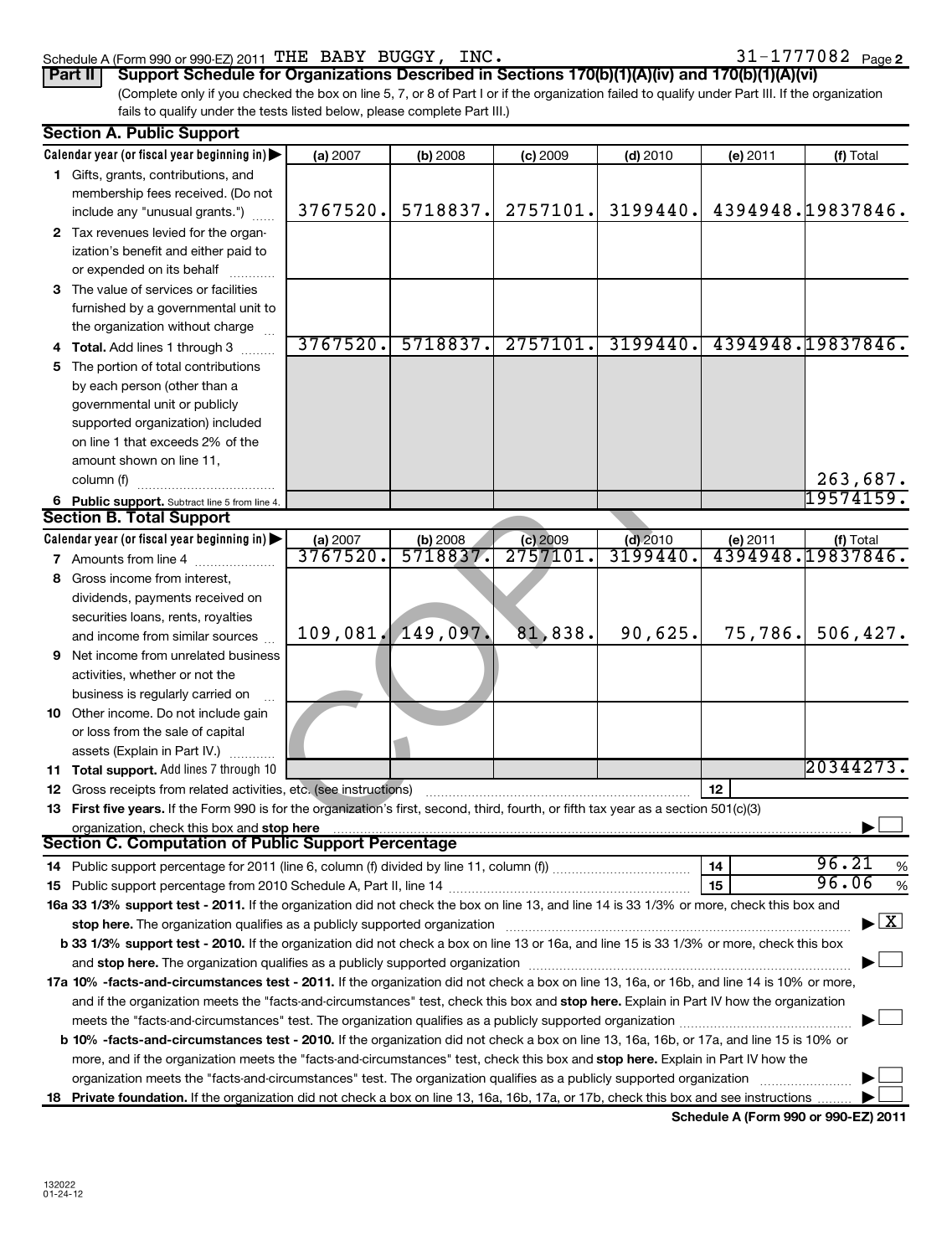# **Part III Support Schedule for Organizations Described in Section 509(a)(2)**

(Complete only if you checked the box on line 9 of Part I or if the organization failed to qualify under Part II. If the organization fails to qualify under the tests listed below, please complete Part II.)

|    | <b>Section A. Public Support</b>                                                                                                                    |          |          |            |            |          |           |
|----|-----------------------------------------------------------------------------------------------------------------------------------------------------|----------|----------|------------|------------|----------|-----------|
|    | Calendar year (or fiscal year beginning in)                                                                                                         | (a) 2007 | (b) 2008 | $(c)$ 2009 | $(d)$ 2010 | (e) 2011 | (f) Total |
|    | 1 Gifts, grants, contributions, and                                                                                                                 |          |          |            |            |          |           |
|    | membership fees received. (Do not                                                                                                                   |          |          |            |            |          |           |
|    | include any "unusual grants.")                                                                                                                      |          |          |            |            |          |           |
|    | 2 Gross receipts from admissions,                                                                                                                   |          |          |            |            |          |           |
|    | merchandise sold or services per-                                                                                                                   |          |          |            |            |          |           |
|    | formed, or facilities furnished in                                                                                                                  |          |          |            |            |          |           |
|    | any activity that is related to the                                                                                                                 |          |          |            |            |          |           |
|    | organization's tax-exempt purpose                                                                                                                   |          |          |            |            |          |           |
|    | 3 Gross receipts from activities that                                                                                                               |          |          |            |            |          |           |
|    | are not an unrelated trade or bus-                                                                                                                  |          |          |            |            |          |           |
|    | iness under section 513                                                                                                                             |          |          |            |            |          |           |
|    | 4 Tax revenues levied for the organ-                                                                                                                |          |          |            |            |          |           |
|    | ization's benefit and either paid to                                                                                                                |          |          |            |            |          |           |
|    | or expended on its behalf<br>.                                                                                                                      |          |          |            |            |          |           |
|    | 5 The value of services or facilities                                                                                                               |          |          |            |            |          |           |
|    | furnished by a governmental unit to                                                                                                                 |          |          |            |            |          |           |
|    | the organization without charge                                                                                                                     |          |          |            |            |          |           |
|    |                                                                                                                                                     |          |          |            |            |          |           |
|    | <b>6 Total.</b> Add lines 1 through 5                                                                                                               |          |          |            |            |          |           |
|    | 7a Amounts included on lines 1, 2, and                                                                                                              |          |          |            |            |          |           |
|    | 3 received from disqualified persons                                                                                                                |          |          |            |            |          |           |
|    | <b>b</b> Amounts included on lines 2 and 3 received                                                                                                 |          |          |            |            |          |           |
|    | from other than disqualified persons that<br>exceed the greater of \$5,000 or 1% of the                                                             |          |          |            |            |          |           |
|    | amount on line 13 for the year                                                                                                                      |          |          |            |            |          |           |
|    | c Add lines 7a and 7b                                                                                                                               |          |          |            |            |          |           |
|    | 8 Public support (Subtract line 7c from line 6.)                                                                                                    |          |          |            |            |          |           |
|    | <b>Section B. Total Support</b>                                                                                                                     |          |          |            |            |          |           |
|    | Calendar year (or fiscal year beginning in)                                                                                                         | (a) 2007 | (b) 2008 | $(c)$ 2009 | $(d)$ 2010 | (e) 2011 | (f) Total |
|    | 9 Amounts from line 6                                                                                                                               |          |          |            |            |          |           |
|    | <b>10a</b> Gross income from interest,                                                                                                              |          |          |            |            |          |           |
|    | dividends, payments received on                                                                                                                     |          |          |            |            |          |           |
|    | securities loans, rents, royalties                                                                                                                  |          |          |            |            |          |           |
|    | and income from similar sources                                                                                                                     |          |          |            |            |          |           |
|    | <b>b</b> Unrelated business taxable income                                                                                                          |          |          |            |            |          |           |
|    | (less section 511 taxes) from businesses                                                                                                            |          |          |            |            |          |           |
|    | acquired after June 30, 1975<br>1.1.1.1.1.1.1.1.1                                                                                                   |          |          |            |            |          |           |
|    | c Add lines 10a and 10b                                                                                                                             |          |          |            |            |          |           |
|    | <b>11</b> Net income from unrelated business                                                                                                        |          |          |            |            |          |           |
|    | activities not included in line 10b,                                                                                                                |          |          |            |            |          |           |
|    | whether or not the business is                                                                                                                      |          |          |            |            |          |           |
|    | regularly carried on<br>12 Other income. Do not include gain                                                                                        |          |          |            |            |          |           |
|    | or loss from the sale of capital                                                                                                                    |          |          |            |            |          |           |
|    | assets (Explain in Part IV.)                                                                                                                        |          |          |            |            |          |           |
|    | 13 Total support (Add lines 9, 10c, 11, and 12.)                                                                                                    |          |          |            |            |          |           |
|    | 14 First five years. If the Form 990 is for the organization's first, second, third, fourth, or fifth tax year as a section 501(c)(3) organization, |          |          |            |            |          |           |
|    |                                                                                                                                                     |          |          |            |            |          |           |
|    | <b>Section C. Computation of Public Support Percentage</b>                                                                                          |          |          |            |            |          |           |
|    |                                                                                                                                                     |          |          |            |            | 15       | %         |
| 16 | Public support percentage from 2010 Schedule A, Part III, line 15                                                                                   |          |          |            |            | 16       | %         |
|    | Section D. Computation of Investment Income Percentage                                                                                              |          |          |            |            |          |           |
|    | 17 Investment income percentage for 2011 (line 10c, column (f) divided by line 13, column (f))                                                      |          |          |            |            | 17       | %         |
|    | 18 Investment income percentage from 2010 Schedule A, Part III, line 17                                                                             |          |          |            |            | 18       | %         |
|    | 19a 33 1/3% support tests - 2011. If the organization did not check the box on line 14, and line 15 is more than 33 1/3%, and line 17 is not        |          |          |            |            |          |           |
|    | more than 33 1/3%, check this box and stop here. The organization qualifies as a publicly supported organization                                    |          |          |            |            |          |           |
|    | b 33 1/3% support tests - 2010. If the organization did not check a box on line 14 or line 19a, and line 16 is more than 33 1/3%, and               |          |          |            |            |          |           |
|    | line 18 is not more than 33 1/3%, check this box and stop here. The organization qualifies as a publicly supported organization                     |          |          |            |            |          |           |
|    |                                                                                                                                                     |          |          |            |            |          |           |
|    |                                                                                                                                                     |          |          |            |            |          |           |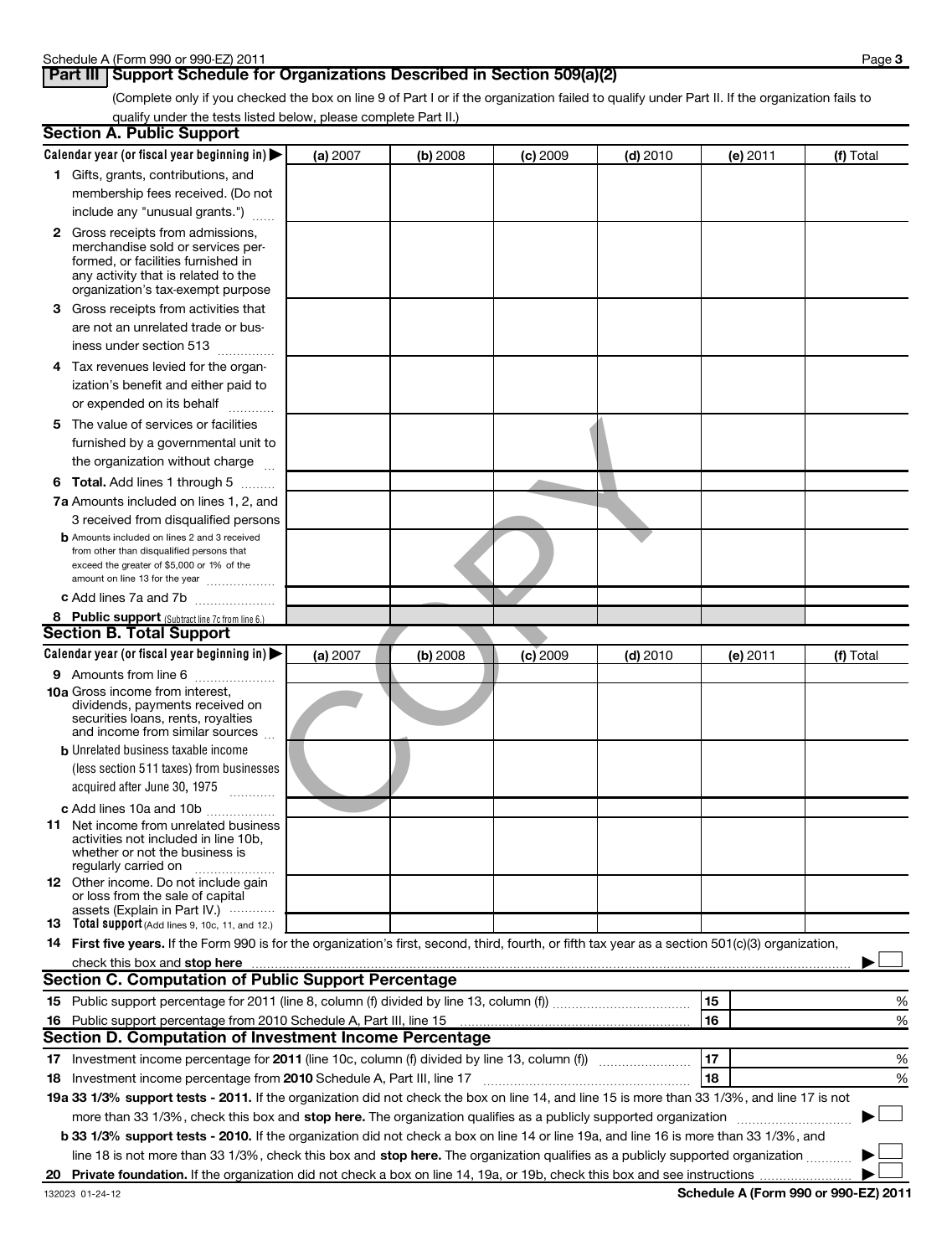# **(Form 990) | Complete if the organization answered "Yes," to Form 990, Supplemental Financial Statements**

**Part IV, line 6, 7, 8, 9, 10, 11a, 11b, 11c, 11d, 11e, 11f, 12a, or 12b.**

**| Attach to Form 990. | See separate instructions.**

|         | Department of the Treasury<br>Internal Revenue Service |                          |                                                    |                                                                                       | Attach to Form 990. See separate instructions.                                                                                                             |    |                                       | Inspection |
|---------|--------------------------------------------------------|--------------------------|----------------------------------------------------|---------------------------------------------------------------------------------------|------------------------------------------------------------------------------------------------------------------------------------------------------------|----|---------------------------------------|------------|
|         |                                                        | Name of the organization |                                                    |                                                                                       |                                                                                                                                                            |    | <b>Employer identification number</b> |            |
|         |                                                        |                          |                                                    | THE BABY BUGGY, INC.                                                                  |                                                                                                                                                            |    | 31-1777082                            |            |
|         | Part I                                                 |                          |                                                    |                                                                                       | Organizations Maintaining Donor Advised Funds or Other Similar Funds or Accounts. Complete if the                                                          |    |                                       |            |
|         |                                                        |                          |                                                    | organization answered "Yes" to Form 990, Part IV, line 6.                             |                                                                                                                                                            |    |                                       |            |
|         |                                                        |                          |                                                    |                                                                                       | (a) Donor advised funds                                                                                                                                    |    | (b) Funds and other accounts          |            |
| 1.      |                                                        |                          |                                                    |                                                                                       |                                                                                                                                                            |    |                                       |            |
| 2       |                                                        |                          |                                                    |                                                                                       |                                                                                                                                                            |    |                                       |            |
| 3       |                                                        |                          |                                                    |                                                                                       |                                                                                                                                                            |    |                                       |            |
| 4       |                                                        |                          |                                                    |                                                                                       |                                                                                                                                                            |    |                                       |            |
| 5       |                                                        |                          |                                                    |                                                                                       | Did the organization inform all donors and donor advisors in writing that the assets held in donor advised funds                                           |    |                                       |            |
|         |                                                        |                          |                                                    |                                                                                       |                                                                                                                                                            |    | Yes                                   | No         |
| 6       |                                                        |                          |                                                    |                                                                                       | Did the organization inform all grantees, donors, and donor advisors in writing that grant funds can be used only                                          |    |                                       |            |
|         |                                                        |                          |                                                    |                                                                                       | for charitable purposes and not for the benefit of the donor or donor advisor, or for any other purpose conferring                                         |    | Yes                                   |            |
| Part II |                                                        |                          | impermissible private benefit?                     |                                                                                       | <b>Conservation Easements.</b> Complete if the organization answered "Yes" to Form 990, Part IV, line 7.                                                   |    |                                       | No         |
| 1.      |                                                        |                          |                                                    | Purpose(s) of conservation easements held by the organization (check all that apply). |                                                                                                                                                            |    |                                       |            |
|         |                                                        |                          |                                                    | Preservation of land for public use (e.g., recreation or education)                   | Preservation of an historically important land area                                                                                                        |    |                                       |            |
|         |                                                        |                          | Protection of natural habitat                      |                                                                                       | Preservation of a certified historic structure                                                                                                             |    |                                       |            |
|         |                                                        |                          | Preservation of open space                         |                                                                                       |                                                                                                                                                            |    |                                       |            |
| 2       |                                                        |                          |                                                    |                                                                                       | Complete lines 2a through 2d if the organization held a qualified conservation contribution in the form of a conservation easement on the last             |    |                                       |            |
|         |                                                        | day of the tax year.     |                                                    |                                                                                       |                                                                                                                                                            |    |                                       |            |
|         |                                                        |                          |                                                    |                                                                                       |                                                                                                                                                            |    | Held at the End of the Tax Year       |            |
| а       |                                                        |                          |                                                    |                                                                                       |                                                                                                                                                            | 2a |                                       |            |
| b       |                                                        |                          | Total acreage restricted by conservation easements |                                                                                       |                                                                                                                                                            | 2b |                                       |            |
|         |                                                        |                          |                                                    |                                                                                       |                                                                                                                                                            | 2c |                                       |            |
| d       |                                                        |                          |                                                    |                                                                                       | Number of conservation easements included in (c) acquired after 8/17/06, and not on a historic structure                                                   |    |                                       |            |
|         |                                                        |                          |                                                    |                                                                                       |                                                                                                                                                            | 2d |                                       |            |
| 3       |                                                        |                          |                                                    |                                                                                       | Number of conservation easements modified, transferred, released, extinguished, or terminated by the organization during the tax                           |    |                                       |            |
|         | year                                                   |                          |                                                    |                                                                                       |                                                                                                                                                            |    |                                       |            |
| 4       |                                                        |                          |                                                    | Number of states where property subject to conservation easement is located >         |                                                                                                                                                            |    |                                       |            |
| 5       |                                                        |                          |                                                    |                                                                                       | Does the organization have a written policy regarding the periodic monitoring, inspection, handling of                                                     |    |                                       | <b>No</b>  |
|         |                                                        |                          |                                                    | violations, and enforcement of the conservation easements it holds?                   | Staff and volunteer hours devoted to monitoring, inspecting, and enforcing conservation easements during the year                                          |    | Yes                                   |            |
| 6       |                                                        |                          |                                                    |                                                                                       | Amount of expenses incurred in monitoring, inspecting, and enforcing conservation easements during the year $\triangleright$ \$                            |    |                                       |            |
| 7<br>8  |                                                        |                          |                                                    |                                                                                       | Does each conservation easement reported on line 2(d) above satisfy the requirements of section 170(h)(4)(B)(i)                                            |    |                                       |            |
|         |                                                        |                          |                                                    |                                                                                       |                                                                                                                                                            |    | Yes                                   | No         |
| 9       |                                                        |                          |                                                    |                                                                                       | In Part XIV, describe how the organization reports conservation easements in its revenue and expense statement, and balance sheet, and                     |    |                                       |            |
|         |                                                        |                          |                                                    |                                                                                       | include, if applicable, the text of the footnote to the organization's financial statements that describes the organization's accounting for               |    |                                       |            |
|         |                                                        | conservation easements.  |                                                    |                                                                                       |                                                                                                                                                            |    |                                       |            |
|         | Part III                                               |                          |                                                    |                                                                                       | Organizations Maintaining Collections of Art, Historical Treasures, or Other Similar Assets.                                                               |    |                                       |            |
|         |                                                        |                          |                                                    | Complete if the organization answered "Yes" to Form 990, Part IV, line 8.             |                                                                                                                                                            |    |                                       |            |
|         |                                                        |                          |                                                    |                                                                                       | 1a If the organization elected, as permitted under SFAS 116 (ASC 958), not to report in its revenue statement and balance sheet works of art,              |    |                                       |            |
|         |                                                        |                          |                                                    |                                                                                       | historical treasures, or other similar assets held for public exhibition, education, or research in furtherance of public service, provide, in Part XIV,   |    |                                       |            |
|         |                                                        |                          |                                                    | the text of the footnote to its financial statements that describes these items.      |                                                                                                                                                            |    |                                       |            |
|         |                                                        |                          |                                                    |                                                                                       | <b>b</b> If the organization elected, as permitted under SFAS 116 (ASC 958), to report in its revenue statement and balance sheet works of art, historical |    |                                       |            |
|         |                                                        |                          |                                                    |                                                                                       | treasures, or other similar assets held for public exhibition, education, or research in furtherance of public service, provide the following amounts      |    |                                       |            |
|         |                                                        | relating to these items: |                                                    |                                                                                       |                                                                                                                                                            |    |                                       |            |
|         |                                                        |                          |                                                    |                                                                                       |                                                                                                                                                            |    |                                       |            |
|         |                                                        |                          | (ii) Assets included in Form 990, Part X           |                                                                                       |                                                                                                                                                            |    | $\blacktriangleright$ \$              |            |
| 2       |                                                        |                          |                                                    |                                                                                       | If the organization received or held works of art, historical treasures, or other similar assets for financial gain, provide                               |    |                                       |            |
|         |                                                        |                          |                                                    |                                                                                       | the following amounts required to be reported under SFAS 116 (ASC 958) relating to these items:                                                            |    |                                       |            |
| а       |                                                        |                          |                                                    |                                                                                       |                                                                                                                                                            |    | $\triangleright$ \$                   |            |
|         |                                                        |                          |                                                    |                                                                                       | Assets included in Form 990, Part X [11, 2006] [2010] Assets included in Form 990, Part X [2010] [2010] [2010                                              |    |                                       |            |

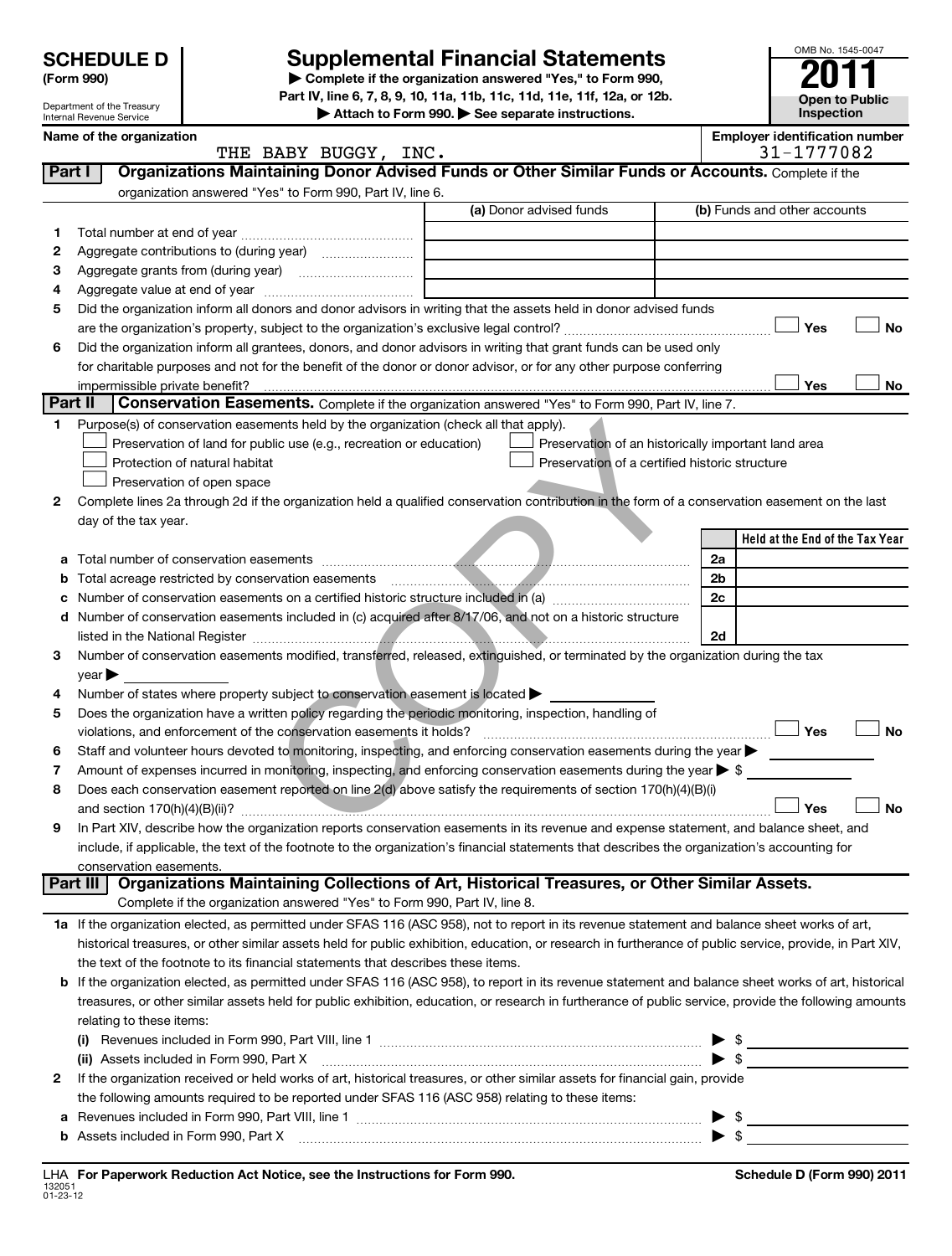|    | Schedule D (Form 990) 2011                                                                                                                                                                                                     | THE BABY BUGGY, INC.                    |   |                |                                                                                                                                                                                                                                |                                 |                | 31-1777082 $_{Page}$ 2 |    |
|----|--------------------------------------------------------------------------------------------------------------------------------------------------------------------------------------------------------------------------------|-----------------------------------------|---|----------------|--------------------------------------------------------------------------------------------------------------------------------------------------------------------------------------------------------------------------------|---------------------------------|----------------|------------------------|----|
|    | Part III<br>Organizations Maintaining Collections of Art, Historical Treasures, or Other Similar Assets (continued)                                                                                                            |                                         |   |                |                                                                                                                                                                                                                                |                                 |                |                        |    |
| 3  | Using the organization's acquisition, accession, and other records, check any of the following that are a significant use of its collection items                                                                              |                                         |   |                |                                                                                                                                                                                                                                |                                 |                |                        |    |
|    | (check all that apply):                                                                                                                                                                                                        |                                         |   |                |                                                                                                                                                                                                                                |                                 |                |                        |    |
| a  | Public exhibition                                                                                                                                                                                                              | d                                       |   |                | Loan or exchange programs                                                                                                                                                                                                      |                                 |                |                        |    |
| b  | Scholarly research                                                                                                                                                                                                             | e                                       |   |                | Other and the control of the control of the control of the control of the control of the control of the control of the control of the control of the control of the control of the control of the control of the control of th |                                 |                |                        |    |
| с  | Preservation for future generations                                                                                                                                                                                            |                                         |   |                |                                                                                                                                                                                                                                |                                 |                |                        |    |
| 4  | Provide a description of the organization's collections and explain how they further the organization's exempt purpose in Part XIV.                                                                                            |                                         |   |                |                                                                                                                                                                                                                                |                                 |                |                        |    |
| 5  | During the year, did the organization solicit or receive donations of art, historical treasures, or other similar assets                                                                                                       |                                         |   |                |                                                                                                                                                                                                                                |                                 |                |                        |    |
|    |                                                                                                                                                                                                                                |                                         |   |                |                                                                                                                                                                                                                                |                                 | Yes            |                        | No |
|    | Part IV<br>Escrow and Custodial Arrangements. Complete if the organization answered "Yes" to Form 990, Part IV, line 9, or                                                                                                     |                                         |   |                |                                                                                                                                                                                                                                |                                 |                |                        |    |
|    | reported an amount on Form 990, Part X, line 21.                                                                                                                                                                               |                                         |   |                |                                                                                                                                                                                                                                |                                 |                |                        |    |
|    | 1a Is the organization an agent, trustee, custodian or other intermediary for contributions or other assets not included                                                                                                       |                                         |   |                |                                                                                                                                                                                                                                |                                 |                |                        |    |
|    |                                                                                                                                                                                                                                |                                         |   |                |                                                                                                                                                                                                                                |                                 | Yes            | <b>No</b>              |    |
|    | b If "Yes," explain the arrangement in Part XIV and complete the following table:                                                                                                                                              |                                         |   |                |                                                                                                                                                                                                                                |                                 |                |                        |    |
|    |                                                                                                                                                                                                                                |                                         |   |                |                                                                                                                                                                                                                                |                                 | Amount         |                        |    |
| c  | Beginning balance measurements are all the contract of the contract of the contract of the contract of the contract of the contract of the contract of the contract of the contract of the contract of the contract of the con |                                         |   |                |                                                                                                                                                                                                                                | 1c                              |                |                        |    |
|    |                                                                                                                                                                                                                                |                                         |   |                |                                                                                                                                                                                                                                | 1d                              |                |                        |    |
|    | Distributions during the year manufactured and an experimental control of the year manufactured and the year manufactured and the year manufactured and the year manufactured and the year manufactured and the state of the s |                                         |   |                |                                                                                                                                                                                                                                | 1е<br>1f                        |                |                        |    |
|    |                                                                                                                                                                                                                                |                                         |   |                |                                                                                                                                                                                                                                |                                 | Yes            | No                     |    |
|    | <b>b</b> If "Yes," explain the arrangement in Part XIV.                                                                                                                                                                        |                                         |   |                |                                                                                                                                                                                                                                |                                 |                |                        |    |
|    | Endowment Funds. Complete if the organization answered "Yes" to Form 990, Part IV, line 10.<br>Part V                                                                                                                          |                                         |   |                |                                                                                                                                                                                                                                |                                 |                |                        |    |
|    |                                                                                                                                                                                                                                | (a) Current year                        |   | (b) Prior year | (c) Two years back $\vert$ (d) Three years back $\vert$                                                                                                                                                                        |                                 |                | (e) Four years back    |    |
| 1a | Beginning of year balance                                                                                                                                                                                                      |                                         |   |                |                                                                                                                                                                                                                                |                                 |                |                        |    |
| b  |                                                                                                                                                                                                                                |                                         |   |                |                                                                                                                                                                                                                                |                                 |                |                        |    |
|    | Net investment earnings, gains, and losses                                                                                                                                                                                     |                                         |   |                |                                                                                                                                                                                                                                |                                 |                |                        |    |
| d  | Grants or scholarships                                                                                                                                                                                                         |                                         |   |                |                                                                                                                                                                                                                                |                                 |                |                        |    |
|    | Other expenditures for facilities                                                                                                                                                                                              |                                         |   |                |                                                                                                                                                                                                                                |                                 |                |                        |    |
|    | and programs                                                                                                                                                                                                                   |                                         |   |                |                                                                                                                                                                                                                                |                                 |                |                        |    |
|    |                                                                                                                                                                                                                                |                                         |   |                |                                                                                                                                                                                                                                |                                 |                |                        |    |
|    | End of year balance                                                                                                                                                                                                            |                                         |   |                |                                                                                                                                                                                                                                |                                 |                |                        |    |
| 2  | Provide the estimated percentage of the current year end balance (line 1g, column (a)) held as:                                                                                                                                |                                         |   |                |                                                                                                                                                                                                                                |                                 |                |                        |    |
| а  | Board designated or quasi-endowment                                                                                                                                                                                            |                                         | ℅ |                |                                                                                                                                                                                                                                |                                 |                |                        |    |
|    | Permanent endowment                                                                                                                                                                                                            | %                                       |   |                |                                                                                                                                                                                                                                |                                 |                |                        |    |
|    | Temporarily restricted endowment                                                                                                                                                                                               | %                                       |   |                |                                                                                                                                                                                                                                |                                 |                |                        |    |
|    | The percentages in lines 2a, 2b, and 2c should equal 100%.                                                                                                                                                                     |                                         |   |                |                                                                                                                                                                                                                                |                                 |                |                        |    |
|    | 3a Are there endowment funds not in the possession of the organization that are held and administered for the organization                                                                                                     |                                         |   |                |                                                                                                                                                                                                                                |                                 |                |                        |    |
|    | by:                                                                                                                                                                                                                            |                                         |   |                |                                                                                                                                                                                                                                |                                 |                | Yes<br>No              |    |
|    | (i)                                                                                                                                                                                                                            |                                         |   |                |                                                                                                                                                                                                                                |                                 | 3a(i)          |                        |    |
|    |                                                                                                                                                                                                                                |                                         |   |                |                                                                                                                                                                                                                                |                                 | 3a(ii)         |                        |    |
|    |                                                                                                                                                                                                                                |                                         |   |                |                                                                                                                                                                                                                                |                                 | 3b             |                        |    |
| 4  | Describe in Part XIV the intended uses of the organization's endowment funds.                                                                                                                                                  |                                         |   |                |                                                                                                                                                                                                                                |                                 |                |                        |    |
|    | <b>Part VI</b><br>Land, Buildings, and Equipment. See Form 990, Part X, line 10.                                                                                                                                               |                                         |   |                |                                                                                                                                                                                                                                |                                 |                |                        |    |
|    | Description of property                                                                                                                                                                                                        | (a) Cost or other<br>basis (investment) |   |                | (b) Cost or other<br>basis (other)                                                                                                                                                                                             | (c) Accumulated<br>depreciation | (d) Book value |                        |    |
|    |                                                                                                                                                                                                                                |                                         |   |                |                                                                                                                                                                                                                                |                                 |                |                        |    |
| b  |                                                                                                                                                                                                                                |                                         |   |                |                                                                                                                                                                                                                                |                                 |                |                        |    |
|    | Leasehold improvements                                                                                                                                                                                                         |                                         |   |                |                                                                                                                                                                                                                                |                                 |                |                        |    |
| d  |                                                                                                                                                                                                                                |                                         |   |                | 19,649.                                                                                                                                                                                                                        | 17,789.                         |                | 1,860.                 |    |
|    |                                                                                                                                                                                                                                |                                         |   |                |                                                                                                                                                                                                                                |                                 |                |                        |    |
|    | Total. Add lines 1a through 1e. (Column (d) must equal Form 990, Part X, column (B), line 10(c).)                                                                                                                              |                                         |   |                |                                                                                                                                                                                                                                |                                 | $R$ $R$ $\sim$ | 1,860.                 |    |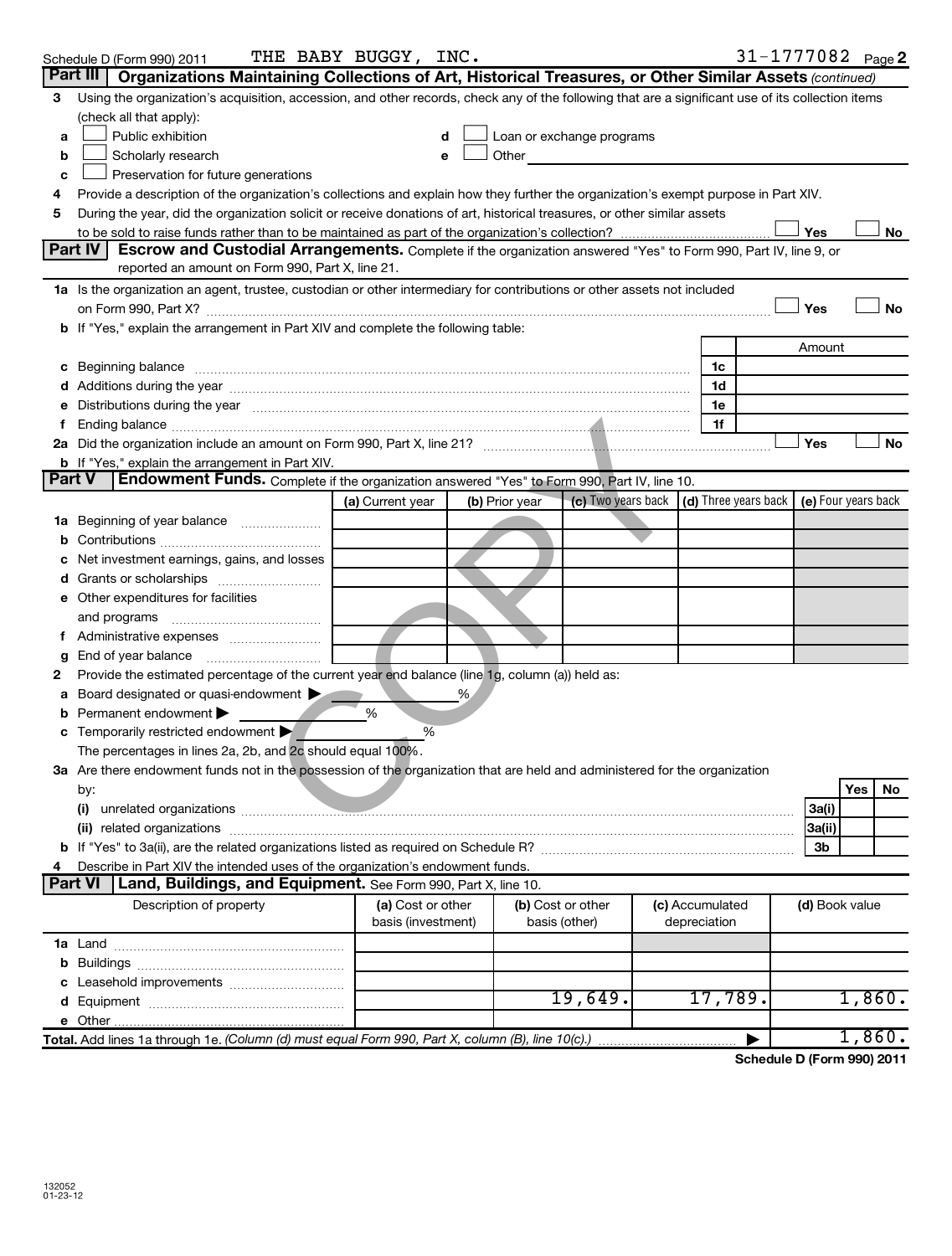| Schedule D (Form 990) 2011 |  |
|----------------------------|--|
|                            |  |

Schedule D (Form 990) 2011 THE BABY BUGGY, INC .  $\text{M}$  and  $\text{M}$  and  $\text{M}$   $\text{M}$   $\text{M}$   $\text{M}$   $\text{M}$   $\text{M}$ THE BABY BUGGY, INC.  $31-1777082$ 

| Part VII Investments - Other Securities. See Form 990, Part X, line 12.                                                                                                                                               |                 |                |                                                              |                            |
|-----------------------------------------------------------------------------------------------------------------------------------------------------------------------------------------------------------------------|-----------------|----------------|--------------------------------------------------------------|----------------------------|
| (a) Description of security or category<br>(including name of security)                                                                                                                                               | (b) Book value  |                | (c) Method of valuation:<br>Cost or end-of-year market value |                            |
| (1) Financial derivatives                                                                                                                                                                                             |                 |                |                                                              |                            |
|                                                                                                                                                                                                                       |                 |                |                                                              |                            |
| (3) Other                                                                                                                                                                                                             |                 |                |                                                              |                            |
| (A)                                                                                                                                                                                                                   |                 |                |                                                              |                            |
| (B)                                                                                                                                                                                                                   |                 |                |                                                              |                            |
| (C)                                                                                                                                                                                                                   |                 |                |                                                              |                            |
| (D)                                                                                                                                                                                                                   |                 |                |                                                              |                            |
| (E)                                                                                                                                                                                                                   |                 |                |                                                              |                            |
| (F)                                                                                                                                                                                                                   |                 |                |                                                              |                            |
| (G)                                                                                                                                                                                                                   |                 |                |                                                              |                            |
| (H)                                                                                                                                                                                                                   |                 |                |                                                              |                            |
| (1)<br>Total. (Col (b) must equal Form 990, Part X, col (B) line 12.)                                                                                                                                                 |                 |                |                                                              |                            |
| Part VIII Investments - Program Related. See Form 990, Part X, line 13.                                                                                                                                               |                 |                |                                                              |                            |
|                                                                                                                                                                                                                       |                 |                | (c) Method of valuation:                                     |                            |
| (a) Description of investment type                                                                                                                                                                                    | (b) Book value  |                | Cost or end-of-year market value                             |                            |
| (1)                                                                                                                                                                                                                   |                 |                |                                                              |                            |
| (2)                                                                                                                                                                                                                   |                 |                |                                                              |                            |
| (3)                                                                                                                                                                                                                   |                 |                |                                                              |                            |
| (4)                                                                                                                                                                                                                   |                 |                |                                                              |                            |
| (5)<br>(6)                                                                                                                                                                                                            |                 |                |                                                              |                            |
| (7)                                                                                                                                                                                                                   |                 |                |                                                              |                            |
| (8)                                                                                                                                                                                                                   |                 |                |                                                              |                            |
| (9)                                                                                                                                                                                                                   |                 |                |                                                              |                            |
| (10)                                                                                                                                                                                                                  |                 |                |                                                              |                            |
| Total. (Col (b) must equal Form 990, Part X, col (B) line 13.) $\blacktriangleright$                                                                                                                                  |                 |                |                                                              |                            |
| Part IX   Other Assets. See Form 990, Part X, line 15.                                                                                                                                                                |                 |                |                                                              |                            |
|                                                                                                                                                                                                                       | (a) Description |                |                                                              | (b) Book value             |
| (1)                                                                                                                                                                                                                   |                 |                |                                                              |                            |
| (2)                                                                                                                                                                                                                   |                 |                |                                                              |                            |
| (3)                                                                                                                                                                                                                   |                 |                |                                                              |                            |
| (4)                                                                                                                                                                                                                   |                 |                |                                                              |                            |
| (5)                                                                                                                                                                                                                   |                 |                |                                                              |                            |
| (6)                                                                                                                                                                                                                   |                 |                |                                                              |                            |
| (7)                                                                                                                                                                                                                   |                 |                |                                                              |                            |
| (8)                                                                                                                                                                                                                   |                 |                |                                                              |                            |
| (9)                                                                                                                                                                                                                   |                 |                |                                                              |                            |
| (10)                                                                                                                                                                                                                  |                 |                |                                                              |                            |
| Total. (Column (b) must equal Form 990, Part X, col (B) line 15.)                                                                                                                                                     |                 |                |                                                              |                            |
| Part X<br>Other Liabilities. See Form 990, Part X, line 25.                                                                                                                                                           |                 |                |                                                              |                            |
| (a) Description of liability<br>1.                                                                                                                                                                                    |                 | (b) Book value |                                                              |                            |
| (1)<br>Federal income taxes                                                                                                                                                                                           |                 |                |                                                              |                            |
| (2)                                                                                                                                                                                                                   |                 |                |                                                              |                            |
| (3)                                                                                                                                                                                                                   |                 |                |                                                              |                            |
| (4)                                                                                                                                                                                                                   |                 |                |                                                              |                            |
| (5)                                                                                                                                                                                                                   |                 |                |                                                              |                            |
| (6)                                                                                                                                                                                                                   |                 |                |                                                              |                            |
| (7)                                                                                                                                                                                                                   |                 |                |                                                              |                            |
| (8)<br>(9)                                                                                                                                                                                                            |                 |                |                                                              |                            |
| (10)                                                                                                                                                                                                                  |                 |                |                                                              |                            |
| (11)                                                                                                                                                                                                                  |                 |                |                                                              |                            |
| Total. (Column (b) must equal Form 990, Part X, col (B) line 25.)                                                                                                                                                     |                 |                |                                                              |                            |
| Fily 48 (ASC 740) Footnote. In Part XIV, provide the text of the footnote to the organization's financial statements that reports the organization's liability for uncertain tax positions under<br>FIN 48 (ASC 740). |                 |                |                                                              |                            |
| 2. Find 132053                                                                                                                                                                                                        |                 |                |                                                              | Schedule D (Form 990) 2011 |
| $01 - 23 - 12$                                                                                                                                                                                                        |                 |                |                                                              |                            |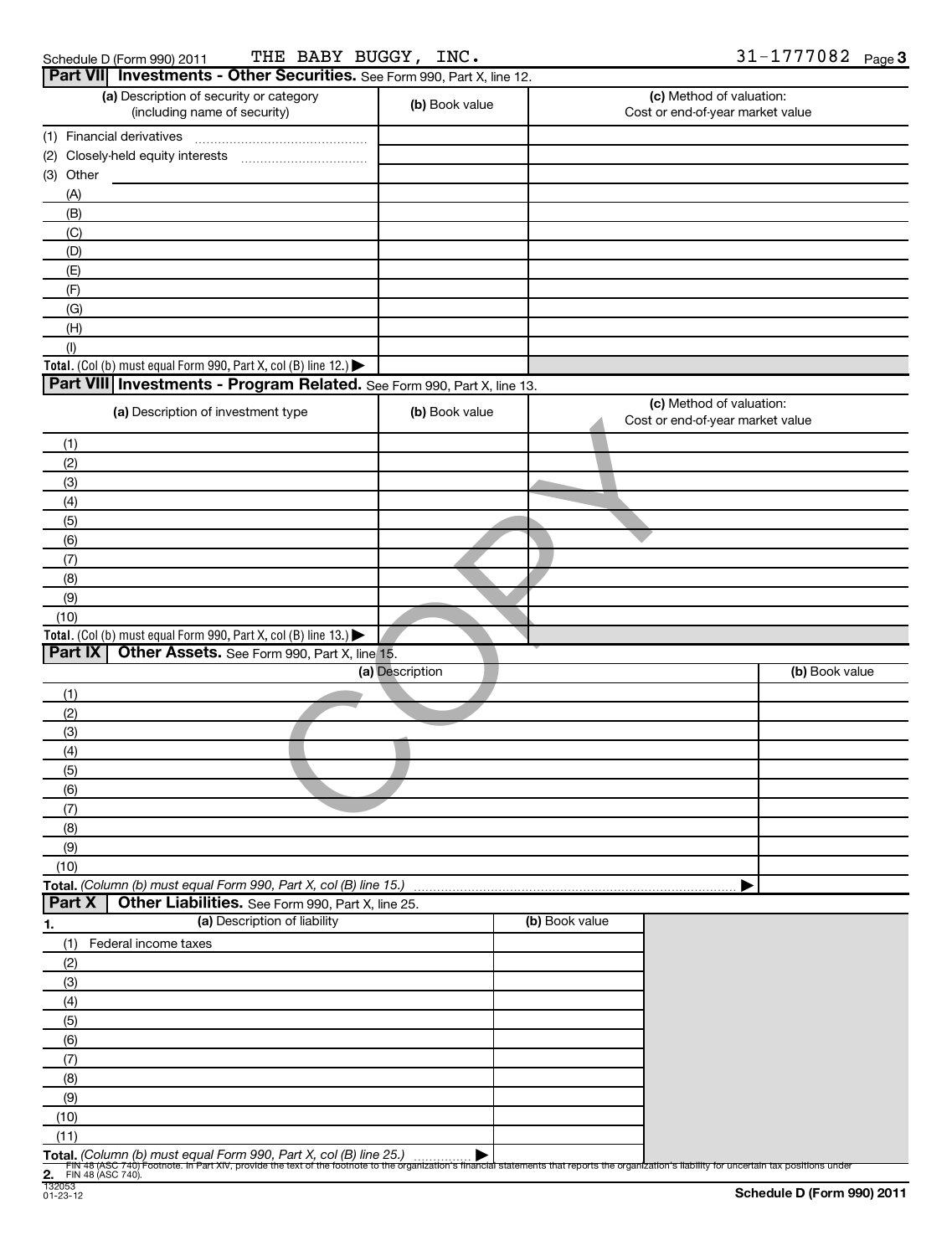|        | THE BABY BUGGY, INC.<br>Schedule D (Form 990) 2011                                                                                                                                                                             |                |              | 31-1777082 Page 4 |
|--------|--------------------------------------------------------------------------------------------------------------------------------------------------------------------------------------------------------------------------------|----------------|--------------|-------------------|
|        | Reconciliation of Change in Net Assets from Form 990 to Audited Financial Statements<br>Part XI                                                                                                                                |                |              |                   |
| 1      | Total revenue (Form 990, Part VIII, column (A), line 12)                                                                                                                                                                       | 1              |              | 4,510,734.        |
| 2      | Total expenses (Form 990, Part IX, column (A), line 25)                                                                                                                                                                        | $\mathbf{2}$   |              | 3,684,487.        |
| 3      |                                                                                                                                                                                                                                | 3              |              | 826, 247.         |
| 4      | Net unrealized gains (losses) on investments [111] matter in the contract of the contract of the contract of the contract of the contract of the contract of the contract of the contract of the contract of the contract of t | 4              |              |                   |
| 5      |                                                                                                                                                                                                                                | 5              |              |                   |
| 6      |                                                                                                                                                                                                                                | 6              |              |                   |
| 7      |                                                                                                                                                                                                                                | $\overline{7}$ |              |                   |
| 8      | Other (Describe in Part XIV.)                                                                                                                                                                                                  | 8              |              |                   |
| 9      |                                                                                                                                                                                                                                | 9              |              |                   |
| 10     | Excess or (deficit) for the year per audited financial statements. Combine lines 3 and 9                                                                                                                                       | 10             |              | 826, 247.         |
|        | Part XII   Reconciliation of Revenue per Audited Financial Statements With Revenue per Return                                                                                                                                  |                |              | 4,628,326.        |
| 1      | Total revenue, gains, and other support per audited financial statements                                                                                                                                                       |                | $\mathbf{1}$ |                   |
| 2      | Amounts included on line 1 but not on Form 990, Part VIII, line 12:                                                                                                                                                            |                |              |                   |
| a      | 2a<br>Net unrealized gains on investments                                                                                                                                                                                      | 157,592.       |              |                   |
| b      | 2 <sub>b</sub>                                                                                                                                                                                                                 |                |              |                   |
| c      | 2c<br>2d                                                                                                                                                                                                                       | $-40,000.$     |              |                   |
| d      | Other (Describe in Part XIV.)<br>Add lines 2a through 2d                                                                                                                                                                       |                |              | 117,592.          |
| е<br>3 |                                                                                                                                                                                                                                |                | 2e<br>3      | 4,510,734.        |
| 4      | Amounts included on Form 990, Part VIII, line 12, but not on line 1:                                                                                                                                                           |                |              |                   |
| a      | 4a                                                                                                                                                                                                                             |                |              |                   |
| b      | 4 <sub>b</sub><br>Other (Describe in Part XIV.)                                                                                                                                                                                |                |              |                   |
| C.     | Add lines 4a and 4b                                                                                                                                                                                                            |                | 4c           |                   |
| 5      | Total revenue. Add lines 3 and 4c. (This must equal Form 990, Part I, line 12.)                                                                                                                                                |                | 5            | 4,510,734.        |
|        | Part XIII Reconciliation of Expenses per Audited Financial Statements With Expenses per Return                                                                                                                                 |                |              |                   |
| 1      |                                                                                                                                                                                                                                |                | $\mathbf{1}$ | 3,842,079.        |
| 2      | Amounts included on line 1 but not on Form 990, Part IX, line 25:                                                                                                                                                              |                |              |                   |
| a      | 2a                                                                                                                                                                                                                             | 157,592.       |              |                   |
| b      | 2 <sub>b</sub>                                                                                                                                                                                                                 |                |              |                   |
| с      | 2 <sub>c</sub><br>Other losses                                                                                                                                                                                                 |                |              |                   |
| d      | 2d                                                                                                                                                                                                                             |                |              |                   |
| е      | Add lines 2a through 2d                                                                                                                                                                                                        |                | 2e           | 157,592.          |
| 3      | Subtract line 2e from line 1                                                                                                                                                                                                   |                | 3            | 3,684,487.        |
| 4      | Amounts included on Form 990, Part IX, line 25, but not on line 1:                                                                                                                                                             |                |              |                   |
|        | 4a                                                                                                                                                                                                                             |                |              |                   |
|        | 4 <sub>b</sub>                                                                                                                                                                                                                 |                |              |                   |
|        | c Add lines 4a and 4b                                                                                                                                                                                                          |                | 4с           | υ.                |
|        |                                                                                                                                                                                                                                |                | 5            | 3,684,487.        |
|        | <b>Part XIV Supplemental Information</b>                                                                                                                                                                                       |                |              |                   |
|        | Complete this part to provide the descriptions required for Part II, lines 3, 5, and 9; Part III, lines 1a and 4; Part IV, lines 1b and 2b; Part V, line 4; Part                                                               |                |              |                   |
|        | X, line 2; Part XI, line 8; Part XII, lines 2d and 4b; and Part XIII, lines 2d and 4b. Also complete this part to provide any additional information.                                                                          |                |              |                   |
|        | PART X, LINE 2: THE ACCOUNTING STANDARD FOR UNCERTAINTY IN INCOME                                                                                                                                                              |                |              |                   |
|        | TAXES PRESCRIBES A MINIMUM RECOGNITION THRESHOLD AND MEASUREMENT                                                                                                                                                               |                |              |                   |
|        | METHODOLOGY THAT A TAX POSITION TAKEN OR EXPECTED TO BE TAKEN IN A TAX                                                                                                                                                         |                |              |                   |
|        | RETURN IS REQUIRED TO MEET BEFORE BEING RECOGNIZED IN THE FINANCIAL                                                                                                                                                            |                |              |                   |
|        | STATEMENTS. IT ALSO PROVIDES GUIDANCE FOR DERECOGNITION, CLASSIFICATION,                                                                                                                                                       |                |              |                   |
|        | INTEREST AND PENALTIES, ACCOUNTING IN INTERIM PERIODS, DISCLOSURE, AND                                                                                                                                                         |                |              |                   |
|        | TRANSITION.                                                                                                                                                                                                                    |                |              |                   |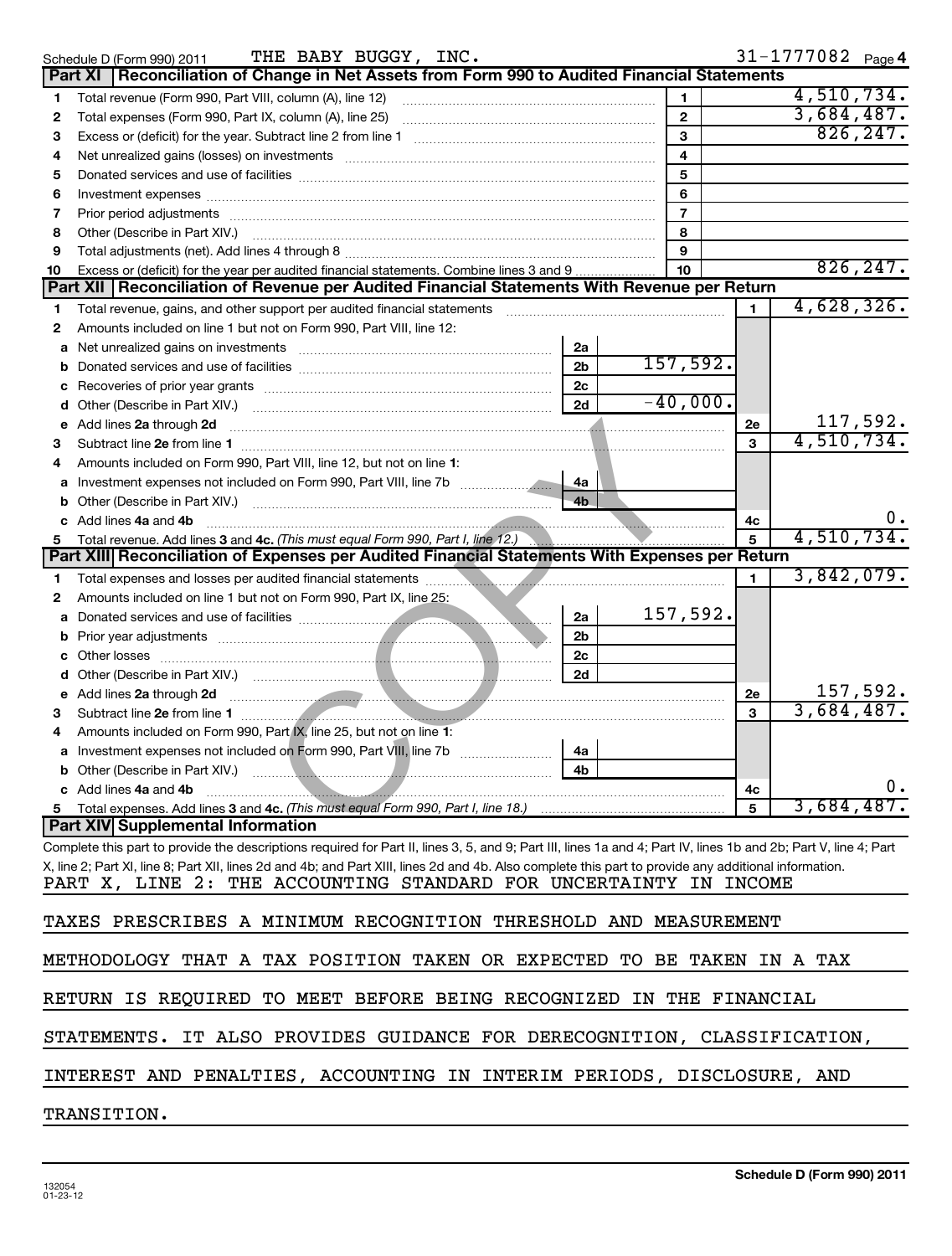| THE BABY BUGGY, INC.<br>Schedule D (Form 990) 2011                                       | $31 - 1777082$ Page 5      |
|------------------------------------------------------------------------------------------|----------------------------|
| <b>Part XIV Supplemental Information (continued)</b>                                     |                            |
| IN ASSESSING THE REALIZABILITY OF TAX BENEFITS, MANAGEMENT CONSIDERS                     |                            |
| IS MORE LIKELY THAN NOT THAT SOME PORTION OR ALL<br>WHETHER IT                           | OF ANY TAX                 |
| ULTIMATE<br>BE REALIZED.<br>THE<br>REALIZATION<br>POSITION<br>WILL NOT<br>OF.            | SUCH TAX                   |
| <b>GENERATION</b><br>IS DEPENDENT<br>UPON<br>THE<br>FUTURE<br>INCOME.<br>POSITIONS<br>OF | MANAGEMENT                 |
| FUTURE INCOME AND<br><b>TAX PLANNING</b><br>CONSIDERS PROJECTED<br>STRATEGIES            | MAKING<br>ΙN.              |
| THIS ASSESSMENT. BASED UPON<br>LEVEL<br>HISTORICAL<br>THE<br>OF<br><b>INCOME</b>         | AND<br>PROJECTIONS         |
| INCOME, MANAGEMENT BELIEVES<br>IT IS MORE LIKELY<br>FOR FUTURE                           | THAN<br>THAT<br>THE<br>NOT |
| WILL REALIZE ALL TAX BENEFITS.<br>ORGANIZATION                                           |                            |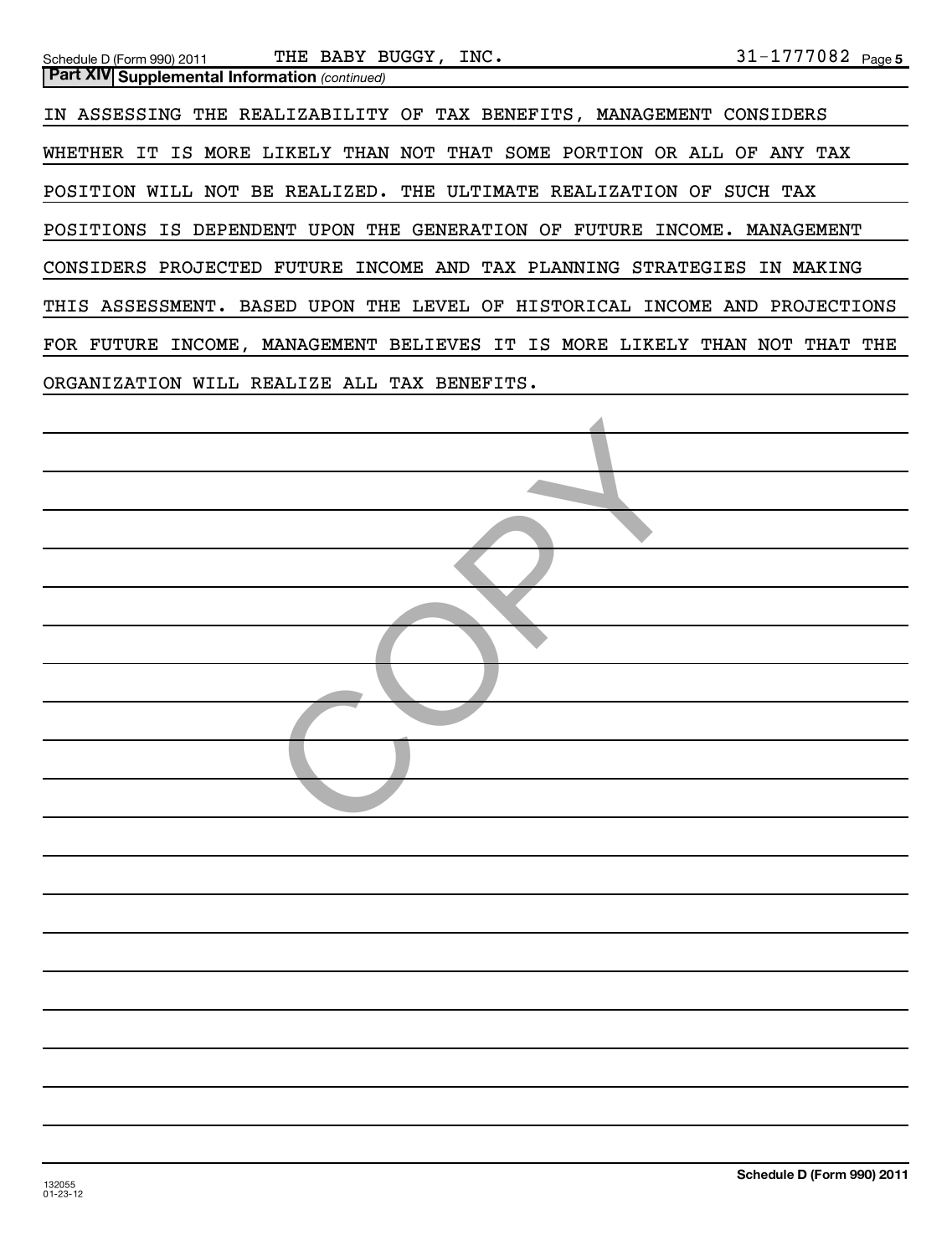| <b>SCHEDULE G</b> |
|-------------------|
|-------------------|

| (Form 990 or 990-EZ) |  |  |  |  |
|----------------------|--|--|--|--|
|----------------------|--|--|--|--|

Department of the Treasury Internal Revenue Service

# **Supplemental Information Regarding Fundraising or Gaming Activities 2011**

**Complete if the organization answered "Yes" to Form 990, Part IV, lines 17, 18, or 19, or if the organization entered more than \$15,000 on Form 990-EZ, line 6a. | Attach to Form 990 or Form 990-EZ. | See separate instructions.**

| <b>Open To Public</b> |
|-----------------------|

OMB No. 1545-0047

| Inspection |
|------------|
|------------|

| Name of the organization                                                                                                               |                                                                                                                               |     |                                                                            |                                       |                                                                            | <b>Employer identification number</b>                   |
|----------------------------------------------------------------------------------------------------------------------------------------|-------------------------------------------------------------------------------------------------------------------------------|-----|----------------------------------------------------------------------------|---------------------------------------|----------------------------------------------------------------------------|---------------------------------------------------------|
|                                                                                                                                        | THE BABY BUGGY, INC.                                                                                                          |     |                                                                            |                                       | 31-1777082                                                                 |                                                         |
| Part I<br>required to complete this part.                                                                                              | Fundraising Activities. Complete if the organization answered "Yes" to Form 990, Part IV, line 17. Form 990-EZ filers are not |     |                                                                            |                                       |                                                                            |                                                         |
| Indicate whether the organization raised funds through any of the following activities. Check all that apply.<br>1.                    |                                                                                                                               |     |                                                                            |                                       |                                                                            |                                                         |
| Mail solicitations<br>a                                                                                                                | e                                                                                                                             |     |                                                                            | Solicitation of non-government grants |                                                                            |                                                         |
| Internet and email solicitations<br>b                                                                                                  | $\mathbf f$                                                                                                                   |     |                                                                            | Solicitation of government grants     |                                                                            |                                                         |
| Phone solicitations<br>c                                                                                                               | $g\left[\overline{X}\right]$ Special fundraising events                                                                       |     |                                                                            |                                       |                                                                            |                                                         |
| In-person solicitations<br>d                                                                                                           |                                                                                                                               |     |                                                                            |                                       |                                                                            |                                                         |
| 2 a Did the organization have a written or oral agreement with any individual (including officers, directors, trustees or              |                                                                                                                               |     |                                                                            |                                       |                                                                            |                                                         |
| key employees listed in Form 990, Part VII) or entity in connection with professional fundraising services?                            |                                                                                                                               |     |                                                                            |                                       | Yes                                                                        | $\boxed{\text{X}}$ No                                   |
| b If "Yes," list the ten highest paid individuals or entities (fundraisers) pursuant to agreements under which the fundraiser is to be |                                                                                                                               |     |                                                                            |                                       |                                                                            |                                                         |
| compensated at least \$5,000 by the organization.                                                                                      |                                                                                                                               |     |                                                                            |                                       |                                                                            |                                                         |
| (i) Name and address of individual<br>or entity (fundraiser)                                                                           | (ii) Activity                                                                                                                 |     | (iii) Did<br>fundraiser<br>have custody<br>or control of<br>contributions? | (iv) Gross receipts<br>from activity  | (v) Amount paid<br>to (or retained by)<br>fundraiser<br>listed in col. (i) | (vi) Amount paid<br>to (or retained by)<br>organization |
| INNOVATIVE PHILANTHROPY, LLC                                                                                                           | FUNDRAISING, EVENT                                                                                                            | Yes | <b>No</b>                                                                  |                                       |                                                                            |                                                         |
| - 5 HANOVER SQUARE, SUITE                                                                                                              | COORDINATION                                                                                                                  |     | $\overline{\mathbf{x}}$                                                    | 957,550.                              | 40,000.                                                                    | 917,550.                                                |
|                                                                                                                                        |                                                                                                                               |     |                                                                            |                                       |                                                                            |                                                         |
|                                                                                                                                        |                                                                                                                               |     |                                                                            |                                       |                                                                            |                                                         |
|                                                                                                                                        |                                                                                                                               |     |                                                                            |                                       |                                                                            |                                                         |
|                                                                                                                                        |                                                                                                                               |     |                                                                            |                                       |                                                                            |                                                         |
|                                                                                                                                        |                                                                                                                               |     |                                                                            |                                       |                                                                            |                                                         |
|                                                                                                                                        |                                                                                                                               |     |                                                                            |                                       |                                                                            |                                                         |
|                                                                                                                                        |                                                                                                                               |     |                                                                            |                                       |                                                                            |                                                         |
|                                                                                                                                        |                                                                                                                               |     |                                                                            |                                       |                                                                            |                                                         |
|                                                                                                                                        |                                                                                                                               |     |                                                                            |                                       |                                                                            |                                                         |
| Total                                                                                                                                  |                                                                                                                               |     |                                                                            | 957,550.                              | 40,000.                                                                    | 917,550.                                                |

**3** List all states in which the organization is registered or licensed to solicit contributions or has been notified it is exempt from registration or licensing.

AK,AL,AR,AZ,CA,CO,DE,FL,GA,HI,IL,KS,KY,MA,MD,ME,MI,MN,MS,NC,ND,NH,NJ,NM,NY OH,OK,OR,PA,RI,SC,TN,UT,VA,WA,WI,WV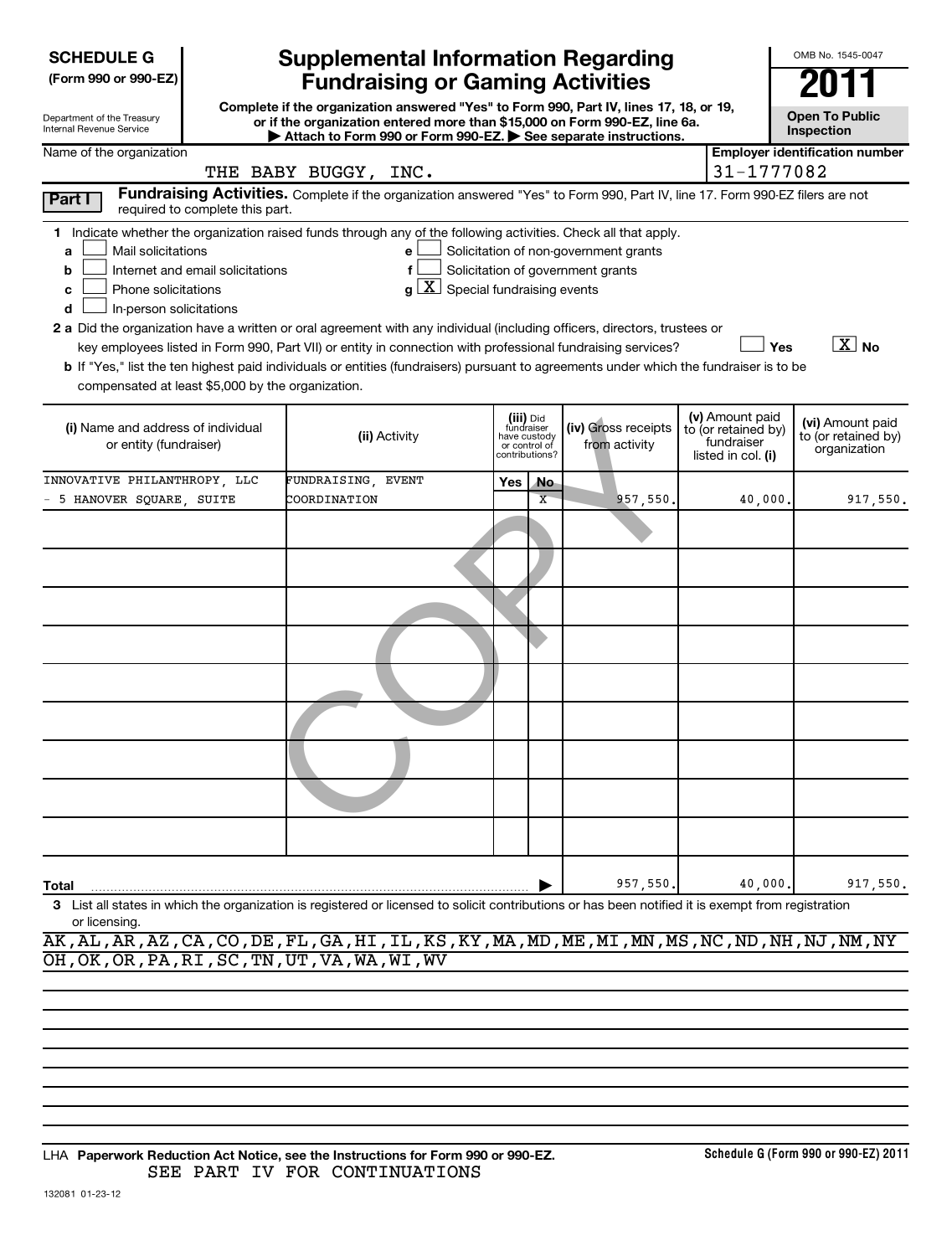Schedule G (Form 990 or 990-EZ) 2011  $\texttt{THE}$  BABY BUGGY, INC.  $31\texttt{-}1777082$  Page Part II | Fundraising Events. Complete if the organization answered "Yes" to Form 990, Part IV, line 18, or reported more than \$15,000 of fundraising event contributions and gross income on Form 990-EZ, lines 1 and 6b. List events with gross receipts greater than \$5,000.  $(a)$  Event #1  $(b)$  Event #2 (c) Other events **(d)**  Total events 10TH (add col. (a) through ANNIVERSARY BEDTIME BASH 3 col. **(c)**) (event type) (event type) (total number) Revenue 957,550. 390,805. 394,188. 1,742,543. **1** Gross receipts ~~~~~~~~~~~~~~ 673,137. 321,456. 382,995. 1,377,588. **2** Less: Charitable contributions ................. 284,413. 69,349. 11,193. 364,955. **3** Gross income (line 1 minus line 2) ........... **4** Cash prizes ~~~~~~~~~~~~~~~ **5** Noncash prizes **www.community.org Direct Expenses** Direct Expenses 94,783. 13,711. 108,494. Rent/facility costs ~~~~~~~~~~~~ **6** 87, 575. 38, 400.<br>450.<br>102, 055. 16, 788.<br>The lines 4 through 9 in column (d)<br>ne line 3, column (d), and line 10.<br>he organization answered "Yes" to Form 990, Part IV, line 19, or reported r<br>line 6a.<br>(a) Bingo (b) Pull tabs 87,575. 38,400. 125,975. **7** Food and beverages **2006** 450. 450. **8** Entertainment **2006 CONVERTS Entertainment** 102,055. 16,788. 11,193. 130,036. **9** Other direct expenses  $\ldots$  **...........................**  $\bullet$   $\bullet$   $\bullet$   $\bullet$   $\bullet$  364,955. **10** Direct expense summary. Add lines 4 through 9 in column (d)  $\overline{0}$  . **11** Net income summary. Combine line 3, column (d), and line 10 | Part III | Gaming. Complete if the organization answered "Yes" to Form 990, Part IV, line 19, or reported more than \$15,000 on Form 990-EZ, line 6a. (b) Pull tabs/instant **(a)** Bingo **(b)** Pull tabs/instant **(c)** Other gaming **(d)** Total gaming (add Revenue bingo/progressive bingo col. **(a)** through col. **(c)**) **1** Gross revenue .. **2** Cash prizes ~~~~~~~~~~~~~~~ Expenses Direct Expenses **3** Noncash prizes **with the contract of the contract of the contract of the contract of the contract of the contract of the contract of the contract of the contract of the contract of the contract of the contract of the c** Direct **4** Rent/facility costs ~~~~~~~~~~~~ **5** Other direct expenses  $|\Box$   $\mathsf{Yes}$  =  $\%$   $|\Box$   $\mathsf{Yes}$  =  $\%$   $|\Box$ **Yes Yes Yes** % % %  $|\Box$  No  $|\Box$  No  $|\Box$ **6** Volunteer labor Volunteer labor ~~~~~~~~~~~~~ **No No No 7** Direct expense summary. Add lines 2 through 5 in column (d) ~~~~~~~~~~~~~~~~~~~~~~~~ | ( ) Net gaming income summary. Combine line 1, column d, and line 7 **8** | **9** Enter the state(s) in which the organization operates gaming activities:  $\Box$  Yes  $\Box$  No **a** Is the organization licensed to operate gaming activities in each of these states? ~~~~~~~~~~~~~~~~~~~~ **b** If "No," explain: **10 a** Were any of the organization's gaming licenses revoked, suspended or terminated during the tax year? ~~~~~~~~~ † †  $\Box$  No **b** If "Yes," explain: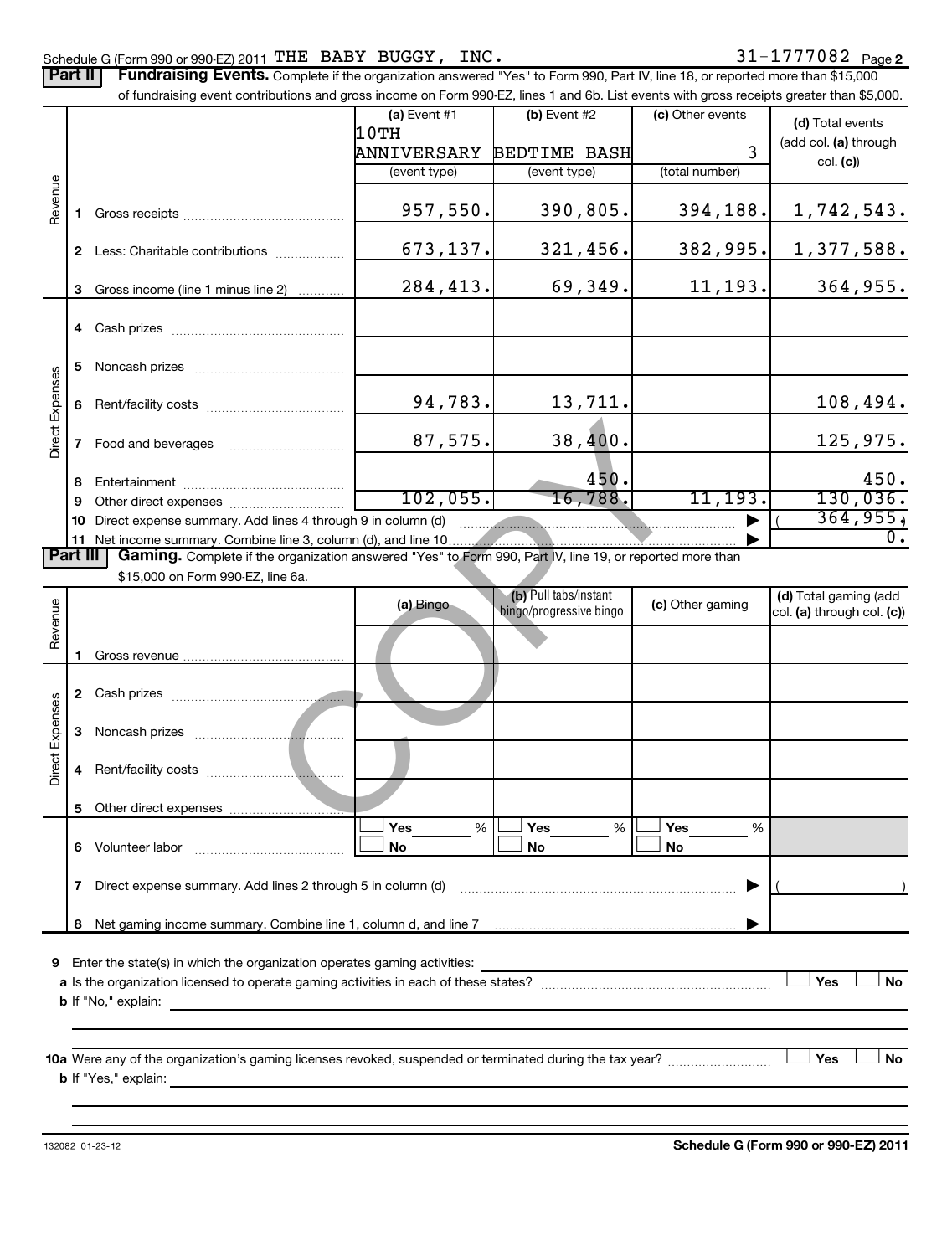|                                    | Schedule G (Form 990 or 990-EZ) 2011 THE BABY BUGGY, INC.                                                                                                                                                           | 31-1777082 Page 3 |     |            |    |
|------------------------------------|---------------------------------------------------------------------------------------------------------------------------------------------------------------------------------------------------------------------|-------------------|-----|------------|----|
|                                    |                                                                                                                                                                                                                     |                   |     | Yes        | No |
|                                    | 12 Is the organization a grantor, beneficiary or trustee of a trust or a member of a partnership or other entity formed                                                                                             |                   |     |            |    |
|                                    |                                                                                                                                                                                                                     |                   |     | <b>Yes</b> | No |
|                                    | <b>13</b> Indicate the percentage of gaming activity operated in:                                                                                                                                                   |                   |     |            |    |
|                                    |                                                                                                                                                                                                                     |                   |     |            | %  |
|                                    |                                                                                                                                                                                                                     |                   | 13b |            | %  |
|                                    | 14 Enter the name and address of the person who prepares the organization's gaming/special events books and records:                                                                                                |                   |     |            |    |
| Name $\blacktriangleright$         | <u> 1989 - Johann Barbara, martin amerikan basal dan berasal dan berasal dalam basal dan berasal dan berasal dan</u>                                                                                                |                   |     |            |    |
| Address $\blacktriangleright$      | <u>and the control of the control of the control of the control of the control of the control of the control of</u>                                                                                                 |                   |     |            |    |
|                                    |                                                                                                                                                                                                                     |                   |     |            | No |
|                                    | of gaming revenue retained by the third party $\triangleright$ \$ _________________.                                                                                                                                |                   |     |            |    |
|                                    | c If "Yes," enter name and address of the third party:                                                                                                                                                              |                   |     |            |    |
|                                    |                                                                                                                                                                                                                     |                   |     |            |    |
|                                    | Name $\blacktriangleright$ $\lrcorner$                                                                                                                                                                              |                   |     |            |    |
| Address $\blacktriangleright$      | <u> 1989 - Johann Barbara, martin amerikan basal da</u>                                                                                                                                                             |                   |     |            |    |
|                                    |                                                                                                                                                                                                                     |                   |     |            |    |
| 16.                                | Gaming manager information:                                                                                                                                                                                         |                   |     |            |    |
| Name $\blacktriangleright$         | <u> 1990 - Johann Barbara, martin a</u>                                                                                                                                                                             |                   |     |            |    |
|                                    | Gaming manager compensation $\triangleright$ \$                                                                                                                                                                     |                   |     |            |    |
|                                    | Description of services provided $\blacktriangleright$                                                                                                                                                              |                   |     |            |    |
|                                    |                                                                                                                                                                                                                     |                   |     |            |    |
|                                    | Director/officer<br>Employee<br>Independent contractor                                                                                                                                                              |                   |     |            |    |
|                                    |                                                                                                                                                                                                                     |                   |     |            |    |
| <b>17</b> Mandatory distributions: | a Is the organization required under state law to make charitable distributions from the gaming proceeds to                                                                                                         |                   |     |            |    |
|                                    | retain the state gaming license? <b>Construction and the state gaming license</b> ? No                                                                                                                              |                   |     |            |    |
|                                    | <b>b</b> Enter the amount of distributions required under state law to be distributed to other exempt organizations or spent in the<br>organization's own exempt activities during the tax year $\triangleright$ \$ |                   |     |            |    |
| <b>Part IV</b>                     | Supplemental Information. Complete this part to provide the explanations required by Part I, line 2b, columns (iii) and (v), and Part III,                                                                          |                   |     |            |    |
|                                    | lines 9, 9b, 10b, 15b, 15c, 16, and 17b, as applicable. Also complete this part to provide any additional information (see instructions).                                                                           |                   |     |            |    |
|                                    | SCHEDULE G, PART I, LINE 2B, LIST OF TEN HIGHEST PAID FUNDRAISERS:                                                                                                                                                  |                   |     |            |    |
|                                    |                                                                                                                                                                                                                     |                   |     |            |    |
|                                    |                                                                                                                                                                                                                     |                   |     |            |    |
| ( I )                              | NAME OF FUNDRAISER: INNOVATIVE PHILANTHROPY, LLC                                                                                                                                                                    |                   |     |            |    |
| ( I )                              | ADDRESS OF FUNDRAISER:                                                                                                                                                                                              |                   |     |            |    |
|                                    |                                                                                                                                                                                                                     |                   |     |            |    |
|                                    | 5 HANOVER SQUARE, SUITE 1801, NEW YORK, NY<br>10004                                                                                                                                                                 |                   |     |            |    |
|                                    |                                                                                                                                                                                                                     |                   |     |            |    |
|                                    |                                                                                                                                                                                                                     |                   |     |            |    |
|                                    |                                                                                                                                                                                                                     |                   |     |            |    |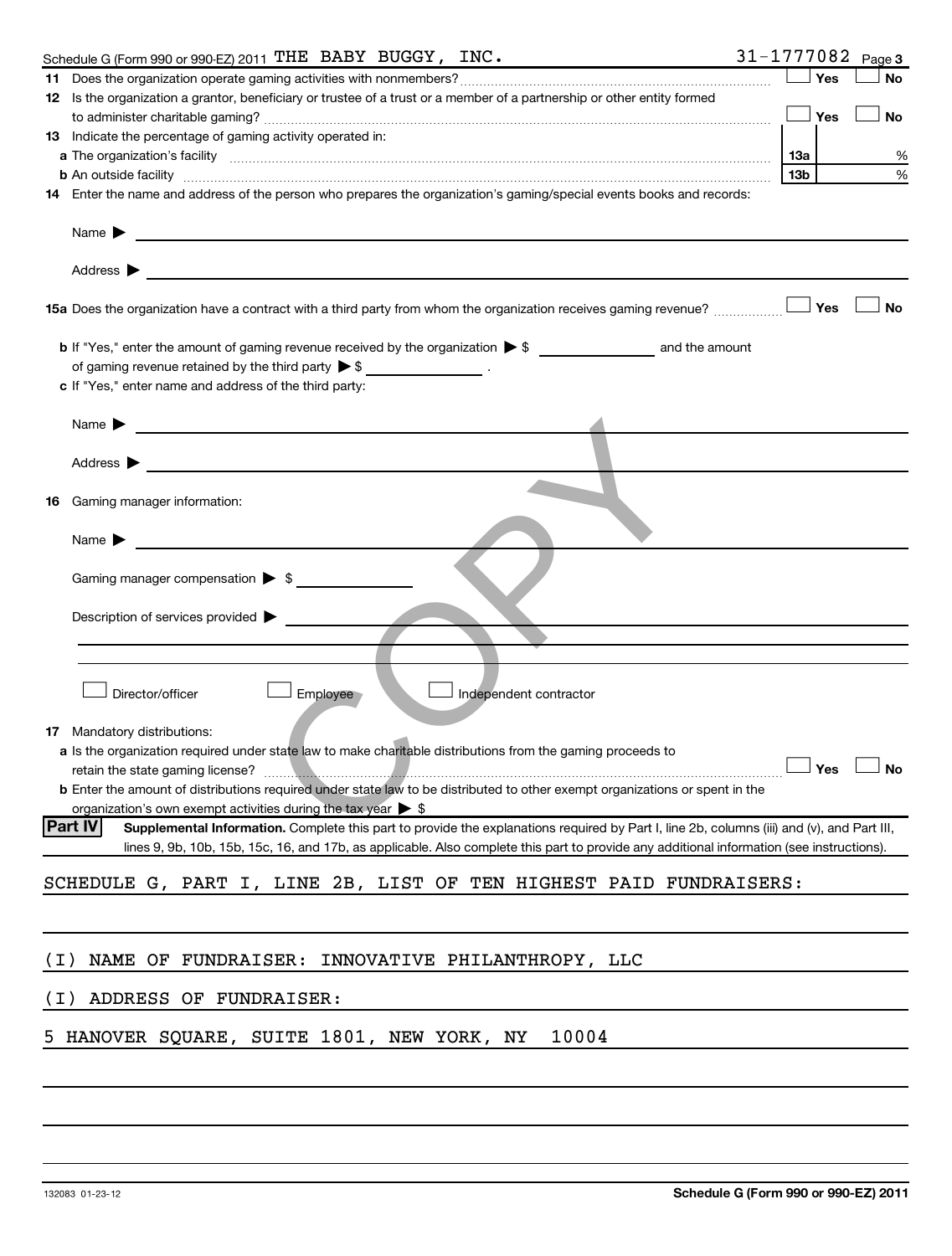| <b>SCHEDULE I</b>                                                                                                                                                                                                                                                                                                             |                          |                                                                                  | Grants and Other Assistance to Organizations,     |                                         |                                                                |                                           | OMB No. 1545-0047                                                                                                                         |  |  |  |
|-------------------------------------------------------------------------------------------------------------------------------------------------------------------------------------------------------------------------------------------------------------------------------------------------------------------------------|--------------------------|----------------------------------------------------------------------------------|---------------------------------------------------|-----------------------------------------|----------------------------------------------------------------|-------------------------------------------|-------------------------------------------------------------------------------------------------------------------------------------------|--|--|--|
| (Form 990)                                                                                                                                                                                                                                                                                                                    |                          |                                                                                  | Governments, and Individuals in the United States |                                         |                                                                |                                           | 2011                                                                                                                                      |  |  |  |
| Department of the Treasury<br>Internal Revenue Service                                                                                                                                                                                                                                                                        |                          | Complete if the organization answered "Yes" to Form 990, Part IV, line 21 or 22. | Attach to Form 990.                               |                                         |                                                                |                                           | <b>Open to Public</b><br>Inspection                                                                                                       |  |  |  |
| Name of the organization                                                                                                                                                                                                                                                                                                      | THE BABY BUGGY, INC.     |                                                                                  |                                                   |                                         |                                                                |                                           | <b>Employer identification number</b><br>31-1777082                                                                                       |  |  |  |
| Part I<br><b>General Information on Grants and Assistance</b>                                                                                                                                                                                                                                                                 |                          |                                                                                  |                                                   |                                         |                                                                |                                           |                                                                                                                                           |  |  |  |
| Does the organization maintain records to substantiate the amount of the grants or assistance, the grantees' eligibility for the grants or assistance, and the selection<br>1.<br>$ \mathbf{X} $ No<br>Yes<br>2 Describe in Part IV the organization's procedures for monitoring the use of grant funds in the United States. |                          |                                                                                  |                                                   |                                         |                                                                |                                           |                                                                                                                                           |  |  |  |
| Part II<br>Grants and Other Assistance to Governments and Organizations in the United States. Complete if the organization answered "Yes" to Form 990, Part IV, line 21, for any                                                                                                                                              |                          |                                                                                  |                                                   |                                         |                                                                |                                           |                                                                                                                                           |  |  |  |
|                                                                                                                                                                                                                                                                                                                               |                          |                                                                                  |                                                   |                                         |                                                                |                                           | ▶                                                                                                                                         |  |  |  |
| <b>1 (a)</b> Name and address of organization<br>or government                                                                                                                                                                                                                                                                | $(b)$ EIN                | (c) IRC section<br>if applicable                                                 | (d) Amount of<br>cash grant                       | (e) Amount of<br>non-cash<br>assistance | (f) Method of<br>valuation (book,<br>FMV, appraisal,<br>other) | (g) Description of<br>non-cash assistance | (h) Purpose of grant<br>or assistance                                                                                                     |  |  |  |
| BRIGHT BEGINNINGS, INC.<br>8405 GREENSBORO DRIVE, 7TH FLOOR                                                                                                                                                                                                                                                                   |                          |                                                                                  |                                                   |                                         |                                                                |                                           | TO PROVIDE ESSENTIAL<br>CLOTHING, PRODUCTS AND<br>GEAR FOR INFANTS AND                                                                    |  |  |  |
| MCLEAN, VA 22102                                                                                                                                                                                                                                                                                                              | 52-1697917               | $501$ (C) 3                                                                      | 0.                                                |                                         | 17,818. REPLACEMENT COST HOUSEHOLD GOODS                       |                                           | YOUNG CHILDREN IN NEED                                                                                                                    |  |  |  |
| BIENVENIDOS CHILDREN'S CENTER INC.<br>205 E PALM STREET<br>ALTADENA, CA 91001                                                                                                                                                                                                                                                 | 95-4042883               | $501$ (C) 3                                                                      | $\mathbf{0}$ .                                    |                                         | 3.563. REPLACEMENT COST HOUSEHOLD GOODS                        |                                           | TO PROVIDE ESSENTIAL<br>CLOTHING, PRODUCTS AND<br>GEAR FOR INFANTS AND<br>YOUNG CHILDREN IN NEED                                          |  |  |  |
| CAMBA, INC.<br>1720 CHURCH AVENUE<br>BROOKLYN, NY 11226                                                                                                                                                                                                                                                                       | 11-2480339               | $501$ (C) 3                                                                      | $\mathbf{0}$                                      |                                         | 53, 368. REPLACEMENT COST HOUSEHOLD GOODS                      |                                           | TO PROVIDE ESSENTIAL<br>CLOTHING, PRODUCTS AND<br>GEAR FOR INFANTS AND<br>YOUNG CHILDREN IN NEED                                          |  |  |  |
| CAROLE ROBERSTON CENTER FOR<br>LEARNING - 2020 W. ROOSEVELT ROAD<br>$-$ CHICAGO, IL 60608                                                                                                                                                                                                                                     | 36-2882124               | 501 (C) 3                                                                        | $\mathbf{0}$                                      |                                         | 57, 693. REPLACEMENT COST HOUSEHOLD GOODS                      |                                           | TO PROVIDE ESSENTIAL<br>CLOTHING, PRODUCTS AND<br>GEAR FOR INFANTS AND<br>YOUNG CHILDREN IN NEED                                          |  |  |  |
| CATHOLIC GUARDIAN SOCIETY AND HOME<br>BUREAU - 1011 FIRST AVENUE - NEW<br>YORK, NY 10022                                                                                                                                                                                                                                      | 13-5562186               | $501$ (C) 3                                                                      | 0.                                                |                                         | 11,817. REPLACEMENT COST HOUSEHOLD GOODS                       |                                           | TO PROVIDE ESSENTIAL<br>CLOTHING, PRODUCTS AND<br>GEAR FOR INFANTS AND<br>YOUNG CHILDREN IN NEED                                          |  |  |  |
| CATHOLIC CHARITIES NEIGHBORHOOD<br>SERVICES, INC. - 191 JORALEMON<br>STREET - BROOKLYN, NY 11201                                                                                                                                                                                                                              | $11 - 2047151$ 501 (C) 3 |                                                                                  | $\mathbf{0}$ .                                    |                                         |                                                                |                                           | TO PROVIDE ESSENTIAL<br>CLOTHING, PRODUCTS AND<br>GEAR FOR INFANTS AND<br>21 218. REPLACEMENT COST HOUSEHOLD GOODS YOUNG CHILDREN IN NEED |  |  |  |
| <b>2</b> Enter total number of section 501(c)(3) and government organizations listed in the line 1 table<br>3<br>Enter total number of other organizations listed in the line 1 table                                                                                                                                         |                          |                                                                                  |                                                   |                                         |                                                                |                                           |                                                                                                                                           |  |  |  |

**For Paperwork Reduction Act Notice, see the Instructions for Form 990. Schedule I (Form 990) (2011)** LHA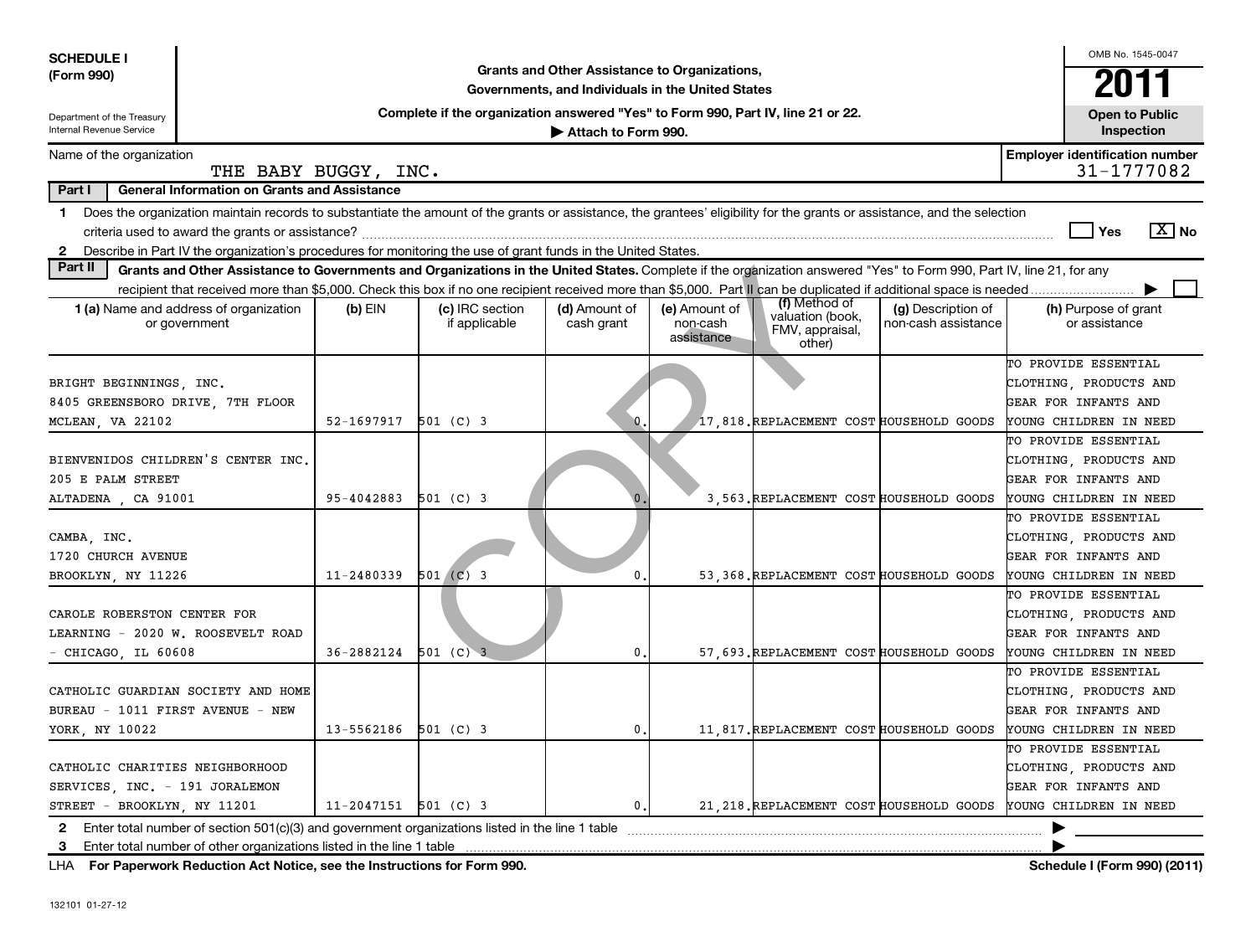| (a) Name and address of<br>organization or government | $(b)$ EIN                | (c) IRC section<br>if applicable | (d) Amount of<br>cash grant | (e) Amount of<br>non-cash<br>assistance | (f) Method of<br>valuation<br>(book, FMV,<br>appraisal, other) | (g) Description of<br>non-cash assistance | (h) Purpose of grant<br>or assistance                            |
|-------------------------------------------------------|--------------------------|----------------------------------|-----------------------------|-----------------------------------------|----------------------------------------------------------------|-------------------------------------------|------------------------------------------------------------------|
|                                                       |                          |                                  |                             |                                         |                                                                |                                           | TO PROVIDE ESSENTIAL                                             |
| CENTER FOR FAMILY REPRESENTATION                      |                          |                                  |                             |                                         |                                                                |                                           | CLOTHING, PRODUCTS AND                                           |
| 116 JOHN STREET, 19TH FLOOR                           |                          |                                  |                             |                                         |                                                                |                                           | GEAR FOR INFANTS AND                                             |
| NEW YORK, NY 10038                                    | $51-0419496$ 501 (C) 3   |                                  | $\mathbf{0}$ .              |                                         | 13, 757. REPLACEMENT COST HOUSEHOLD GOODS                      |                                           | YOUNG CHILDREN IN NEED                                           |
| CENTER FOR URBAN COMMUNITY                            |                          |                                  |                             |                                         |                                                                |                                           | TO PROVIDE ESSENTIAL                                             |
| SERVICES, INC. - 160 MADISON                          |                          |                                  |                             |                                         |                                                                |                                           | CLOTHING, PRODUCTS AND                                           |
| AVENUE, 10TH FLOOR - NEW YORK, NY                     |                          |                                  |                             |                                         |                                                                |                                           | GEAR FOR INFANTS AND                                             |
| 10016                                                 | 13-3687891 501 (C) 3     |                                  | $\mathbf{0}$ .              |                                         | 12,691. REPLACEMENT COST HOUSEHOLD GOODS                       |                                           | YOUNG CHILDREN IN NEED                                           |
| COMMITTEE FOR EARLY CHILDHOOD                         |                          |                                  |                             |                                         |                                                                |                                           | TO PROVIDE ESSENTIAL                                             |
| DEVELOPMENT DAY CARE CENTER, INC.                     |                          |                                  |                             |                                         |                                                                |                                           | CLOTHING, PRODUCTS AND                                           |
| - 193-04 JAMAICA AVENUE - HOLLIS,                     |                          |                                  |                             |                                         |                                                                |                                           | GEAR FOR INFANTS AND                                             |
| NY 11423                                              | 11-2343437               | 501 (C) 3                        | $\bf{0}$                    |                                         | 68,046. REPLACEMENT COST HOUSEHOLD GOODS                       |                                           | YOUNG CHILDREN IN NEED                                           |
|                                                       |                          |                                  |                             |                                         |                                                                |                                           | TO PROVIDE ESSENTIAL                                             |
| COMMUNITY PARENTS HEAD START                          |                          |                                  |                             |                                         |                                                                |                                           | CLOTHING, PRODUCTS AND                                           |
| 90 CHAUNCEY STREET                                    |                          |                                  |                             |                                         |                                                                |                                           | GEAR FOR INFANTS AND                                             |
| BROOKLYN, NY 11233                                    | 11-2207085               | $501$ (C) 3                      | $\mathbf 0$ .               |                                         | 68,046. REPLACEMENT COST HOUSEHOLD GOODS                       |                                           | YOUNG CHILDREN IN NEED                                           |
|                                                       |                          |                                  |                             |                                         |                                                                |                                           | TO PROVIDE ESSENTIAL                                             |
| DALLAS COUNTY HOSPITAL DISTRICT                       |                          |                                  |                             |                                         |                                                                |                                           | CLOTHING, PRODUCTS AND                                           |
| 5201 HARRY HINES BOULEVARD                            |                          |                                  |                             |                                         |                                                                |                                           | GEAR FOR INFANTS AND                                             |
| DALLAS, TX 75235                                      | 75-6004221               | $501$ (C) 3                      |                             |                                         | 45, 910. REPLACEMENT COST HOUSEHOLD GOODS                      |                                           | YOUNG CHILDREN IN NEED                                           |
| BROOKLYN COMPREHENSIVE PERINATAL                      |                          |                                  |                             |                                         |                                                                |                                           | TO PROVIDE ESSENTIAL                                             |
| CARE COUNCIL, INC. - 30 3RD                           |                          |                                  |                             |                                         |                                                                |                                           | CLOTHING, PRODUCTS AND                                           |
| AVENUE, ROOM 618 - BROOKLYN, NY                       |                          |                                  |                             |                                         |                                                                |                                           | GEAR FOR INFANTS AND                                             |
| 11217                                                 | 13-3428222               | 501 (C) 3                        | $\mathbf{0}$ .              |                                         | 18, 674. REPLACEMENT COST HOUSEHOLD GOODS                      |                                           | YOUNG CHILDREN IN NEED                                           |
|                                                       |                          |                                  |                             |                                         |                                                                |                                           | TO PROVIDE ESSENTIAL                                             |
| EPISCOPAL SOCIAL SERVICES OF NEW                      |                          |                                  |                             |                                         |                                                                |                                           | CLOTHING, PRODUCTS AND                                           |
| YORK - 305 7TH AVENUE - NEW YORK,                     |                          |                                  |                             |                                         |                                                                |                                           | GEAR FOR INFANTS AND                                             |
| NY 10001                                              | 13-3709095               | $501$ (C) 3                      | 0.                          |                                         | 38,494. REPLACEMENT COST HOUSEHOLD GOODS                       |                                           | YOUNG CHILDREN IN NEED                                           |
|                                                       |                          |                                  |                             |                                         |                                                                |                                           | TO PROVIDE ESSENTIAL                                             |
| FORESTDALE, INC.                                      |                          |                                  |                             |                                         |                                                                |                                           | CLOTHING, PRODUCTS AND                                           |
| 6735 112TH STREET                                     |                          |                                  |                             |                                         |                                                                |                                           | <b>GEAR FOR INFANTS AND</b>                                      |
| FOREST HILLS, NY 11375                                | 11-1631747               | $501$ (C) 3                      | $\mathbf{0}$ .              |                                         | 80,690. REPLACEMENT COST HOUSEHOLD GOODS                       |                                           | YOUNG CHILDREN IN NEED                                           |
|                                                       |                          |                                  |                             |                                         |                                                                |                                           | TO PROVIDE ESSENTIAL                                             |
| HARLEM CHILDREN'S ZONE, INC.                          |                          |                                  |                             |                                         |                                                                |                                           | CLOTHING, PRODUCTS AND                                           |
| 35 E 125TH STREET                                     |                          |                                  |                             |                                         |                                                                |                                           | <b>GEAR FOR INFANTS AND</b>                                      |
| NEW YORK, NY 10035                                    | $23 - 7112974$ 501 (C) 3 |                                  | $\mathfrak o$ .             |                                         |                                                                |                                           | 48, 941. REPLACEMENT COST HOUSEHOLD GOODS YOUNG CHILDREN IN NEED |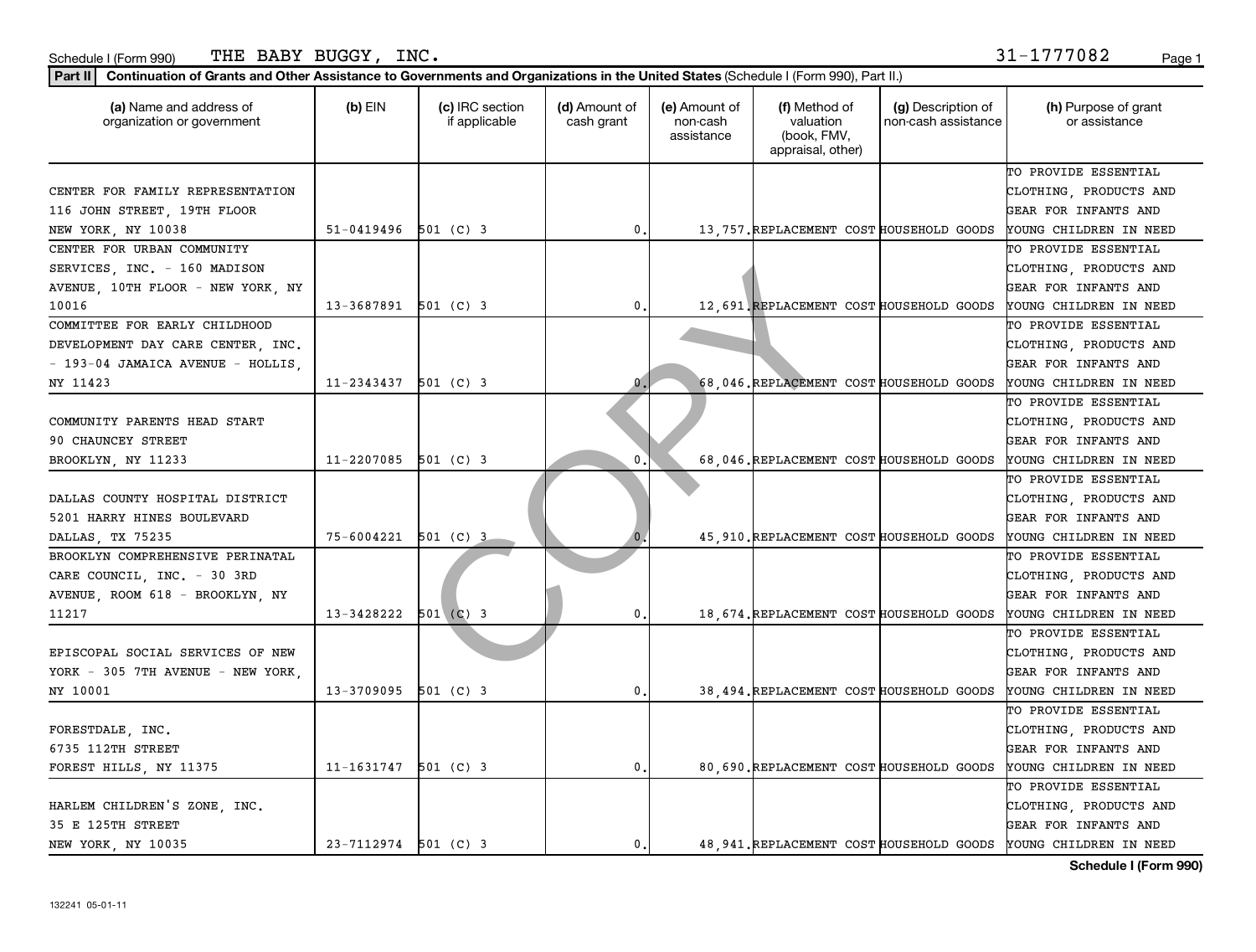| THE BABY BUGGY, INC.<br>Schedule I (Form 990)                                                                                                    |                          |                                  |                             |                                         |                                                                |                                           | 31-1777082<br>Page 1                  |
|--------------------------------------------------------------------------------------------------------------------------------------------------|--------------------------|----------------------------------|-----------------------------|-----------------------------------------|----------------------------------------------------------------|-------------------------------------------|---------------------------------------|
| Continuation of Grants and Other Assistance to Governments and Organizations in the United States (Schedule I (Form 990), Part II.)<br>Part II I |                          |                                  |                             |                                         |                                                                |                                           |                                       |
| (a) Name and address of<br>organization or government                                                                                            | $(b)$ EIN                | (c) IRC section<br>if applicable | (d) Amount of<br>cash grant | (e) Amount of<br>non-cash<br>assistance | (f) Method of<br>valuation<br>(book, FMV,<br>appraisal, other) | (g) Description of<br>non-cash assistance | (h) Purpose of grant<br>or assistance |
| HIGHLAND PARK COMMUNITY                                                                                                                          |                          |                                  |                             |                                         |                                                                |                                           | TO PROVIDE ESSENTIAL                  |
| DEVELOPMENT CORPORATION - 2730                                                                                                                   |                          |                                  |                             |                                         |                                                                |                                           | CLOTHING, PRODUCTS AND                |
| ATLANTIC AVENUE, 1ST FLOOR -                                                                                                                     |                          |                                  |                             |                                         |                                                                |                                           | GEAR FOR INFANTS AND                  |
| BROOKLYN, NY 11207                                                                                                                               | 11-3462888               | 501 (C) 3                        | 0                           |                                         | 74, 397. REPLACEMENT COST HOUSEHOLD GOODS                      |                                           | YOUNG CHILDREN IN NEED                |
|                                                                                                                                                  |                          |                                  |                             |                                         |                                                                |                                           | TO PROVIDE ESSENTIAL                  |
| INTERNATIONAL RESCUE COMMITTEE.                                                                                                                  |                          |                                  |                             |                                         |                                                                |                                           | CLOTHING, PRODUCTS AND                |
| INC. - 122 EAST 42ND STREET - NEW                                                                                                                |                          |                                  |                             |                                         |                                                                |                                           | GEAR FOR INFANTS AND                  |
| YORK, NY 10168                                                                                                                                   | 13-5660870               | $501$ (C) 3                      | 0                           |                                         | 50,034. REPLACEMENT COST HOUSEHOLD GOODS                       |                                           | YOUNG CHILDREN IN NEED                |
|                                                                                                                                                  |                          |                                  |                             |                                         |                                                                |                                           | TO PROVIDE ESSENTIAL                  |
| LEGAL AID SOCIETY                                                                                                                                |                          |                                  |                             |                                         |                                                                |                                           | CLOTHING, PRODUCTS AND                |
| 199 WATER STREET                                                                                                                                 |                          |                                  |                             |                                         |                                                                |                                           | GEAR FOR INFANTS AND                  |
| NEW YORK, NY 10038                                                                                                                               | $13 - 5562265$ 501 (C) 3 |                                  | $\mathbf{0}$                |                                         | 24, 476. REPLACEMENT COST HOUSEHOLD GOODS                      |                                           | YOUNG CHILDREN IN NEED                |
|                                                                                                                                                  |                          |                                  |                             |                                         |                                                                |                                           | TO PROVIDE ESSENTIAL                  |
| LENOX HILL NEIGHBORHOOD HOUSE.                                                                                                                   |                          |                                  |                             |                                         |                                                                |                                           | CLOTHING, PRODUCTS AND                |
| $INC. - 331 E. 70TH$ STREET - NEW                                                                                                                |                          |                                  |                             |                                         |                                                                |                                           | GEAR FOR INFANTS AND                  |
| YORK, NY 10021                                                                                                                                   | 13-1628180               | 501 (C) 3                        | 0                           |                                         | 7.287. REPLACEMENT COST HOUSEHOLD GOODS                        |                                           | YOUNG CHILDREN IN NEED                |
| LITTLE ANGELS HEAD START PROGRAM                                                                                                                 |                          |                                  |                             |                                         |                                                                |                                           | TO PROVIDE ESSENTIAL                  |
| OF THE ARCHDIOCESE OF NEW YORK -                                                                                                                 |                          |                                  |                             |                                         |                                                                |                                           | CLOTHING, PRODUCTS AND                |
| 1720 METROPOLITAN AVENUE - BRONX,                                                                                                                |                          |                                  |                             |                                         |                                                                |                                           | GEAR FOR INFANTS AND                  |
| NY 10462                                                                                                                                         | 13-3639515               | 501 (C) 3                        |                             |                                         | 10,827. REPLACEMENT COST HOUSEHOLD GOODS                       |                                           | YOUNG CHILDREN IN NEED                |
| LOS ANGELES COUNTY DEPARTMENT OF                                                                                                                 |                          |                                  |                             |                                         |                                                                |                                           | TO PROVIDE ESSENTIAL                  |
| PUBLIC HEALTH - 600 S.                                                                                                                           |                          |                                  |                             |                                         |                                                                |                                           | CLOTHING, PRODUCTS AND                |
| COMMONWEALTH AVE. STE. #800 - LOS                                                                                                                |                          |                                  |                             |                                         |                                                                |                                           | GEAR FOR INFANTS AND                  |
| ANGELES, CA 90005                                                                                                                                | 95-6000927               | COUNTY AGENCY                    | $\mathbf{0}$ .              |                                         | 115, 742. REPLACEMENT COST HOUSEHOLD GOODS                     |                                           | YOUNG CHILDREN IN NEED                |
| EXCELLENCE FOUNDATION FOR PARENTS                                                                                                                |                          |                                  |                             |                                         |                                                                |                                           | TO PROVIDE ESSENTIAL                  |
| AND CHILDREN, INC. - C/O ROBIN                                                                                                                   |                          |                                  |                             |                                         |                                                                |                                           | CLOTHING, PRODUCTS AND                |
| SMITH, 225 PATCHEN AVENUE -                                                                                                                      |                          |                                  |                             |                                         |                                                                |                                           | GEAR FOR INFANTS AND                  |

SMITH, 225 PATCHEN AVENUE - GEAR FOR INFANTS AND BROOKLYN, NY 11233 90-0583986 501 (C) 3 0. 10,742.REPLACEMENT COST HOUSEHOLD GOODS YOUNG CHILDREN IN NEED

NATIONAL ASSOCIATION OF FAMILY CLOTHING, PRODUCTS AND DEVELOPMENT CENTERS, INC. - 1114 GEAR FOR INFANTS AND AVENUE J - BROOKLYN, NY 11230 | 11-2707362 501 (C) 3 | 0. 25,195.REPLACEMENT COST HOUSEHOLD GOODS YOUNG CHILDREN IN NEED TO PROVIDE ESSENTIAL NEW YORK ASIAN WOMEN'S CENTER,  $\begin{vmatrix} \cdot & \cdot & \cdot \\ \cdot & \cdot & \cdot \\ \cdot & \cdot & \cdot \end{vmatrix}$  (clothing, products and INC. - 32 BROADWAY, 10TH FLOOR - GEAR FOR INFANTS AND NEW YORK, NY 10004 13-3286250 501 (C) 3 0. 36,260.REPLACEMENT COST HOUSEHOLD GOODS YOUNG CHILDREN IN NEED

**Schedule I (Form 990)**

TO PROVIDE ESSENTIAL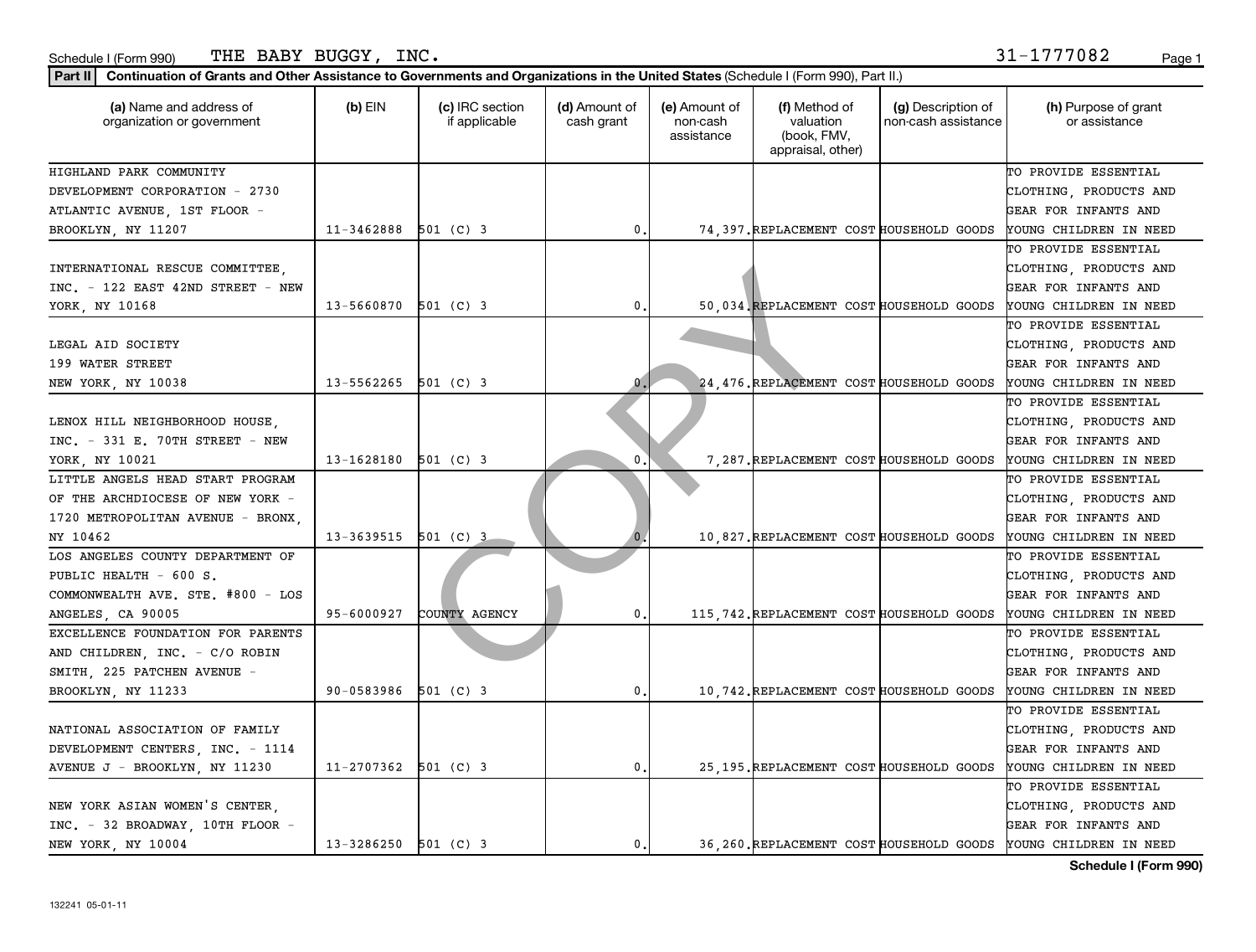| THE<br>BABY<br><b>BUGGY</b><br>INC.<br>l (Form 990)<br>Schedule l | .777082<br>Page<br>⊥ ب |  |
|-------------------------------------------------------------------|------------------------|--|
|-------------------------------------------------------------------|------------------------|--|

| (a) Name and address of<br>organization or government | $(b)$ EIN                | (c) IRC section<br>if applicable | (d) Amount of<br>cash grant | (e) Amount of<br>non-cash<br>assistance | (f) Method of<br>valuation<br>(book, FMV,<br>appraisal, other) | (g) Description of<br>non-cash assistance | (h) Purpose of grant<br>or assistance |
|-------------------------------------------------------|--------------------------|----------------------------------|-----------------------------|-----------------------------------------|----------------------------------------------------------------|-------------------------------------------|---------------------------------------|
|                                                       |                          |                                  |                             |                                         |                                                                |                                           | TO PROVIDE ESSENTIAL                  |
| NEW YORK CITY HEALTH AND HOSPITALS                    |                          |                                  |                             |                                         |                                                                |                                           | CLOTHING, PRODUCTS AND                |
| CORPORATION - 160 WATER STREET,                       |                          |                                  |                             |                                         |                                                                |                                           | GEAR FOR INFANTS AND                  |
| 6TH FLOOR - NEW YORK, NY 10038                        | $13 - 6400434$ 501 (C) 3 |                                  | 0.                          |                                         | 171, 558. REPLACEMENT COST HOUSEHOLD GOODS                     |                                           | YOUNG CHILDREN IN NEED                |
|                                                       |                          |                                  |                             |                                         |                                                                |                                           | TO PROVIDE ESSENTIAL                  |
| NEW YORK FOUNDLING HOSPITAL                           |                          |                                  |                             |                                         |                                                                |                                           | CLOTHING, PRODUCTS AND                |
| 590 AVENUE OF THE AMERICAS                            |                          |                                  |                             |                                         |                                                                |                                           | GEAR FOR INFANTS AND                  |
| NEW YORK, NY 10011                                    | $13 - 1624123$ 501 (C) 3 |                                  | 0.                          |                                         | 22 116. REPLACEMENT COST HOUSEHOLD GOODS                       |                                           | YOUNG CHILDREN IN NEED                |
| NORTHERN NEW JERSEY MATERNAL CHILD                    |                          |                                  |                             |                                         |                                                                |                                           | TO PROVIDE ESSENTIAL                  |
| HEALTH CONSORTIUM, INC. - C/O ST.                     |                          |                                  |                             |                                         |                                                                |                                           | CLOTHING, PRODUCTS AND                |
| JOSEPHS HOSPITAL & MEDICAL, 17                        |                          |                                  |                             |                                         |                                                                |                                           | GEAR FOR INFANTS AND                  |
| ARCADIAN AVE. - PARAMUS, NJ 07652                     | 52-1816613               | $501$ (C) 3                      | $\mathbf{0}$                |                                         | 5,644. REPLACEMENT COST HOUSEHOLD GOODS                        |                                           | YOUNG CHILDREN IN NEED                |
|                                                       |                          |                                  |                             |                                         |                                                                |                                           | TO PROVIDE ESSENTIAL                  |
| PARENTS IN COMMUNITY ACTION (PICA)                    |                          |                                  |                             |                                         |                                                                |                                           | CLOTHING, PRODUCTS AND                |
| 700 HUMBOLDT AVENUE, N                                |                          |                                  |                             |                                         |                                                                |                                           | GEAR FOR INFANTS AND                  |
| MINNEAPOLIS, MN 55411                                 | 41-0956226               | $501$ (C) 3                      | $\mathbf 0$ .               |                                         | 19,044. REPLACEMENT COST HOUSEHOLD GOODS                       |                                           | YOUNG CHILDREN IN NEED                |
|                                                       |                          |                                  |                             |                                         |                                                                |                                           | TO PROVIDE ESSENTIAL                  |
| PUBLIC HEALTH SOLUTIONS                               |                          |                                  |                             |                                         |                                                                |                                           | CLOTHING, PRODUCTS AND                |
| 220 CHURCH STREET                                     |                          |                                  |                             |                                         |                                                                |                                           | GEAR FOR INFANTS AND                  |
| NEW YORK, NY 10013                                    | 13-5669201               | 501 (C) 3                        |                             |                                         | 76, 422. REPLACEMENT COST HOUSEHOLD GOODS                      |                                           | YOUNG CHILDREN IN NEED                |
| QUEENS LEGAL SERVICES CORPORATION                     |                          |                                  |                             |                                         |                                                                |                                           | TO PROVIDE ESSENTIAL                  |
| C/O LEGAL SERVICES FOR NEW YORK                       |                          |                                  |                             |                                         |                                                                |                                           | CLOTHING, PRODUCTS AND                |
| CITY, 350 BROADWAY - NEW YORK, NY                     |                          |                                  |                             |                                         |                                                                |                                           | GEAR FOR INFANTS AND                  |
| 10013                                                 | 13-2605604               | $501$ (C) 3                      | 0.                          |                                         | 27,892. REPLACEMENT COST HOUSEHOLD GOODS                       |                                           | YOUNG CHILDREN IN NEED                |
|                                                       |                          |                                  |                             |                                         |                                                                |                                           | TO PROVIDE ESSENTIAL                  |
| QUICK START DAY CARE CENTER, INC.                     |                          |                                  |                             |                                         |                                                                |                                           | CLOTHING, PRODUCTS AND                |
| 188-33 LINDEN BLVD.                                   |                          |                                  |                             |                                         |                                                                |                                           | GEAR FOR INFANTS AND                  |
| ST. ALBANS, NY 11412                                  | $11 - 2219525$ 501 (C) 3 |                                  | 0.                          |                                         | 22, 438. REPLACEMENT COST HOUSEHOLD GOODS                      |                                           | YOUNG CHILDREN IN NEED                |
|                                                       |                          |                                  |                             |                                         |                                                                |                                           | TO PROVIDE ESSENTIAL                  |
| RICHMOND HOME NEED SERVICES, INC.                     |                          |                                  |                             |                                         |                                                                |                                           | CLOTHING, PRODUCTS AND                |
| 178 ROSE AVENUE                                       |                          |                                  |                             |                                         |                                                                |                                           | GEAR FOR INFANTS AND                  |
| STATEN ISLAND, NY 10306                               | 13-2688124 501 (C) 3     |                                  | 0.                          |                                         | 28, 565. REPLACEMENT COST HOUSEHOLD GOODS                      |                                           | YOUNG CHILDREN IN NEED                |
|                                                       |                          |                                  |                             |                                         |                                                                |                                           | TO PROVIDE ESSENTIAL                  |
| RIVER FUND NEW YORK, INC.                             |                          |                                  |                             |                                         |                                                                |                                           | CLOTHING, PRODUCTS AND                |
| 89-11 LEFFERTS BLVD                                   |                          |                                  |                             |                                         |                                                                |                                           | GEAR FOR INFANTS AND                  |
| RICHMOND HILL, NY 11419                               | $11-3450363$ 501 (C) 3   |                                  | $\mathbf{0}$ .              |                                         | 37.036. REPLACEMENT COST HOUSEHOLD GOODS                       |                                           | YOUNG CHILDREN IN NEED                |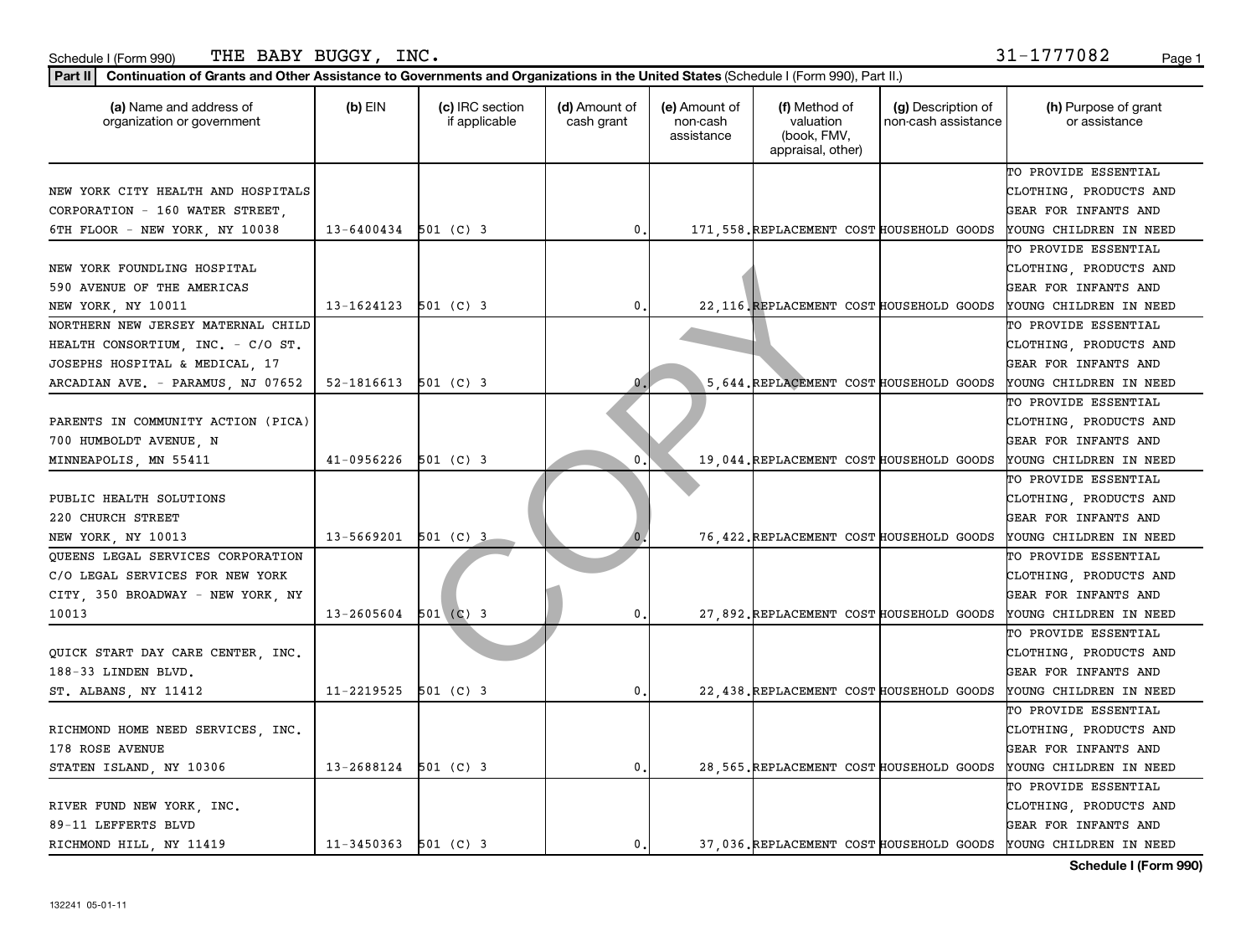| $\frac{2}{3}$ orm 990)<br>Schedule | <b>DITOOV</b><br>THE<br>. A DV<br>DUGG.<br>- | INC.                                                                                                                                | D <sub>2</sub><br>auc |
|------------------------------------|----------------------------------------------|-------------------------------------------------------------------------------------------------------------------------------------|-----------------------|
| <b>Part II</b><br>`^^**********    |                                              | aar<br>ration of Grants and Other Assistance to Governments and Organizations in the United States (Schedule L<br>Part II<br>/⊢orm. |                       |

| (a) Name and address of<br>organization or government | $(b)$ EIN              | (c) IRC section<br>if applicable | (d) Amount of<br>cash grant | (e) Amount of<br>non-cash<br>assistance | (f) Method of<br>valuation<br>(book, FMV,<br>appraisal, other) | (g) Description of<br>non-cash assistance | (h) Purpose of grant<br>or assistance                            |
|-------------------------------------------------------|------------------------|----------------------------------|-----------------------------|-----------------------------------------|----------------------------------------------------------------|-------------------------------------------|------------------------------------------------------------------|
|                                                       |                        |                                  |                             |                                         |                                                                |                                           | TO PROVIDE ESSENTIAL                                             |
| SAFE HORIZON, INC.                                    |                        |                                  |                             |                                         |                                                                |                                           | CLOTHING, PRODUCTS AND                                           |
| 2 LAFAYETTE STREET, 3RD FLOOR                         |                        |                                  |                             |                                         |                                                                |                                           | GEAR FOR INFANTS AND                                             |
| NEW YORK, NY 10007                                    | 13-2946970             | $501$ (C) 3                      | 0.                          |                                         | 182, 125. REPLACEMENT COST HOUSEHOLD GOODS                     |                                           | YOUNG CHILDREN IN NEED                                           |
| LUTHERAN SOCIAL SERVICES OF                           |                        |                                  |                             |                                         |                                                                |                                           | TO PROVIDE ESSENTIAL                                             |
| METROPOLITAN NEW YORK, INC. - 475                     |                        |                                  |                             |                                         |                                                                |                                           | CLOTHING, PRODUCTS AND                                           |
| RIVERSIDE DRIVE, STE. 1244 - NEW                      |                        |                                  |                             |                                         |                                                                |                                           | GEAR FOR INFANTS AND                                             |
| YORK, NY 10115                                        | 13-2658548             | $501$ (C) 3                      | 0                           |                                         | 11,516, REPLACEMENT COST HOUSEHOLD GOODS                       |                                           | YOUNG CHILDREN IN NEED                                           |
|                                                       |                        |                                  |                             |                                         |                                                                |                                           | TO PROVIDE ESSENTIAL                                             |
| SCO FAMILY OF SERVICES                                |                        |                                  |                             |                                         |                                                                |                                           | CLOTHING, PRODUCTS AND                                           |
| 1 ALEXANDER PLACE                                     |                        |                                  |                             |                                         |                                                                |                                           | <b>GEAR FOR INFANTS AND</b>                                      |
| GLEN COVE, NY 11542                                   | 11-2777066             | $501$ (C) 3                      |                             |                                         | 138, 750. REPLACEMENT COST HOUSEHOLD GOODS                     |                                           | YOUNG CHILDREN IN NEED                                           |
|                                                       |                        |                                  |                             |                                         |                                                                |                                           | TO PROVIDE ESSENTIAL                                             |
| SOUTH JAMAICA CENTER FOR CHILDREN                     |                        |                                  |                             |                                         |                                                                |                                           | CLOTHING, PRODUCTS AND                                           |
| & PARENTS - 157-11 LINDEN BLVD. -                     |                        |                                  |                             |                                         |                                                                |                                           | GEAR FOR INFANTS AND                                             |
| JAMAICA, NY 11434                                     | 51-0179375             | $501$ (C) 3                      | 0.                          |                                         | 60.393. REPLACEMENT COST HOUSEHOLD GOODS                       |                                           | YOUNG CHILDREN IN NEED                                           |
|                                                       |                        |                                  |                             |                                         |                                                                |                                           | TO PROVIDE ESSENTIAL                                             |
| ST. LUKE'S ROOSEVELT HOSPITAL                         |                        |                                  |                             |                                         |                                                                |                                           | CLOTHING, PRODUCTS AND                                           |
| CENTER - 1111 AMSTERDAM AVENUE -                      |                        |                                  |                             |                                         |                                                                |                                           | GEAR FOR INFANTS AND                                             |
| NEW YORK, NY 10025                                    | 13-2997301             | $501$ (C) 3                      |                             |                                         | 35,897. REPLACEMENT COST HOUSEHOLD GOODS                       |                                           | YOUNG CHILDREN IN NEED                                           |
|                                                       |                        |                                  |                             |                                         |                                                                |                                           | TO PROVIDE ESSENTIAL                                             |
| THE CHILD CENTER OF NY, INC.                          |                        |                                  |                             |                                         |                                                                |                                           | CLOTHING, PRODUCTS AND                                           |
| 6002 QUEENS BLVD.                                     |                        |                                  |                             |                                         |                                                                |                                           | GEAR FOR INFANTS AND                                             |
| WOODSIDE, NY 11377                                    | 11-1733454             | $501$ (C) 3                      | 0.                          |                                         | 23, 435. REPLACEMENT COST HOUSEHOLD GOODS                      |                                           | YOUNG CHILDREN IN NEED                                           |
|                                                       |                        |                                  |                             |                                         |                                                                |                                           | TO PROVIDE ESSENTIAL                                             |
| TRUSTEES OF COLUMBIA UNIVERSITY IN                    |                        |                                  |                             |                                         |                                                                |                                           | CLOTHING, PRODUCTS AND                                           |
| CONTROLLERS OFFICE - 615 WEST                         |                        |                                  |                             |                                         |                                                                |                                           | <b>GEAR FOR INFANTS AND</b>                                      |
| 131ST STREET - NEW YORK, NY 10027                     | 13-5598093             | 501 (C) 3                        | 0.                          |                                         | 11,393. REPLACEMENT COST HOUSEHOLD GOODS                       |                                           | YOUNG CHILDREN IN NEED                                           |
| UNITED STATES CATHOLIC CONFERENCE                     |                        |                                  |                             |                                         |                                                                |                                           | TO PROVIDE ESSENTIAL                                             |
| LITTLE SISTERS ASSMPTN FAMILY                         |                        |                                  |                             |                                         |                                                                |                                           | CLOTHING, PRODUCTS AND                                           |
| HEALTH SRVS - 333 E 115TH STREET                      |                        |                                  |                             |                                         |                                                                |                                           | GEAR FOR INFANTS AND                                             |
| NEW YORK, NY 10029                                    | 13-2867881             | $501$ (C) 3                      | $\mathbf{0}$ .              |                                         | 201, 448. REPLACEMENT COST HOUSEHOLD GOODS                     |                                           | YOUNG CHILDREN IN NEED                                           |
|                                                       |                        |                                  |                             |                                         |                                                                |                                           | TO PROVIDE ESSENTIAL                                             |
| UNITED STATES CONFERENCE OF                           |                        |                                  |                             |                                         |                                                                |                                           | CLOTHING, PRODUCTS AND                                           |
| CATHOLIC BISHOPS - 3211 4TH                           |                        |                                  |                             |                                         |                                                                |                                           | <b>GEAR FOR INFANTS AND</b>                                      |
| STREET, NE - WASHINGTON, DC 20017                     | $53-0196617$ 501 (C) 3 |                                  | $\mathfrak o$ .             |                                         |                                                                |                                           | 21, 218. REPLACEMENT COST HOUSEHOLD GOODS YOUNG CHILDREN IN NEED |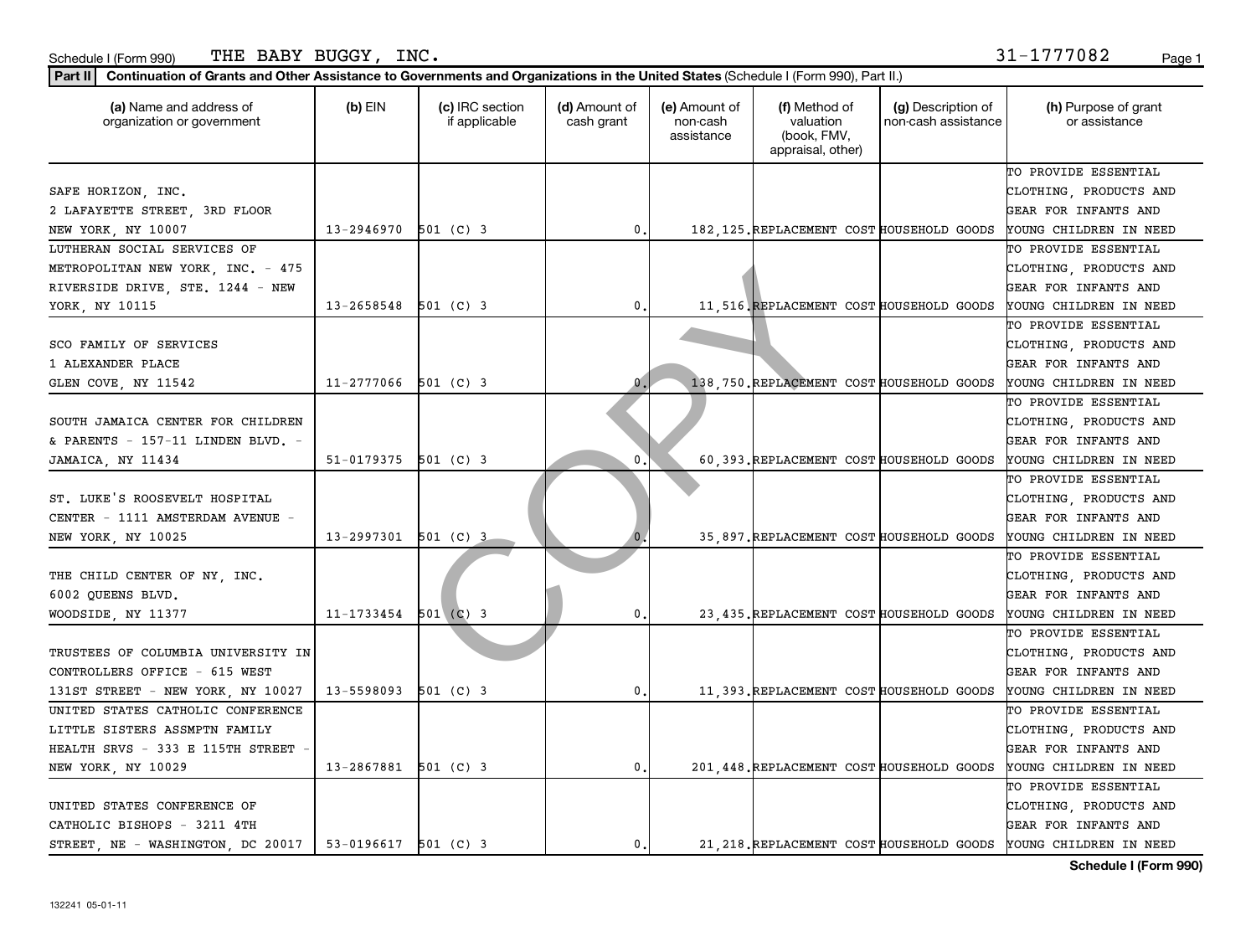| 'Form 990.<br>Schedule I | INC.<br>BABY<br><b>BUGGY</b><br>THE                                                                                                                                                                                                                                                                                                  | '7082 | Page |
|--------------------------|--------------------------------------------------------------------------------------------------------------------------------------------------------------------------------------------------------------------------------------------------------------------------------------------------------------------------------------|-------|------|
|                          | $\overline{D}$ at $\overline{D}$ $\overline{D}$ and $\overline{D}$ and $\overline{D}$ and $\overline{D}$ and $\overline{D}$ are contracted by $\overline{D}$ and $\overline{D}$ and $\overline{D}$ and $\overline{D}$ and $\overline{D}$ and $\overline{D}$ and $\overline{D}$ and $\overline{D}$ and $\overline{D}$ and $\overline$ |       |      |

| (a) Name and address of<br>organization or government | $(b)$ EIN                | (c) IRC section<br>if applicable | (d) Amount of<br>cash grant | (e) Amount of<br>non-cash<br>assistance | (f) Method of<br>valuation<br>(book, FMV,<br>appraisal, other) | (g) Description of<br>non-cash assistance | (h) Purpose of grant<br>or assistance                           |
|-------------------------------------------------------|--------------------------|----------------------------------|-----------------------------|-----------------------------------------|----------------------------------------------------------------|-------------------------------------------|-----------------------------------------------------------------|
|                                                       |                          |                                  |                             |                                         |                                                                |                                           | TO PROVIDE ESSENTIAL                                            |
| VISITING NURSE SERVICE OF NEW YORK                    |                          |                                  |                             |                                         |                                                                |                                           | CLOTHING, PRODUCTS AND                                          |
| 5 PENN PLAZA 12TH FLOOR                               |                          |                                  |                             |                                         |                                                                |                                           | GEAR FOR INFANTS AND                                            |
| NEW YORK, NY 10001                                    | $13 - 3189926$ 501 (C) 3 |                                  | 0.                          |                                         | 116, 515. REPLACEMENT COST HOUSEHOLD GOODS                     |                                           | YOUNG CHILDREN IN NEED                                          |
|                                                       |                          |                                  |                             |                                         |                                                                |                                           | TO PROVIDE ESSENTIAL                                            |
| WOMEN'S HOUSING AND ECONOMIC                          |                          |                                  |                             |                                         |                                                                |                                           | CLOTHING, PRODUCTS AND                                          |
| DEVELOPMENT CORPORATION - 50 E                        |                          |                                  |                             |                                         |                                                                |                                           | GEAR FOR INFANTS AND                                            |
| 168TH STREET - BRONX, NY 10452                        | $11-3099604$ 501 (C) 3   |                                  | 0                           |                                         | 28, 721. REPLACEMENT COST HOUSEHOLD GOODS                      |                                           | YOUNG CHILDREN IN NEED                                          |
|                                                       |                          |                                  |                             |                                         |                                                                |                                           | TO PROVIDE ESSENTIAL                                            |
| YOUTH CONSULATATION SERVICE, INC.                     |                          |                                  |                             |                                         |                                                                |                                           | CLOTHING, PRODUCTS AND                                          |
| 284 BROADWAY                                          |                          |                                  |                             |                                         |                                                                |                                           | GEAR FOR INFANTS AND                                            |
| NEWARK, NJ 07104                                      | 22-1487560               | $501$ (C) 3                      | $\mathbf{0}$                |                                         | 3,892. REPLACEMENT COST HOUSEHOLD GOODS                        |                                           | YOUNG CHILDREN IN NEED                                          |
| THE UNIVERSITY HEIGHTS EDUCATIONAL                    |                          |                                  |                             |                                         |                                                                |                                           | TO PROVIDE ESSENTIAL                                            |
| & CULTURAL DEVELOPMENT CMNTY CNTR,                    |                          |                                  |                             |                                         |                                                                |                                           | CLOTHING, PRODUCTS AND                                          |
| INC. - 1304 MERRIAM AVENUE, STE.                      |                          |                                  |                             |                                         |                                                                |                                           | GEAR FOR INFANTS AND                                            |
| 2L - BRONX, NY 10452                                  | 13-4017676               | 501 (C) 3                        | 0                           |                                         | 36,969. REPLACEMENT COST HOUSEHOLD GOODS                       |                                           | YOUNG CHILDREN IN NEED                                          |
|                                                       |                          |                                  |                             |                                         |                                                                |                                           | TO PROVIDE ESSENTIAL                                            |
| MORRIS HEIGHTS HEALTH CENTER, INC.                    |                          |                                  |                             |                                         |                                                                |                                           | CLOTHING, PRODUCTS AND                                          |
| 70 WEST BURNSIDE AVENUE                               |                          |                                  |                             |                                         |                                                                |                                           | GEAR FOR INFANTS AND                                            |
| BRONX, NY 10453                                       | $06-1081232$ 501 (C) 3   |                                  |                             |                                         | 27, 473. REPLACEMENT COST HOUSEHOLD GOODS                      |                                           | YOUNG CHILDREN IN NEED                                          |
|                                                       |                          |                                  |                             |                                         |                                                                |                                           | TO PROVIDE ESSENTIAL                                            |
| NORTHERN MANHATTAN PERINATAL                          |                          |                                  |                             |                                         |                                                                |                                           | CLOTHING, PRODUCTS AND                                          |
| PARTNERSHIP - 127 WEST 127TH                          |                          |                                  |                             |                                         |                                                                |                                           | GEAR FOR INFANTS AND                                            |
| STREET - NEW YORK, NY 10027                           | $13 - 3782555$ 501 (C) 3 |                                  | 0                           |                                         | 6,370. REPLACEMENT COST HOUSEHOLD GOODS                        |                                           | YOUNG CHILDREN IN NEED                                          |
| NYC MISSION SOCIETY                                   |                          |                                  |                             |                                         |                                                                |                                           | TO PROVIDE ESSENTIAL                                            |
| C/O CITIBANK NA GOVERNMENT BANKING                    |                          |                                  |                             |                                         |                                                                |                                           | CLOTHING, PRODUCTS AND                                          |
| SERVICES, 105 EAST 22ND STREET -                      |                          |                                  |                             |                                         |                                                                |                                           | GEAR FOR INFANTS AND                                            |
| NEW YORK                                              | 13-5562301               | 501 (C) 3                        | 0.                          |                                         | 3,571. REPLACEMENT COST HOUSEHOLD GOODS                        |                                           | YOUNG CHILDREN IN NEED                                          |
|                                                       |                          |                                  |                             |                                         |                                                                |                                           | TO PROVIDE ESSENTIAL                                            |
| ONE VOICE                                             |                          |                                  |                             |                                         |                                                                |                                           | CLOTHING, PRODUCTS AND                                          |
| 1228 15TH STREET, STE. C                              |                          |                                  |                             |                                         |                                                                |                                           | GEAR FOR INFANTS AND                                            |
| SANTA MONICA, CA 90404                                | 95-3900124               | $501$ (C) 3                      | 0.                          |                                         | 11, 148. REPLACEMENT COST HOUSEHOLD GOODS                      |                                           | YOUNG CHILDREN IN NEED                                          |
|                                                       |                          |                                  |                             |                                         |                                                                |                                           | TO PROVIDE ESSENTIAL                                            |
| THE CHILDREN'S RESCUE FUND                            |                          |                                  |                             |                                         |                                                                |                                           | CLOTHING, PRODUCTS AND                                          |
| 100 SOUTH BEDORE ROAD                                 |                          |                                  |                             |                                         |                                                                |                                           | GEAR FOR INFANTS AND                                            |
| MOUNT KISCO, NY 10549                                 | 13-3486829 501 (C) 3     |                                  | 0.1                         |                                         |                                                                |                                           | 31,801. REPLACEMENT COST HOUSEHOLD GOODS YOUNG CHILDREN IN NEED |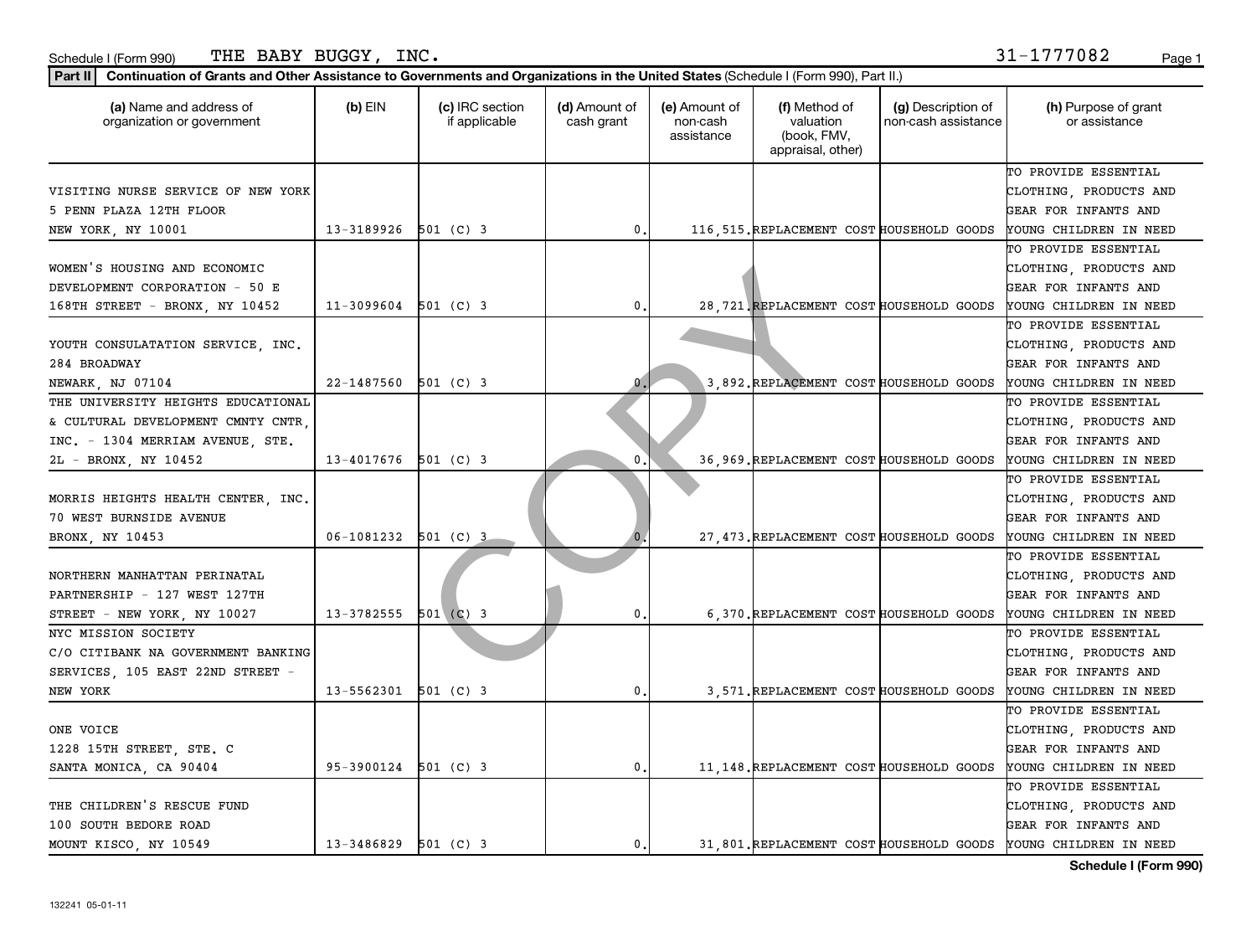| THE BABY BUGGY, INC.<br>Schedule I (Form 990)                                                                                                                                                           |                |                                  |                             |                                         |                                                                |                                           | 31-1777082<br>Page 1                                                                             |
|---------------------------------------------------------------------------------------------------------------------------------------------------------------------------------------------------------|----------------|----------------------------------|-----------------------------|-----------------------------------------|----------------------------------------------------------------|-------------------------------------------|--------------------------------------------------------------------------------------------------|
| Continuation of Grants and Other Assistance to Governments and Organizations in the United States (Schedule I (Form 990), Part II.)<br>Part II<br>(a) Name and address of<br>organization or government | (b) EIN        | (c) IRC section<br>if applicable | (d) Amount of<br>cash grant | (e) Amount of<br>non-cash<br>assistance | (f) Method of<br>valuation<br>(book, FMV,<br>appraisal, other) | (g) Description of<br>non-cash assistance | (h) Purpose of grant<br>or assistance                                                            |
| WOMEN'S HOUSING AND ECONOMIC<br>DEVELOPMENT CORPORATION - 50 E<br>168TH STREET - BRONX, NY 10452                                                                                                        | $11 - 3099604$ | $501$ (C) 3                      | $\mathbf{0}$ .              |                                         | 28.721. REPLACEMENT COST HOUSEHOLD GOODS                       |                                           | TO PROVIDE ESSENTIAL<br>CLOTHING, PRODUCTS AND<br>GEAR FOR INFANTS AND<br>YOUNG CHILDREN IN NEED |
| YOUTH CONSULATATION SERVICE, INC.<br>284 BROADWAY<br>NEWARK, NJ 07104                                                                                                                                   | 22-1487560     | $501$ (C) 3                      | $\mathbf{0}$ .              |                                         | 3 892 REPLACEMENT COST HOUSEHOLD GOODS                         |                                           | TO PROVIDE ESSENTIAL<br>CLOTHING, PRODUCTS AND<br>GEAR FOR INFANTS AND<br>YOUNG CHILDREN IN NEED |
|                                                                                                                                                                                                         |                |                                  |                             |                                         |                                                                |                                           |                                                                                                  |

COPY TO PROVIDE ESSENTIAL CLOTHING, PRODUCTS AND GEAR FOR INFANTS AND SEHOLD GOODS YOUNG CHILDREN IN NEED TO PROVIDE ESSENTIAL CLOTHING, PRODUCTS AND GEAR FOR INFANTS AND SEHOLD GOODS YOUNG CHILDREN IN NEED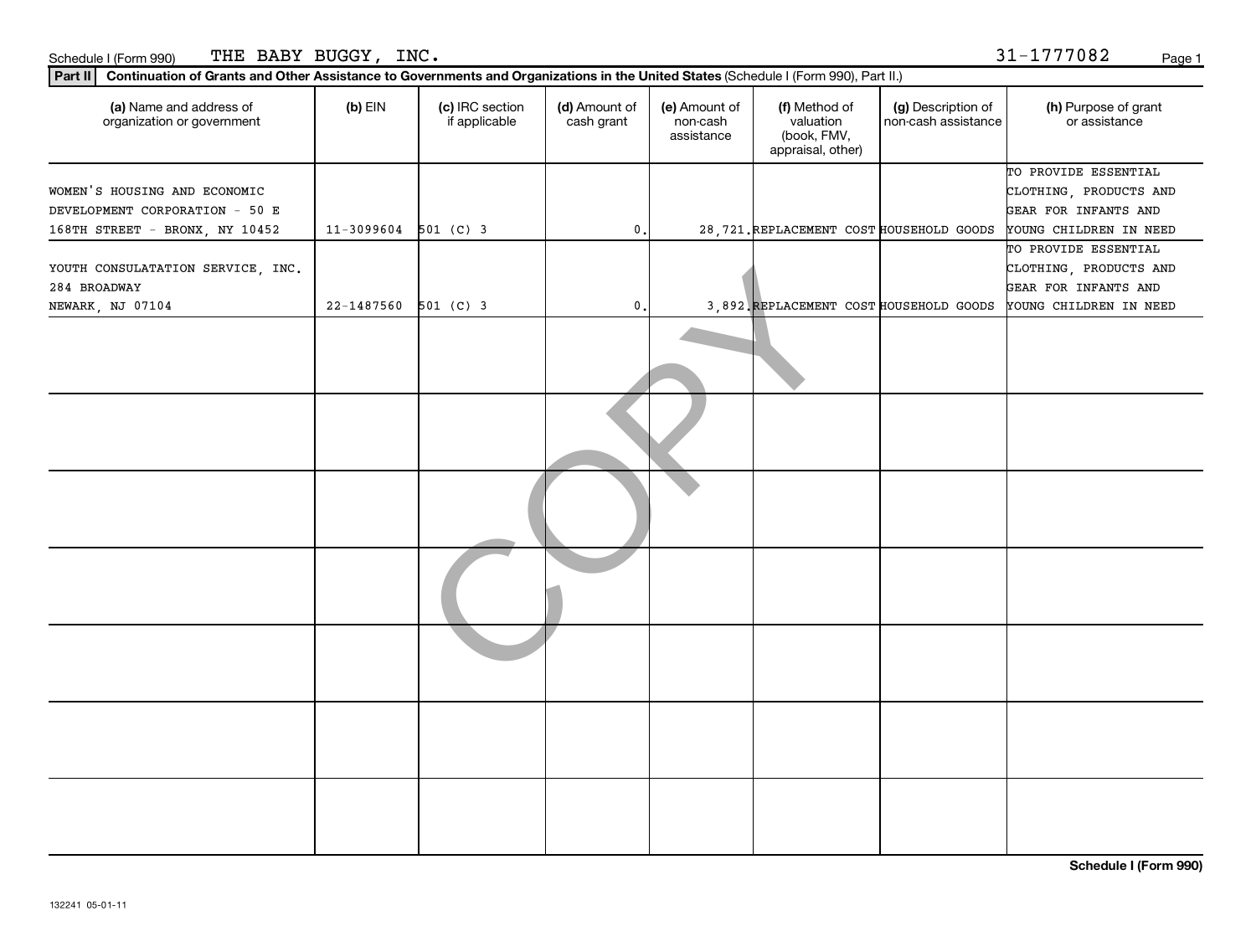| (a) Type of grant or assistance                                                                                                                      | (b) Number of<br>recipients | (c) Amount of<br>cash grant | (d) Amount of non-<br>cash assistance | (e) Method of valuation<br>(book, FMV, appraisal, other) | (f) Description of non-cash assistance |
|------------------------------------------------------------------------------------------------------------------------------------------------------|-----------------------------|-----------------------------|---------------------------------------|----------------------------------------------------------|----------------------------------------|
|                                                                                                                                                      |                             |                             |                                       |                                                          |                                        |
|                                                                                                                                                      |                             |                             |                                       |                                                          |                                        |
|                                                                                                                                                      |                             |                             |                                       |                                                          |                                        |
|                                                                                                                                                      |                             |                             |                                       |                                                          |                                        |
|                                                                                                                                                      |                             |                             |                                       |                                                          |                                        |
|                                                                                                                                                      |                             |                             |                                       |                                                          |                                        |
|                                                                                                                                                      |                             |                             |                                       |                                                          |                                        |
| Supplemental Information. Complete this part to provide the information required in Part I, line 2, and any other additional information.<br>Part IV |                             |                             |                                       |                                                          |                                        |
|                                                                                                                                                      |                             |                             |                                       |                                                          |                                        |
|                                                                                                                                                      |                             |                             |                                       |                                                          |                                        |
|                                                                                                                                                      |                             |                             |                                       |                                                          |                                        |
|                                                                                                                                                      |                             |                             |                                       |                                                          |                                        |
|                                                                                                                                                      |                             |                             |                                       |                                                          |                                        |
|                                                                                                                                                      |                             |                             |                                       |                                                          |                                        |
|                                                                                                                                                      |                             |                             |                                       |                                                          |                                        |

Complete if the organization answered "Yes" to Form 990, Part IV, line 22.

**2**

Schedule I (Form 990) (2011) Page THE BABY BUGGY, INC. 2008 2012 12:31 1777082

**Part III Grants and Other Assistance to Individuals in the United States.** 

Part III can be duplicated if additional space is needed.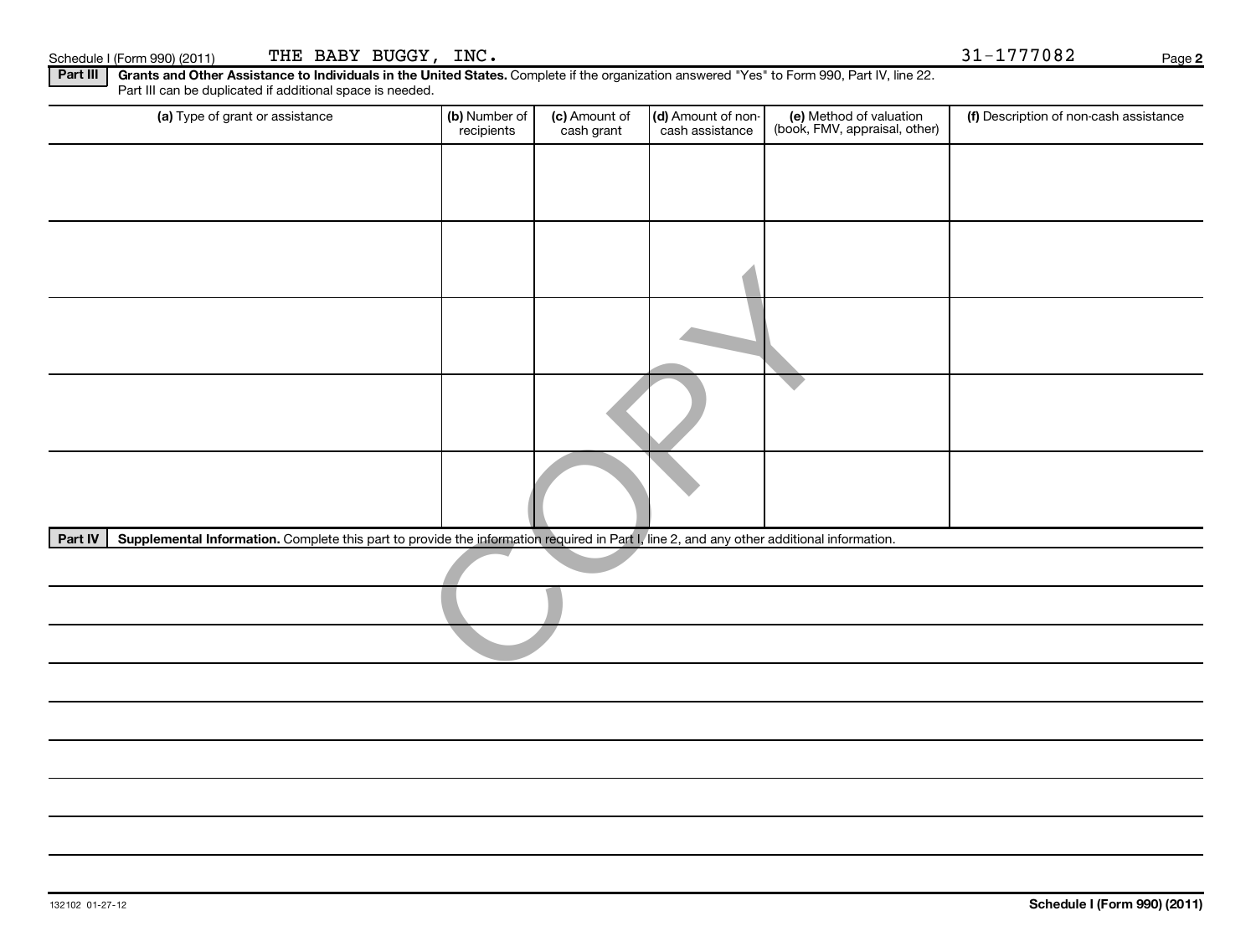|    | <b>Compensation Information</b><br><b>SCHEDULE J</b>                                                                                                                                             |                                       | OMB No. 1545-0047     |                              |  |  |  |
|----|--------------------------------------------------------------------------------------------------------------------------------------------------------------------------------------------------|---------------------------------------|-----------------------|------------------------------|--|--|--|
|    | (Form 990)<br>For certain Officers, Directors, Trustees, Key Employees, and Highest<br><b>Compensated Employees</b>                                                                              |                                       |                       |                              |  |  |  |
|    | Complete if the organization answered "Yes" to Form 990,                                                                                                                                         |                                       | <b>Open to Public</b> |                              |  |  |  |
|    | Part IV, line 23.<br>Department of the Treasury<br>Internal Revenue Service<br>Attach to Form 990. See separate instructions.                                                                    |                                       | Inspection            |                              |  |  |  |
|    | Name of the organization                                                                                                                                                                         | <b>Employer identification number</b> |                       |                              |  |  |  |
|    | THE BABY BUGGY, INC.                                                                                                                                                                             | 31-1777082                            |                       |                              |  |  |  |
|    | <b>Questions Regarding Compensation</b><br>Part I                                                                                                                                                |                                       |                       |                              |  |  |  |
|    |                                                                                                                                                                                                  |                                       | Yes                   | No                           |  |  |  |
|    | 1a Check the appropriate box(es) if the organization provided any of the following to or for a person listed in Form 990,                                                                        |                                       |                       |                              |  |  |  |
|    | Part VII, Section A, line 1a. Complete Part III to provide any relevant information regarding these items.                                                                                       |                                       |                       |                              |  |  |  |
|    | First-class or charter travel<br>Housing allowance or residence for personal use                                                                                                                 |                                       |                       |                              |  |  |  |
|    | Travel for companions<br>Payments for business use of personal residence                                                                                                                         |                                       |                       |                              |  |  |  |
|    | Tax indemnification and gross-up payments<br>Health or social club dues or initiation fees                                                                                                       |                                       |                       |                              |  |  |  |
|    | Discretionary spending account<br>Personal services (e.g., maid, chauffeur, chef)                                                                                                                |                                       |                       |                              |  |  |  |
|    |                                                                                                                                                                                                  |                                       |                       |                              |  |  |  |
|    | <b>b</b> If any of the boxes on line 1a are checked, did the organization follow a written policy regarding payment or                                                                           |                                       |                       |                              |  |  |  |
|    |                                                                                                                                                                                                  | 1b                                    |                       |                              |  |  |  |
| 2  | Did the organization require substantiation prior to reimbursing or allowing expenses incurred by all officers, directors,                                                                       | $\mathbf{2}$                          |                       |                              |  |  |  |
|    |                                                                                                                                                                                                  |                                       |                       |                              |  |  |  |
| з  | Indicate which, if any, of the following the filing organization used to establish the compensation of the organization's                                                                        |                                       |                       |                              |  |  |  |
|    | CEO/Executive Director. Check all that apply. Do not check any boxes for methods used by a related organization to                                                                               |                                       |                       |                              |  |  |  |
|    | establish compensation of the CEO/Executive Director. Explain in Part III.                                                                                                                       |                                       |                       |                              |  |  |  |
|    | Compensation committee<br>Written employment contract                                                                                                                                            |                                       |                       |                              |  |  |  |
|    | $\mathbf{X}$ Compensation survey or study<br>Independent compensation consultant                                                                                                                 |                                       |                       |                              |  |  |  |
|    | $\underline{\mathbf{X}}$ Form 990 of other organizations<br>$\mathbf{X}$ Approval by the board or compensation committee                                                                         |                                       |                       |                              |  |  |  |
|    |                                                                                                                                                                                                  |                                       |                       |                              |  |  |  |
| 4  | During the year, did any person listed in Form 990, Part VII, Section A, line 1a, with respect to the filing                                                                                     |                                       |                       |                              |  |  |  |
|    | organization or a related organization:                                                                                                                                                          |                                       |                       |                              |  |  |  |
| а  | Receive a severance payment or change-of-control payment?                                                                                                                                        | 4a                                    |                       | x                            |  |  |  |
| b  |                                                                                                                                                                                                  | 4b<br>4c                              |                       | $\overline{\textbf{x}}$<br>X |  |  |  |
| с  |                                                                                                                                                                                                  |                                       |                       |                              |  |  |  |
|    | If "Yes" to any of lines 4a-c, list the persons and provide the applicable amounts for each item in Part III.                                                                                    |                                       |                       |                              |  |  |  |
|    |                                                                                                                                                                                                  |                                       |                       |                              |  |  |  |
|    | Only section 501(c)(3) and 501(c)(4) organizations must complete lines 5-9.<br>For persons listed in Form 990, Part VII, Section A, line 1a, did the organization pay or accrue any compensation |                                       |                       |                              |  |  |  |
|    | contingent on the revenues of:                                                                                                                                                                   |                                       |                       |                              |  |  |  |
|    |                                                                                                                                                                                                  | 5a                                    |                       | X                            |  |  |  |
|    |                                                                                                                                                                                                  | 5b                                    |                       | $\overline{\mathtt{x}}$      |  |  |  |
|    | If "Yes" to line 5a or 5b, describe in Part III.                                                                                                                                                 |                                       |                       |                              |  |  |  |
| 6  | For persons listed in Form 990, Part VII, Section A, line 1a, did the organization pay or accrue any compensation                                                                                |                                       |                       |                              |  |  |  |
|    | contingent on the net earnings of:                                                                                                                                                               |                                       |                       |                              |  |  |  |
|    |                                                                                                                                                                                                  | 6a                                    |                       | x                            |  |  |  |
|    |                                                                                                                                                                                                  | 6b                                    |                       | $\overline{\mathtt{x}}$      |  |  |  |
|    | If "Yes" to line 6a or 6b, describe in Part III.                                                                                                                                                 |                                       |                       |                              |  |  |  |
| 7. | For persons listed in Form 990, Part VII, Section A, line 1a, did the organization provide any non-fixed payments                                                                                |                                       |                       |                              |  |  |  |
|    |                                                                                                                                                                                                  | $\overline{7}$                        |                       | x                            |  |  |  |
| 8  | Were any amounts reported in Form 990, Part VII, paid or accrued pursuant to a contract that was subject to the                                                                                  |                                       |                       |                              |  |  |  |
|    |                                                                                                                                                                                                  | 8                                     |                       | x                            |  |  |  |
| 9  | If "Yes" to line 8, did the organization also follow the rebuttable presumption procedure described in                                                                                           |                                       |                       |                              |  |  |  |
|    |                                                                                                                                                                                                  | 9                                     |                       |                              |  |  |  |
|    | LHA For Paperwork Reduction Act Notice, see the Instructions for Form 990.                                                                                                                       | Schedule J (Form 990) 2011            |                       |                              |  |  |  |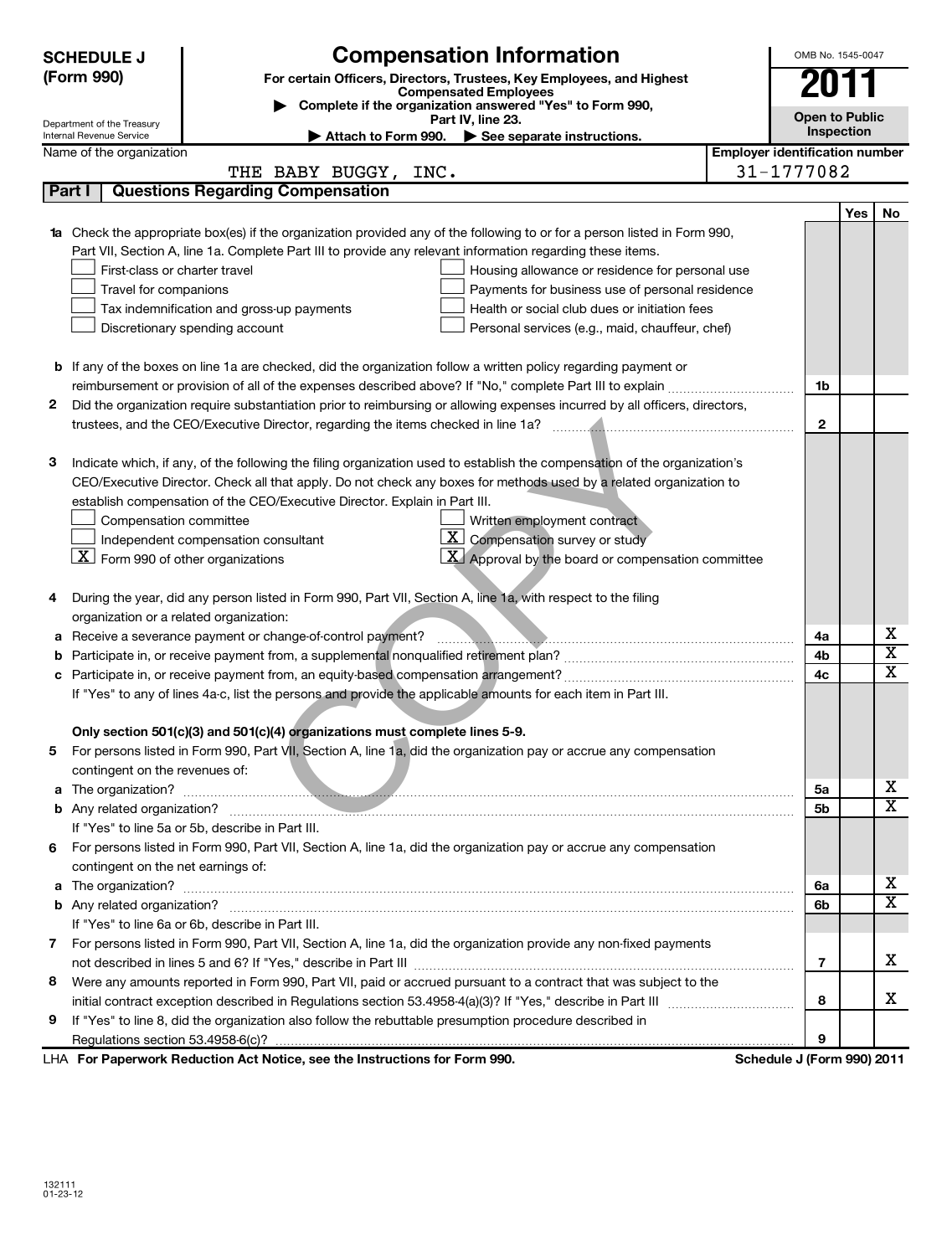### Part II | Officers, Directors, Trustees, Key Employees, and Highest Compensated Employees. Use duplicate copies if additional space is needed.

For each individual whose compensation must be reported in Schedule J, report compensation from the organization on row (i) and from related organizations, described in the instructions, on row (ii). Do not list any individuals that are not listed on Form 990, Part VII.

Note. The sum of columns (B)(i)-(iii) for each listed individual must equal the total amount of Form 990, Part VII, Section A, line 1a, applicable column (D) and (E) amounts for that individual.

|                         |                                      |                                                       | (B) Breakdown of W-2 and/or 1099-MISC compensation |                             | (C)<br>Retirement and       | (D)<br>Nontaxable | (E)<br>Total of columns | (F)<br>Compensation  |
|-------------------------|--------------------------------------|-------------------------------------------------------|----------------------------------------------------|-----------------------------|-----------------------------|-------------------|-------------------------|----------------------|
| (A) Name                |                                      | (i) Base<br>(ii) Bonus &<br>incentive<br>compensation |                                                    | (iii) Other<br>reportable   | other deferred              | benefits          | $(B)(i)-(D)$            | reported as deferred |
|                         |                                      |                                                       | compensation                                       | compensation                | compensation                |                   |                         | in prior Form 990    |
|                         | (i)                                  | 150,000.                                              | 5,500.                                             | $\overline{0}$ .            | $\overline{\mathfrak{o}}$ . | 21,100.           | 176,600.                | $\overline{0}$ .     |
| 1 KATHERINE E. SNIDER   | (ii)                                 | $\overline{0}$ .                                      | $\overline{0}$ .                                   | $\overline{\mathfrak{o}}$ . | $\overline{0}$ .            | $\overline{0}$ .  | $\overline{0}$ .        | $\overline{0}$ .     |
|                         | (i)                                  |                                                       |                                                    |                             |                             |                   |                         |                      |
| $\overline{\mathbf{2}}$ | (ii)                                 |                                                       |                                                    |                             |                             |                   |                         |                      |
|                         | (i)                                  |                                                       |                                                    |                             |                             |                   |                         |                      |
| $\mathbf{3}$            | (ii)                                 |                                                       |                                                    |                             |                             |                   |                         |                      |
|                         | $\qquad \qquad \textbf{(i)}$<br>(ii) |                                                       |                                                    |                             |                             |                   |                         |                      |
| 4                       | (i)                                  |                                                       |                                                    |                             |                             |                   |                         |                      |
| $\overline{\mathbf{5}}$ | (ii)                                 |                                                       |                                                    |                             |                             |                   |                         |                      |
|                         | (i)                                  |                                                       |                                                    |                             |                             |                   |                         |                      |
| 6                       | (ii)                                 |                                                       |                                                    |                             |                             |                   |                         |                      |
|                         | $\qquad \qquad \textbf{(i)}$         |                                                       |                                                    |                             |                             |                   |                         |                      |
| $\overline{7}$          | (ii)                                 |                                                       |                                                    |                             |                             |                   |                         |                      |
|                         | (i)                                  |                                                       |                                                    |                             |                             |                   |                         |                      |
| 8                       | (ii)                                 |                                                       |                                                    |                             |                             |                   |                         |                      |
|                         | (i)                                  |                                                       |                                                    |                             |                             |                   |                         |                      |
| $\boldsymbol{9}$        | (ii)                                 |                                                       |                                                    |                             |                             |                   |                         |                      |
|                         | (i)                                  |                                                       |                                                    |                             |                             |                   |                         |                      |
| 10                      | (ii)                                 |                                                       |                                                    |                             |                             |                   |                         |                      |
|                         | $\overline{(\mathsf{i})}$            |                                                       |                                                    |                             |                             |                   |                         |                      |
| 11                      | (ii)<br>(i)                          |                                                       |                                                    |                             |                             |                   |                         |                      |
| 12                      | (ii)                                 |                                                       |                                                    |                             |                             |                   |                         |                      |
|                         | (i)                                  |                                                       |                                                    |                             |                             |                   |                         |                      |
| 13                      | (ii)                                 |                                                       |                                                    |                             |                             |                   |                         |                      |
|                         | (i)                                  |                                                       |                                                    |                             |                             |                   |                         |                      |
| 14                      | (ii)                                 |                                                       |                                                    |                             |                             |                   |                         |                      |
|                         | (i)                                  |                                                       |                                                    |                             |                             |                   |                         |                      |
| 15                      | (ii)                                 |                                                       |                                                    |                             |                             |                   |                         |                      |
|                         | (i)                                  |                                                       |                                                    |                             |                             |                   |                         |                      |
| 16                      | (ii)                                 |                                                       |                                                    |                             |                             |                   |                         |                      |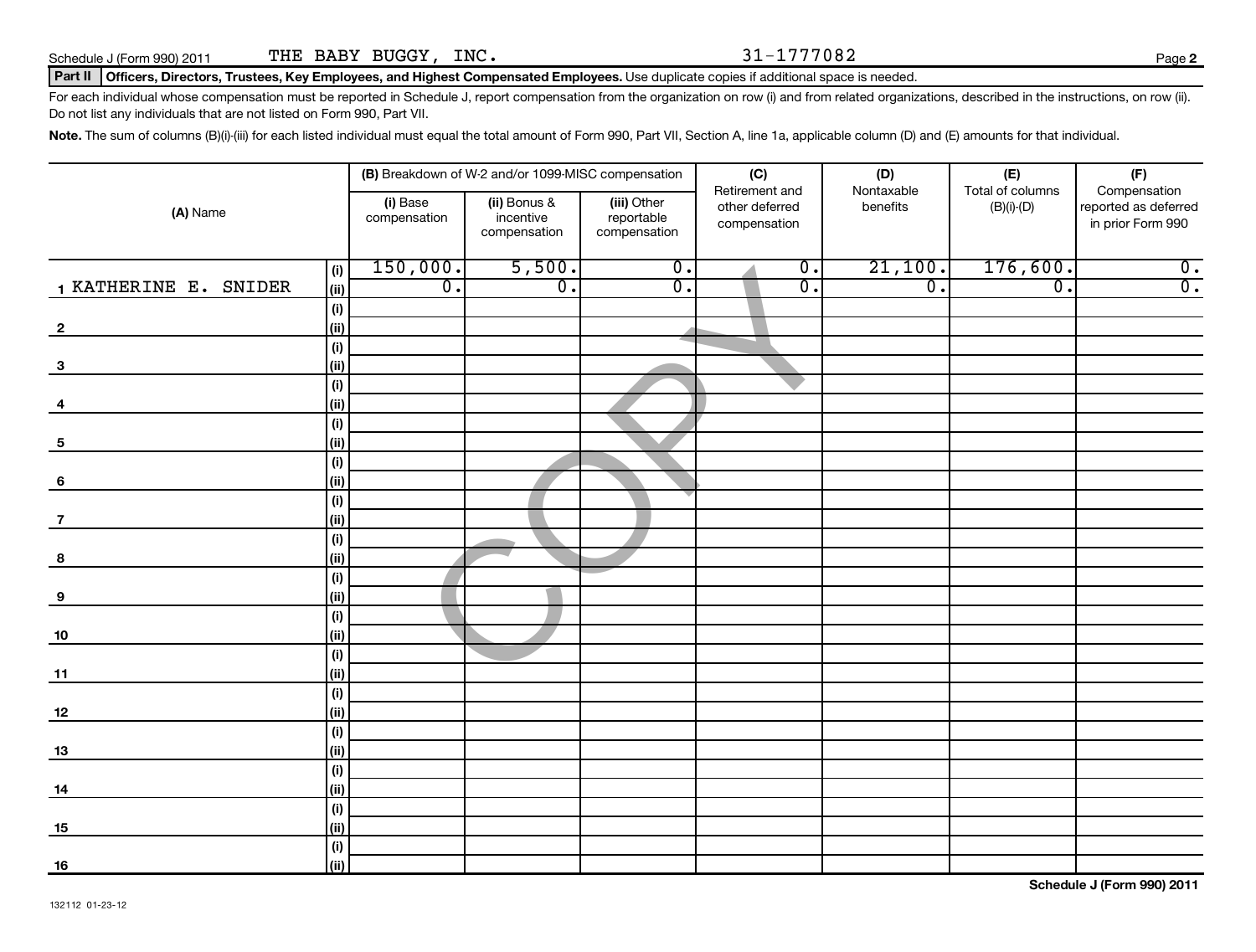# **SCHEDULE M (Form 990)**

# **Noncash Contributions**

**Complete if the organizations answered "Yes" on Form** <sup>J</sup>**2011**

**990, Part IV, lines 29 or 30. Open to Public University of Attach to Form 990. Open to Public University of Attach to Form 990. Inspection Inspection Inspection Inspection Inspection Employer identification number**

OMB No. 1545-0047

Name of the organization

| Part I | <b>Types of Property</b>                                                                                                                                                                                                                   |                       |                               |                                                        |                              |            |     |    |
|--------|--------------------------------------------------------------------------------------------------------------------------------------------------------------------------------------------------------------------------------------------|-----------------------|-------------------------------|--------------------------------------------------------|------------------------------|------------|-----|----|
|        |                                                                                                                                                                                                                                            | (a)                   | (b)                           | (c)                                                    | (d)                          |            |     |    |
|        |                                                                                                                                                                                                                                            | Check if              | Number of<br>contributions or | Noncash contribution<br>amounts reported on            | Method of determining        |            |     |    |
|        |                                                                                                                                                                                                                                            | applicable            |                               | items contr <u>ibuted</u> Form 990, Part VIII, line 1g | noncash contribution amounts |            |     |    |
| 1.     |                                                                                                                                                                                                                                            |                       |                               |                                                        |                              |            |     |    |
| 2      |                                                                                                                                                                                                                                            |                       |                               |                                                        |                              |            |     |    |
| З      | Art - Fractional interests                                                                                                                                                                                                                 |                       |                               |                                                        |                              |            |     |    |
| 4      |                                                                                                                                                                                                                                            |                       |                               |                                                        |                              |            |     |    |
| 5      | Clothing and household goods                                                                                                                                                                                                               | $\overline{\text{x}}$ |                               | 2,467,273.                                             | COMPARATIVE VALUE ME         |            |     |    |
| 6      |                                                                                                                                                                                                                                            |                       |                               |                                                        |                              |            |     |    |
| 7      |                                                                                                                                                                                                                                            |                       |                               |                                                        |                              |            |     |    |
| 8      |                                                                                                                                                                                                                                            |                       |                               |                                                        |                              |            |     |    |
| 9      | Securities - Publicly traded                                                                                                                                                                                                               |                       |                               |                                                        |                              |            |     |    |
| 10     | Securities - Closely held stock                                                                                                                                                                                                            |                       |                               |                                                        |                              |            |     |    |
| 11     | Securities - Partnership, LLC, or                                                                                                                                                                                                          |                       |                               |                                                        |                              |            |     |    |
|        |                                                                                                                                                                                                                                            |                       |                               |                                                        |                              |            |     |    |
| 12     | Securities - Miscellaneous                                                                                                                                                                                                                 |                       |                               |                                                        |                              |            |     |    |
| 13     | Qualified conservation contribution -                                                                                                                                                                                                      |                       |                               |                                                        |                              |            |     |    |
|        |                                                                                                                                                                                                                                            |                       |                               |                                                        |                              |            |     |    |
| 14     | Qualified conservation contribution - Other                                                                                                                                                                                                |                       |                               |                                                        |                              |            |     |    |
| 15     | Real estate - Residential                                                                                                                                                                                                                  |                       |                               |                                                        |                              |            |     |    |
| 16     |                                                                                                                                                                                                                                            |                       |                               |                                                        |                              |            |     |    |
| 17     |                                                                                                                                                                                                                                            |                       |                               |                                                        |                              |            |     |    |
| 18     |                                                                                                                                                                                                                                            |                       |                               |                                                        |                              |            |     |    |
| 19     |                                                                                                                                                                                                                                            |                       |                               |                                                        |                              |            |     |    |
| 20     | Drugs and medical supplies                                                                                                                                                                                                                 |                       |                               |                                                        |                              |            |     |    |
| 21     |                                                                                                                                                                                                                                            |                       |                               |                                                        |                              |            |     |    |
| 22     |                                                                                                                                                                                                                                            |                       |                               |                                                        |                              |            |     |    |
| 23     |                                                                                                                                                                                                                                            |                       |                               |                                                        |                              |            |     |    |
| 24     |                                                                                                                                                                                                                                            |                       |                               |                                                        |                              |            |     |    |
| 25     | Other $\blacktriangleright$                                                                                                                                                                                                                |                       |                               |                                                        |                              |            |     |    |
| 26     | <u>and the control of the control of the control of</u><br>Other $\blacktriangleright$                                                                                                                                                     |                       |                               |                                                        |                              |            |     |    |
| 27     | Other $\blacktriangleright$                                                                                                                                                                                                                |                       |                               |                                                        |                              |            |     |    |
| 28     | Other $\blacktriangleright$                                                                                                                                                                                                                |                       |                               |                                                        |                              |            |     |    |
| 29     | Number of Forms 8283 received by the organization during the tax year for contributions                                                                                                                                                    |                       |                               |                                                        |                              |            |     |    |
|        | for which the organization completed Form 8283, Part IV, Donee Acknowledgement                                                                                                                                                             |                       |                               | 29                                                     |                              |            |     |    |
|        |                                                                                                                                                                                                                                            |                       |                               |                                                        |                              |            | Yes | No |
|        | 30a During the year, did the organization receive by contribution any property reported in Part I, lines 1-28 that it must hold for                                                                                                        |                       |                               |                                                        |                              |            |     |    |
|        | at least three years from the date of the initial contribution, and which is not required to be used for exempt purposes for                                                                                                               |                       |                               |                                                        |                              |            |     |    |
|        |                                                                                                                                                                                                                                            |                       |                               |                                                        |                              | 30a        |     | x  |
|        |                                                                                                                                                                                                                                            |                       |                               |                                                        |                              |            |     |    |
|        | <b>b</b> If "Yes," describe the arrangement in Part II.                                                                                                                                                                                    |                       |                               |                                                        |                              |            |     | x  |
| 31     | Does the organization have a gift acceptance policy that requires the review of any non-standard contributions?<br>31<br>32a Does the organization hire or use third parties or related organizations to solicit, process, or sell noncash |                       |                               |                                                        |                              |            |     |    |
|        | contributions?                                                                                                                                                                                                                             |                       |                               |                                                        |                              |            |     | х  |
|        |                                                                                                                                                                                                                                            |                       |                               |                                                        |                              | <b>32a</b> |     |    |
|        | <b>b</b> If "Yes," describe in Part II.                                                                                                                                                                                                    |                       |                               |                                                        |                              |            |     |    |
| 33     | If the organization did not report an amount in column (c) for a type of property for which column (a) is checked,                                                                                                                         |                       |                               |                                                        |                              |            |     |    |
|        | describe in Part II.<br>For Paperwork Reduction Act Notice, see the Instructions for Form 990.                                                                                                                                             |                       |                               |                                                        |                              |            |     |    |
| LHA    |                                                                                                                                                                                                                                            |                       |                               |                                                        | Schedule M (Form 990) (2011) |            |     |    |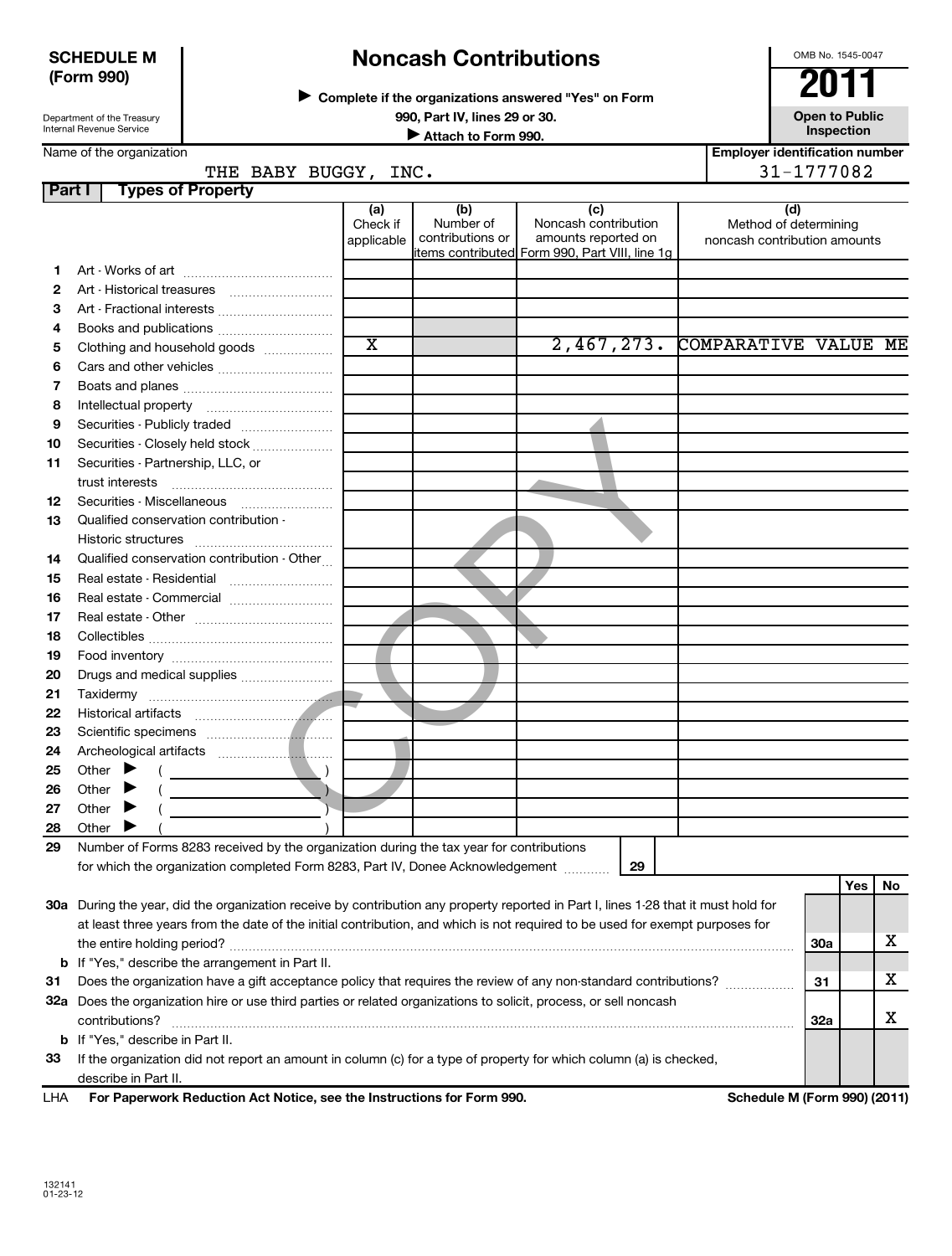| <b>SCHEDULE O</b><br>(Form 990 or 990-EZ)<br>Department of the Treasury<br>Internal Revenue Service | Supplemental Information to Form 990 or 990-EZ<br>Complete to provide information for responses to specific questions on<br>Form 990 or 990-EZ or to provide any additional information.<br>Attach to Form 990 or 990-EZ. |                                                     |  |  |  |  |  |
|-----------------------------------------------------------------------------------------------------|---------------------------------------------------------------------------------------------------------------------------------------------------------------------------------------------------------------------------|-----------------------------------------------------|--|--|--|--|--|
| Name of the organization                                                                            | THE BABY BUGGY, INC.                                                                                                                                                                                                      | <b>Employer identification number</b><br>31-1777082 |  |  |  |  |  |
|                                                                                                     | FORM 990, PART III, LINE 4D, OTHER PROGRAM SERVICES:                                                                                                                                                                      |                                                     |  |  |  |  |  |
|                                                                                                     | BABY BUGGY ALSO SUPPORTS OTHER PROGRAMS INCLUDING SELECT DOMESTIC                                                                                                                                                         |                                                     |  |  |  |  |  |
|                                                                                                     | VIOLENCE SHELTERS SUCH AS THE ASIAN WOMEN'S CENTER, WHICH HELPS TO                                                                                                                                                        |                                                     |  |  |  |  |  |
|                                                                                                     | PROVIDE ASSISTANCE, COUNSELING AND SHELTER FOR WOMEN AND CHILDREN                                                                                                                                                         |                                                     |  |  |  |  |  |
| ESCAPING ABUSE.                                                                                     | LIKEWISE, BABY BUGGY ASSISTS SELECT FATHERHOOD                                                                                                                                                                            |                                                     |  |  |  |  |  |
| PROGRAMS LIKE THE BRONX FATHERHOOD PROGRAM, WHICH ASSISTS NON-CUSTODIAL                             |                                                                                                                                                                                                                           |                                                     |  |  |  |  |  |
| FATHERS WHO WANT TO PLAY A STRONGER ROLE IN THEIR CHILDRENS' LIVES.                                 |                                                                                                                                                                                                                           |                                                     |  |  |  |  |  |
| INCLUDING GRANTS OF \$ 467,106.<br>EXPENSES $$615,970.$<br>REVENUE \$ 0.                            |                                                                                                                                                                                                                           |                                                     |  |  |  |  |  |
|                                                                                                     |                                                                                                                                                                                                                           |                                                     |  |  |  |  |  |
|                                                                                                     |                                                                                                                                                                                                                           |                                                     |  |  |  |  |  |

PLAY A STRONGER ROLE IN THEIR CHILDE<br>
INCLUDING GRANTS OF \$467,106. R<br>
SECTION A, LINE 2: MR. ARI SHALAM IS<br>
MARRIAGE AS HE IS MARRIED TO MS. SEI<br>
A DONOR TO BABY BUGGY SINCE 2001 AND<br>
ILL A GAP IN THE BOARD AS HE HAS SIGN FORM 990, PART VI, SECTION A, LINE 2: MR. ARI SHALAM IS RELATED TO MS. JESSICA SEINFELD BY MARRIAGE AS HE IS MARRIED TO MS. SEINFELD'S SISTER. MR. SHALAM HAD BEEN A DONOR TO BABY BUGGY SINCE 2001 AND WAS ELECTED ONTO THE BOARD TO HELP FILL A GAP IN THE BOARD AS HE HAS SIGNIFCANT EXPERIENCE IN NYC REAL ESTATE.

FORM 990, PART VI, SECTION A, LINE 6: AT A MEETING ON JULY 23, 2010, BABY BUGGY'S BOARD OF DIRECTORS APPROVED AMENDMENTS TO BABY BUGGY'S CERTIFICATE OF INCORPORATION AND BY-LAWS TO IMPLEMENT A MEMBERSHIP STRUCTURE WHEREBY ALL OF BABY BUGGY'S DIRECTORS ALSO SERVE AS BABY BUGGY'S MEMBERS AND WHEREBY BABY BUGGY'S MEMBERS HAVE THE RIGHT TO ELECT AND REMOVE DIRECTORS AND APPROVE FUNDAMENTAL CORPORATE CHANGES (E.G., MERGER, DISSOLUTION, AMENDMENTS TO BABY BUGGY'S GOVERNING DOCUMENTS, ETC.).

132211 01-23-12 LHA For Paperwork Reduction Act Notice, see the Instructions for Form 990 or 990-EZ. Schedule O (Form 990 or 990-EZ) (2011) FORM 990, PART VI, SECTION A, LINE 7A: AT A MEETING ON JULY 23, 2010, BABY BUGGY'S BOARD OF DIRECTORS APPROVED AMENDMENTS TO BABY BUGGY'S CERTIFICATE OF INCORPORATION AND BY-LAWS TO IMPLEMENT A MEMBERSHIP STRUCTURE WHEREBY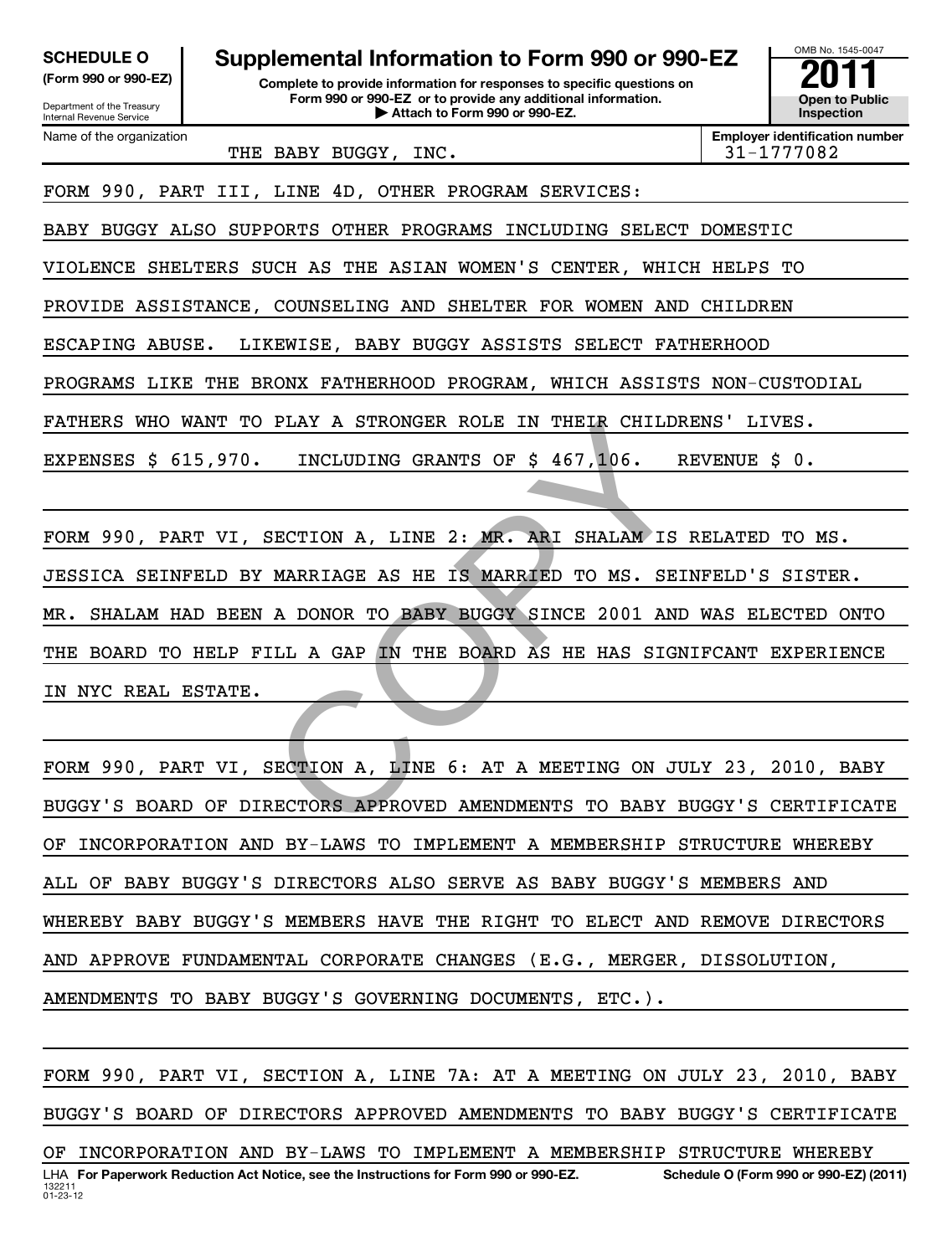| Page 2<br>Schedule O (Form 990 or 990-EZ) (2011)                          |                                                     |  |  |  |  |
|---------------------------------------------------------------------------|-----------------------------------------------------|--|--|--|--|
| Name of the organization<br>THE BABY BUGGY, INC.                          | <b>Employer identification number</b><br>31-1777082 |  |  |  |  |
| ALL OF BABY BUGGY'S DIRECTORS ALSO SERVE AS BABY BUGGY'S MEMBERS AND      |                                                     |  |  |  |  |
| WHEREBY BABY BUGGY'S MEMBERS HAVE THE RIGHT TO ELECT AND REMOVE DIRECTORS |                                                     |  |  |  |  |
| AND APPROVE FUNDAMENTAL CORPORATE CHANGES (E.G., MERGER, DISSOLUTION,     |                                                     |  |  |  |  |
| AMENDMENTS TO BABY BUGGY'S GOVERNING DOCUMENTS, ETC.).                    |                                                     |  |  |  |  |

FORM 990, PART VI, SECTION A, LINE 7B: AT A MEETING ON JULY 23, 2010, BABY BUGGY'S BOARD OF DIRECTORS APPROVED AMENDMENTS TO BABY BUGGY'S CERTIFICATE OF INCORPORATION AND BY-LAWS TO IMPLEMENT A MEMBERSHIP STRUCTURE WHEREBY ALL OF BABY BUGGY'S DIRECTORS ALSO SERVE AS BABY BUGGY'S MEMBERS AND WHEREBY BABY BUGGY'S MEMBERS HAVE THE RIGHT TO ELECT AND REMOVE DIRECTORS AND APPROVE FUNDAMENTAL CORPORATE CHANGES (E.G., MERGER, DISSOLUTION, AMENDMENTS TO BABY BUGGY'S GOVERNING DOCUMENTS, ETC.).

DIRECTORS ALSO SERVE AS BABY BUGGY'S<br>
S MEMBERS HAVE THE RIGHT TO ELECT AND<br>
NTAL CORPORATE CHANGES (E.G., MERGER,<br>
BUGGY'S GOVERNING DOCUMENTS, ETC.).<br>
SECTION B, LINE 11: THE COMPLETED FOR<br>
RECTOR AND BOOKKEEPING ASSISTA FORM 990, PART VI, SECTION B, LINE 11: THE COMPLETED FORM 990 IS REVIEWED BY THE EXECUTIVE DIRECTOR AND BOOKKEEPING ASSISTANT AND THEN SENT TO THE ORGANIZATION'S PRESIDENT, SECRETARY, TREASURER AND FINANCE COMMITTEE FOR FINAL REVIEW. THE TREASURER OF THE BOARD OF DIRECTORS UPDATES THE REST OF THE BOARD ON THE PROCESS AND EACH BOARD MEMBER RECIVES A COPY OF THE FORM PRIOR TO FILING.

132212 01-23-12 **Schedule O (Form 990 or 990-EZ) (2011)** FORM 990, PART VI, SECTION B, LINE 12C: THE BOARD OF DIRECTORS RECEIVES THE CONFLICT OF INTEREST POLICY AND ANNUAL CONFLICT OF INTEREST DISCLOSURE STATEMENT PRIOR TO THE ANNUAL (JANUARY) BOARD MEETING. THE SECRETARY OF THE BOARD REVIEWS THIS POLICY WITH THE BOARD AT THAT MEETING. BOARD MEMBERS ARE INVITED TO ASK QUESTIONS AT THE MEETING AND/OR DISCUSS POTENTIAL CONFLICTS WITH THE SECRETARY AND/OR EXECUTIVE DIRECTOR FOLLOWING THE MEETING. ALL DIRECTORS MUST COMPLETE AND SIGN THE DISCLOSURE STATEMENT AND SEND IT TO THE EXECUTIVE DIRECTOR WITHIN A MONTH OF THE MEETING.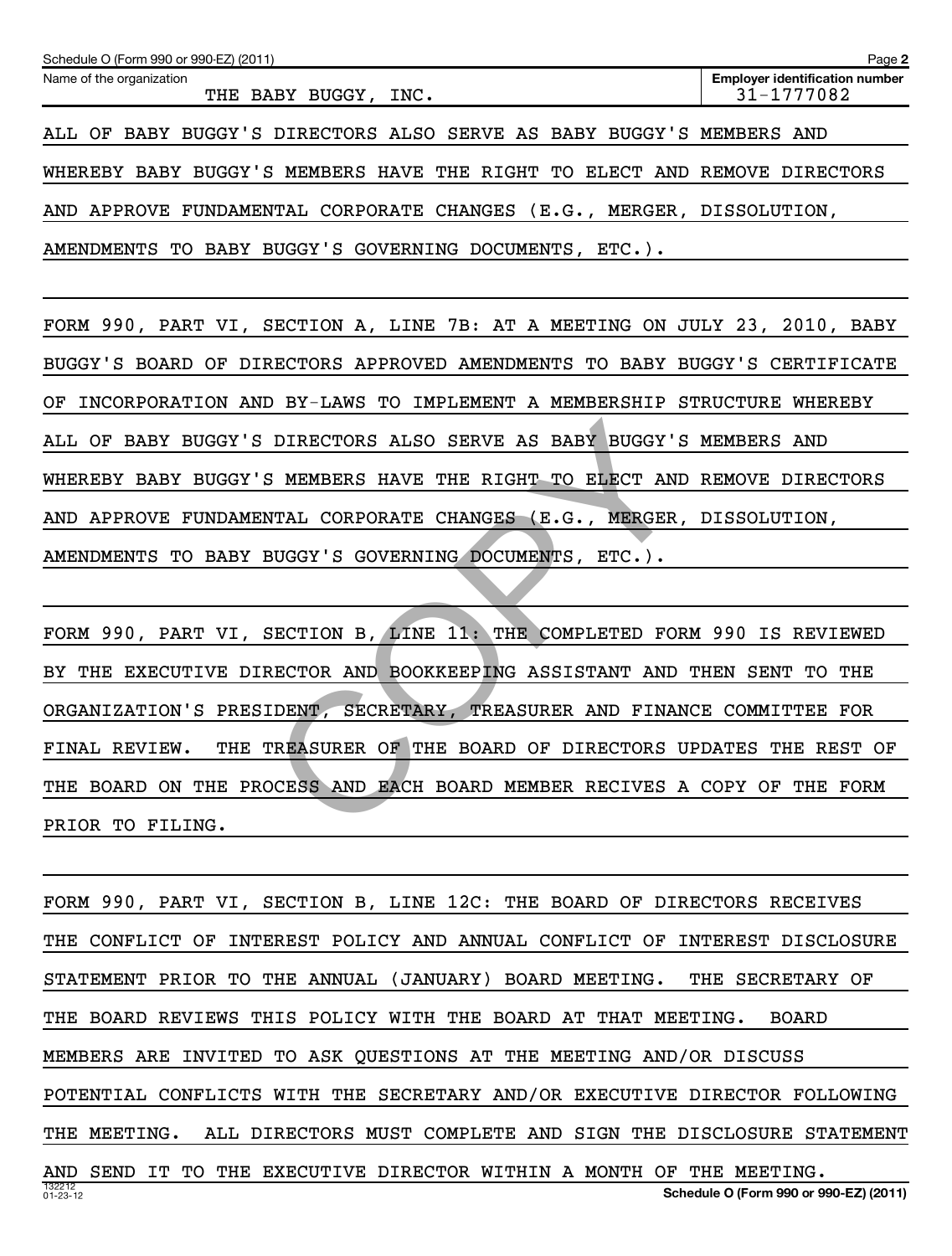SALARY ALLOCATIONS FOR THE REST OF THE<br>S SALARY, THE BOARD COMPARES AGAINST<br>DOES THE SAME IN DETERMINING HER STAF<br>LINE 17, LIST OF STATES RECEIVING COF<br>T, DE, FL, GA, HI, IL, KS, KY, MA, MD, ME, MI, MN<br>I, SC, TN, UT, VA, W FORM 990, PART VI, SECTION B, LINE 15: THE HR COMMITTEE OF THE BOARD OF DIRECTORS REACHES OUT TO THE TREASURER, PRESIDENT AND A FEW OTHER KEY DIRECTORS, AS WELL AS MANAGERS OF THE ORGANIZATION IN PREPARATION FOR THE EXECUTIVE DIRECTOR'S ANNUAL REVIEW. THE COMMITTEE THEN COMPLETES THE REVIEW WITH THE EXECUTIVE DIRECTOR AT THE END OF THE YEAR. THE BOARD VOTES ON THE SALARY OF THE EXECUTIVE DIRECTOR IN A CLOSED SESSION AS PART OF THE BUDGET APPROVAL PROCESS AT THE END OF THE YEAR. AT THE SAME TIME, THE BOARD APPROVES THE SALARY ALLOCATIONS FOR THE REST OF THE STAFF. FOR THE EXECUTIVE DIRECTOR'S SALARY, THE BOARD COMPARES AGAINST COMPARABLES. THE EXECUTIVE DIRECTOR DOES THE SAME IN DETERMINING HER STAFFS' SALARIES.

FORM 990, PART VI, LINE 17, LIST OF STATES RECEIVING COPY OF FORM 990: AK,AL,AR,AZ,CA,CO,CT,DE,FL,GA,HI,IL,KS,KY,MA,MD,ME,MI,MN,MO,MS,NC,ND,NH,NJ NM,NY,OH,OK,OR,PA,RI,SC,TN,UT,VA,WA,WI,WV

FORM 990, PART VI, SECTION C, LINE 19: BABY BUGGY'S FINANCIAL STATEMENTS FROM THE LAST THREE YEARS AND ITS 990 FORMS FOR THE LAST THREE YEARS CAN BE FOUND ON ITS WEBSITE. OTHER DOCUMENTS ARE AVAILABLE UPON REQUEST.

FORM 990, PART XII, LINE 2C

THIS PROCESS HAS NOT CHANGED FROM PRIOR YEAR.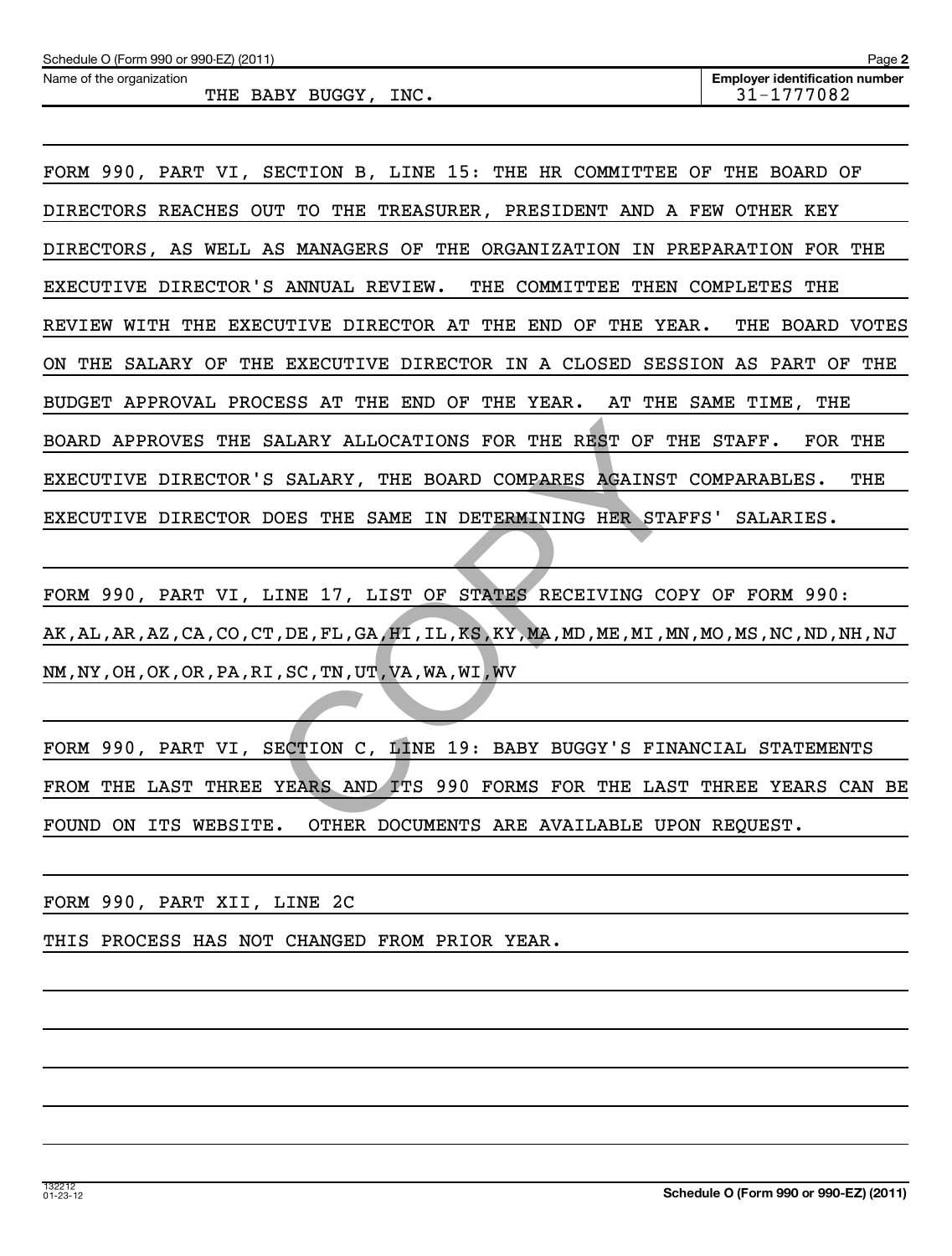### **2011 DEPRECIATION AND AMORTIZATION REPORT**

FORM 990 PAGE 10 990

| Asset<br>No. | Description | Date<br>Acquired |  | Method | Life | Line<br>No. | Unadjusted<br>Cost Or Basis | Bus %<br>Excl | Reduction In<br>Basis    | Basis For<br>Depreciation | Accumulated<br>Depreciation | Current<br>Sec 179 | <b>Current Year</b><br>Deduction |
|--------------|-------------|------------------|--|--------|------|-------------|-----------------------------|---------------|--------------------------|---------------------------|-----------------------------|--------------------|----------------------------------|
|              |             |                  |  |        |      |             |                             |               |                          |                           |                             |                    |                                  |
|              |             |                  |  |        |      |             |                             |               |                          |                           |                             |                    |                                  |
|              |             |                  |  |        |      |             |                             |               | $\overline{\phantom{a}}$ |                           |                             |                    |                                  |
|              |             |                  |  |        |      |             |                             |               |                          |                           |                             |                    |                                  |
|              |             |                  |  |        |      |             |                             |               |                          |                           |                             |                    |                                  |
|              |             |                  |  |        |      |             |                             |               |                          |                           |                             |                    |                                  |
|              |             |                  |  |        |      |             |                             |               |                          |                           |                             |                    |                                  |
|              |             |                  |  |        |      |             |                             |               |                          |                           |                             |                    |                                  |
|              |             |                  |  |        |      |             |                             |               |                          |                           |                             |                    |                                  |
|              |             |                  |  |        |      |             |                             |               |                          |                           |                             |                    |                                  |
|              |             |                  |  |        |      |             |                             |               |                          |                           |                             |                    |                                  |
|              |             |                  |  |        |      |             |                             |               |                          |                           |                             |                    |                                  |
|              |             |                  |  |        |      |             |                             |               |                          |                           |                             |                    |                                  |
|              |             |                  |  |        |      |             |                             |               |                          |                           |                             |                    |                                  |
|              |             |                  |  |        |      |             |                             |               |                          |                           |                             |                    |                                  |
|              |             |                  |  |        |      |             |                             |               |                          |                           |                             |                    |                                  |
|              |             |                  |  |        |      |             |                             |               |                          |                           |                             |                    |                                  |
|              |             |                  |  |        |      |             |                             |               |                          |                           |                             |                    |                                  |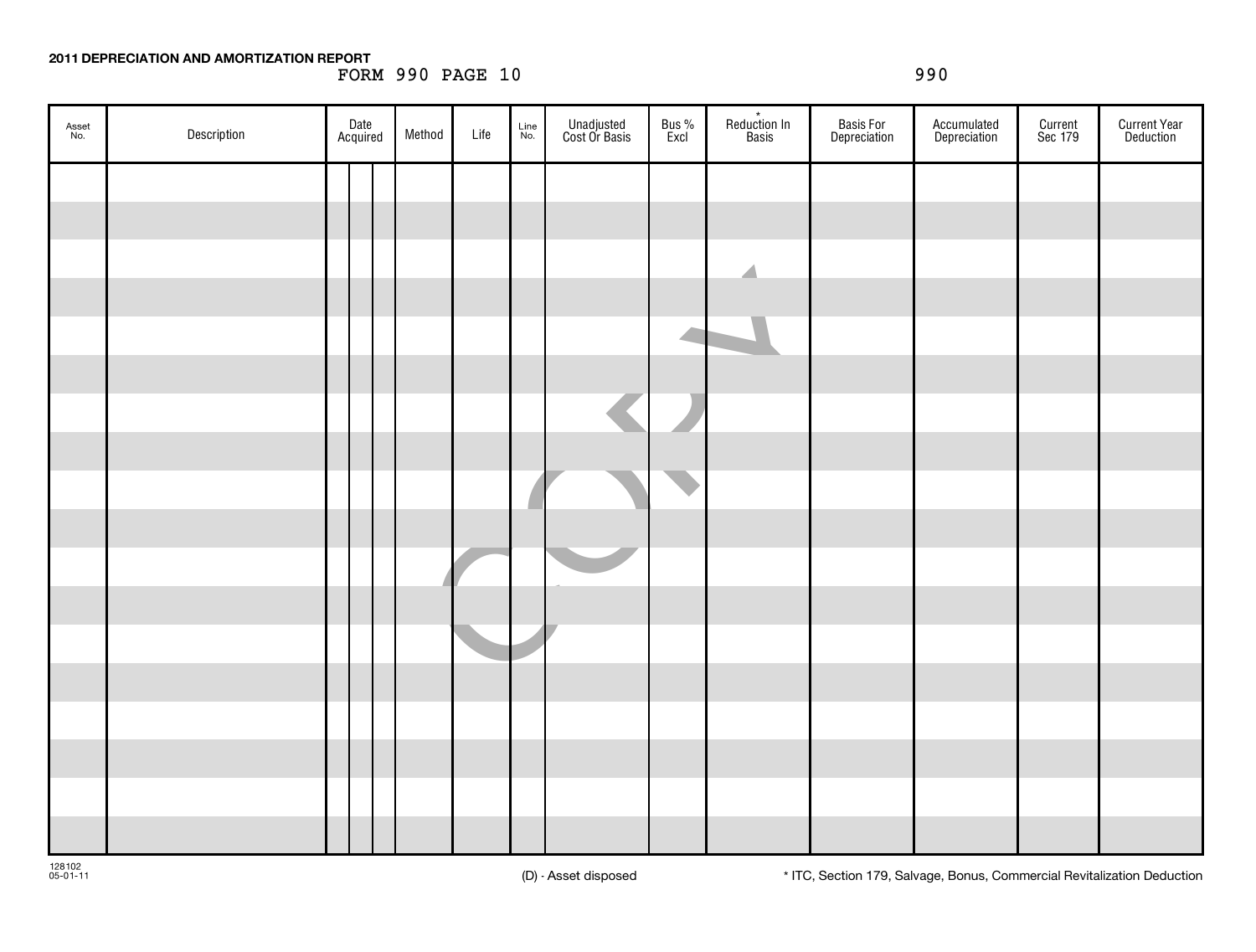# (Rev. January 2012) **Cxempt Organization Return** Manuary 2012) OMB No. 1545-1709 **8868 Application for Extension of Time To File an**

 $\lfloor x \rfloor$ 

 $\Box$ 

**| File a separate application for each return.**

**If you are filing for an Automatic 3-Month Extension, complete only Part I** and check this box  $\ldots$  $\ldots$  $\ldots$  $\ldots$  $\ldots$  $\ldots$ 

**• If you are filing for an Additional (Not Automatic) 3-Month Extension, complete only Part II (on page 2 of this form).** 

Do not complete Part II unless you have already been granted an automatic 3-month extension on a previously filed Form 8868.

**Electronic filing** <sub>(e-file)  $.$  You can electronically file Form 8868 if you need a 3-month automatic extension of time to file (6 months for a corporation</sub> visit www.irs.gov/efile and click on e-file for Charities & Nonprofits. required to file Form 990-T), or an additional (not automatic) 3-month extension of time. You can electronically file Form 8868 to request an extension of time to file any of the forms listed in Part I or Part II with the exception of Form 8870, Information Return for Transfers Associated With Certain Personal Benefit Contracts, which must be sent to the IRS in paper format (see instructions). For more details on the electronic filing of this form,

### **Part I** Automatic 3-Month Extension of Time. Only submit original (no copies needed).

A corporation required to file Form 990-T and requesting an automatic 6-month extension - check this box and complete Part I only ~~~~~~~~~~~~~~~~~~~~~~~~~~~~~~~~~~~~~~~~~~~~~~~~~~~~~~~~~~~~~~ |

*All other corporations (including 1120-C filers), partnerships, REMICs, and trusts must use Form 7004 to request an extension of time to file income tax returns.*

| Type or                                                                    | Name of exempt organization or other filer, see instructions.                                                           | Employer identification number (EIN) or |                              |  |  |  |
|----------------------------------------------------------------------------|-------------------------------------------------------------------------------------------------------------------------|-----------------------------------------|------------------------------|--|--|--|
| print                                                                      | THE BABY BUGGY,<br>INC.                                                                                                 |                                         | 31-1777082                   |  |  |  |
| File by the<br>due date for<br>filing your<br>return. See<br>instructions. | Number, street, and room or suite no. If a P.O. box, see instructions.<br>306 W. 37TH STREET, 8TH FLOOR                 |                                         | Social security number (SSN) |  |  |  |
|                                                                            | City, town or post office, state, and ZIP code. For a foreign address, see instructions.<br>10018<br>ΝY<br>YORK,<br>NEW |                                         |                              |  |  |  |

|                                                           | THE BABY BUGGY, INC.                                                                                                                                                                                                                                                                                                                                                                                                                                                                                                                                                                                                                                                                                                                                          | $\vert X \vert$<br>31-1777082 |                                                                                                                                                                     |              |    |                         |
|-----------------------------------------------------------|---------------------------------------------------------------------------------------------------------------------------------------------------------------------------------------------------------------------------------------------------------------------------------------------------------------------------------------------------------------------------------------------------------------------------------------------------------------------------------------------------------------------------------------------------------------------------------------------------------------------------------------------------------------------------------------------------------------------------------------------------------------|-------------------------------|---------------------------------------------------------------------------------------------------------------------------------------------------------------------|--------------|----|-------------------------|
| File by the<br>due date for<br>filing your<br>return. See | Number, street, and room or suite no. If a P.O. box, see instructions.<br>306 W. 37TH STREET, 8TH FLOOR                                                                                                                                                                                                                                                                                                                                                                                                                                                                                                                                                                                                                                                       |                               | Social security number (SSN)                                                                                                                                        |              |    |                         |
| <i>instructions</i>                                       | City, town or post office, state, and ZIP code. For a foreign address, see instructions.<br>10018<br>NEW YORK, NY                                                                                                                                                                                                                                                                                                                                                                                                                                                                                                                                                                                                                                             |                               |                                                                                                                                                                     |              |    |                         |
|                                                           | Enter the Return code for the return that this application is for (file a separate application for each return)                                                                                                                                                                                                                                                                                                                                                                                                                                                                                                                                                                                                                                               |                               |                                                                                                                                                                     |              |    | 0 1                     |
| Application                                               |                                                                                                                                                                                                                                                                                                                                                                                                                                                                                                                                                                                                                                                                                                                                                               |                               | <b>Return Application</b>                                                                                                                                           |              |    | Return                  |
| Is For                                                    |                                                                                                                                                                                                                                                                                                                                                                                                                                                                                                                                                                                                                                                                                                                                                               | Code                          | <b>Is For</b>                                                                                                                                                       |              |    | Code                    |
| Form 990                                                  |                                                                                                                                                                                                                                                                                                                                                                                                                                                                                                                                                                                                                                                                                                                                                               | 01                            | Form 990-T (corporation)                                                                                                                                            |              |    | 07                      |
| Form 990-BL                                               |                                                                                                                                                                                                                                                                                                                                                                                                                                                                                                                                                                                                                                                                                                                                                               | 02                            | Form 1041-A                                                                                                                                                         |              |    | 08                      |
| Form 990-EZ                                               |                                                                                                                                                                                                                                                                                                                                                                                                                                                                                                                                                                                                                                                                                                                                                               | 01                            | Form 4720                                                                                                                                                           | 09           |    |                         |
| Form 990-PF                                               |                                                                                                                                                                                                                                                                                                                                                                                                                                                                                                                                                                                                                                                                                                                                                               | 04                            | Form 5227                                                                                                                                                           |              |    | 10                      |
|                                                           | Form 990-T (sec. 401(a) or 408(a) trust)                                                                                                                                                                                                                                                                                                                                                                                                                                                                                                                                                                                                                                                                                                                      | 05                            | Form 6069                                                                                                                                                           | 11           |    |                         |
|                                                           | Form 990-T (trust other than above)                                                                                                                                                                                                                                                                                                                                                                                                                                                                                                                                                                                                                                                                                                                           | 06                            | Form 8870<br>KATHERINE SNIDER, EXECUTIVE DIRECTOR                                                                                                                   |              |    | 12                      |
| $box \blacktriangleright$<br>1<br>2                       | Telephone No. $\triangleright$ 212-736-1777<br>If this is for a Group Return, enter the organization's four digit Group Exemption Number (GEN) [If this is for the whole group, check this<br>. If it is for part of the group, check this box $\blacktriangleright$ and attach a list with the names and EINs of all members the extension is for.<br>I request an automatic 3-month (6 months for a corporation required to file Form 990-T) extension of time until<br><b>AUGUST 15, 2012</b><br>is for the organization's return for:<br>$\blacktriangleright$ $\lfloor$ X $\rfloor$ calendar year $2011\,$ or<br>$\Box$ tax year beginning<br>If the tax year entered in line 1 is for less than 12 months, check reason:<br>Change in accounting period |                               | FAX No. $\triangleright$ 212-736-1774<br>, to file the exempt organization return for the organization named above. The extension<br>, and ending<br>Initial return | Final return |    |                         |
| За                                                        | If this application is for Form 990-BL, 990-PF, 990-T, 4720, or 6069, enter the tentative tax, less any                                                                                                                                                                                                                                                                                                                                                                                                                                                                                                                                                                                                                                                       |                               |                                                                                                                                                                     |              |    |                         |
|                                                           | nonrefundable credits. See instructions.                                                                                                                                                                                                                                                                                                                                                                                                                                                                                                                                                                                                                                                                                                                      |                               |                                                                                                                                                                     | За           | \$ | 0.                      |
| b                                                         | If this application is for Form 990-PF, 990-T, 4720, or 6069, enter any refundable credits and                                                                                                                                                                                                                                                                                                                                                                                                                                                                                                                                                                                                                                                                |                               |                                                                                                                                                                     |              |    |                         |
|                                                           | estimated tax payments made. Include any prior year overpayment allowed as a credit.                                                                                                                                                                                                                                                                                                                                                                                                                                                                                                                                                                                                                                                                          |                               |                                                                                                                                                                     | 3b           | \$ | 0.                      |
| с                                                         | Balance due. Subtract line 3b from line 3a. Include your payment with this form, if required,                                                                                                                                                                                                                                                                                                                                                                                                                                                                                                                                                                                                                                                                 |                               |                                                                                                                                                                     |              |    |                         |
|                                                           | by using EFTPS (Electronic Federal Tax Payment System). See instructions.                                                                                                                                                                                                                                                                                                                                                                                                                                                                                                                                                                                                                                                                                     |                               |                                                                                                                                                                     | Зc           |    | 0.                      |
|                                                           | Caution. If you are going to make an electronic fund withdrawal with this Form 8868, see Form 8453-EO and Form 8879-EO for payment instructions.                                                                                                                                                                                                                                                                                                                                                                                                                                                                                                                                                                                                              |                               |                                                                                                                                                                     |              |    |                         |
| LHA                                                       | For Privacy Act and Paperwork Reduction Act Notice, see Instructions.                                                                                                                                                                                                                                                                                                                                                                                                                                                                                                                                                                                                                                                                                         |                               |                                                                                                                                                                     |              |    | Form 8868 (Rev. 1-2012) |